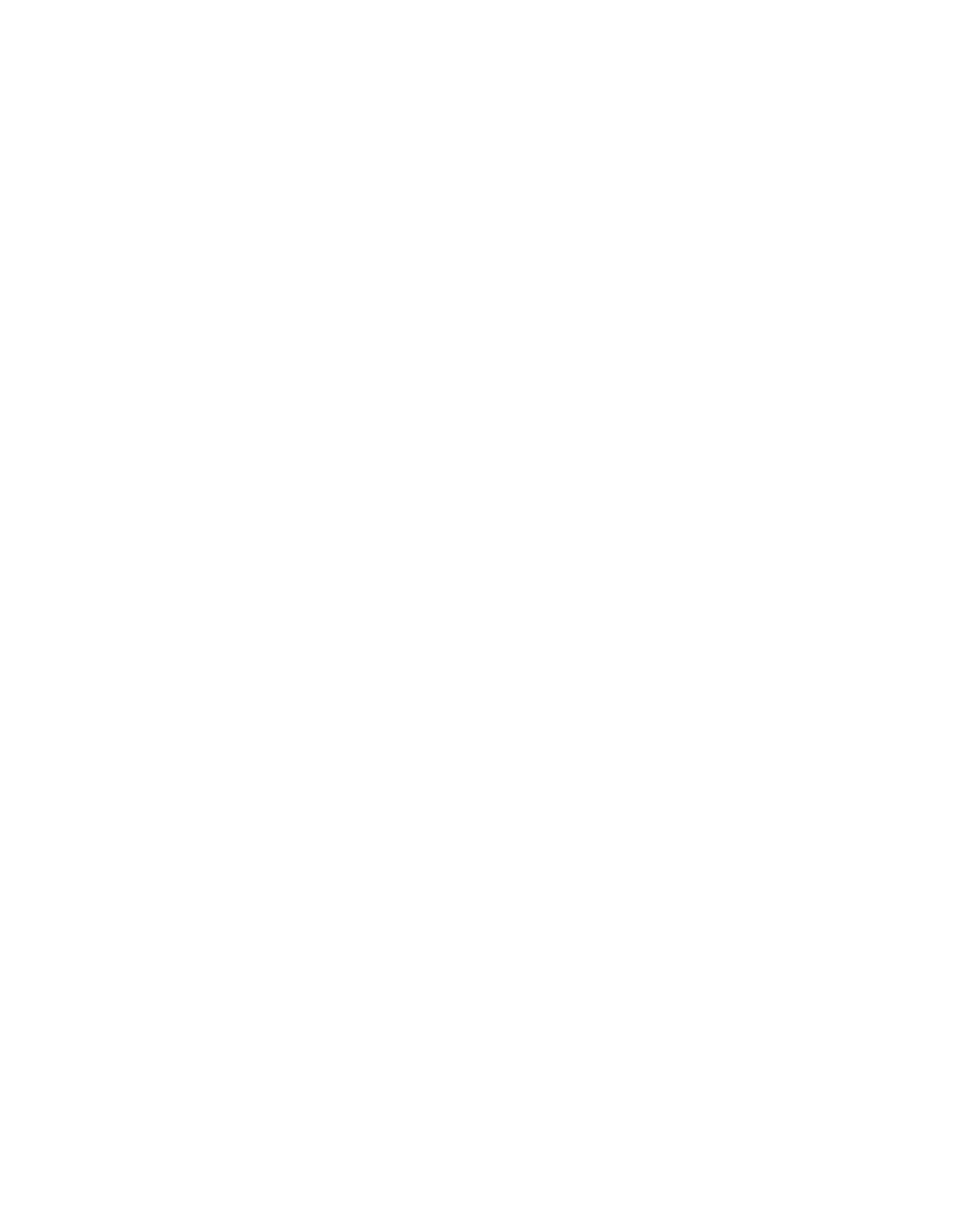O<sup>°</sup>OACI<sup>®</sup>

Doc 10031

# Guidance on Environmental Assessment of Proposed Air Traffic Management **Operational Changes**

**Approved by the Secretary General and published under his authority** 

**First Edition — 2014** 

**International Civil Aviation Organization**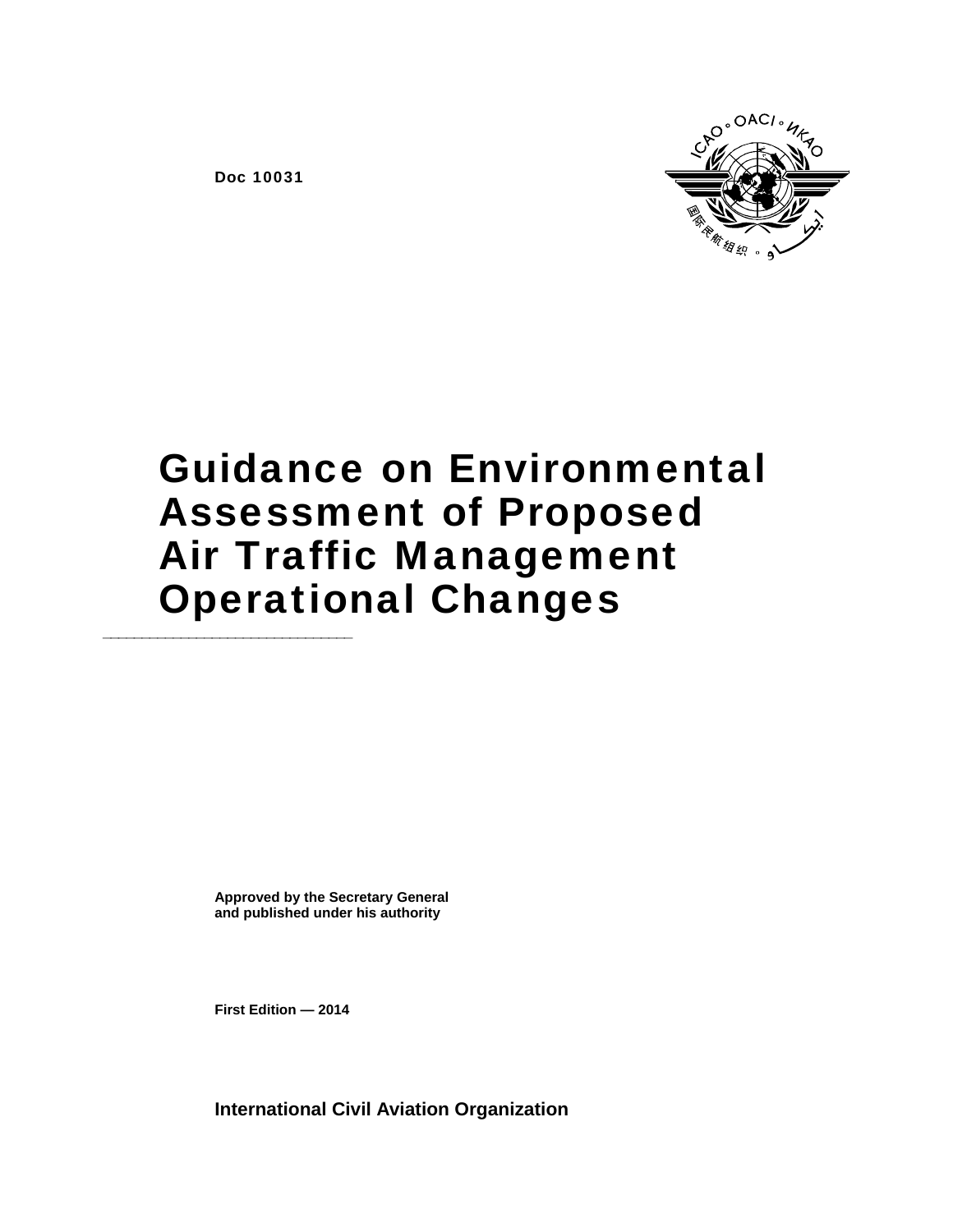Published in separate English, Arabic, Chinese, French, Russian and Spanish editions by the INTERNATIONAL CIVIL AVIATION ORGANIZATION 999 University Street, Montréal, Quebec, Canada H3C 5H7

For ordering information and for a complete listing of sales agents and booksellers, please go to the ICAO website at www.icao.int

**Doc 10031,** *Guidance on Environmental Assessment of Proposed Air Traffic Management Operational Changes*  Order Number: 10031 ISBN 978-92-9249-470-4

© ICAO 2014

All rights reserved. No part of this publication may be reproduced, stored in a retrieval system or transmitted in any form or by any means, without prior permission in writing from the International Civil Aviation Organization.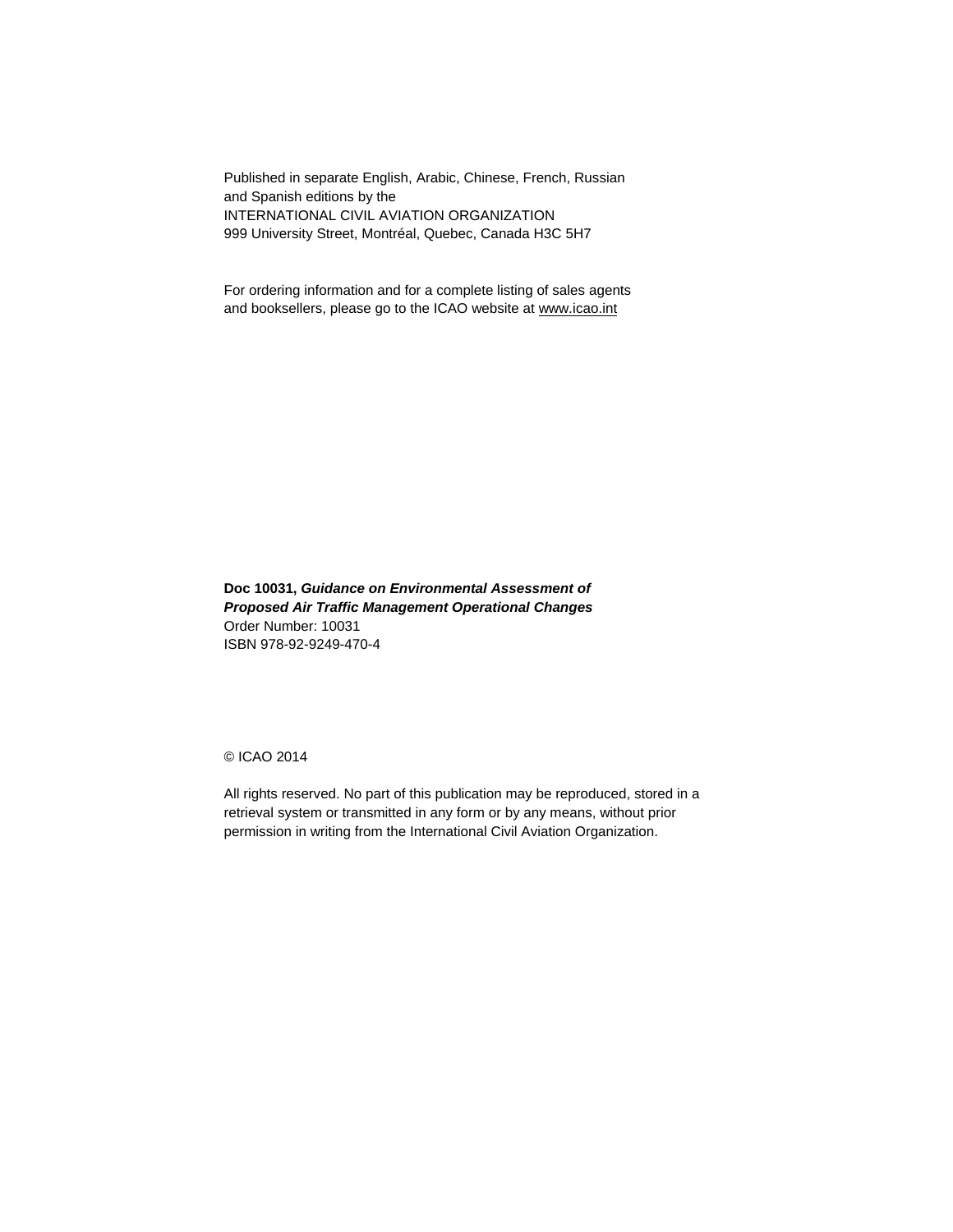## **AMENDMENTS**

Amendments are announced in the supplements to the *Publications Catalogue;* the Catalogue and its supplements are available on the ICAO website at www.icao.int. The space below is provided to keep a record of such amendments.

## **RECORD OF AMENDMENTS, CORRIGENDA AND ADDENDA**

| $\operatorname{AMENDMENTS}$ |             | $CORRIGENDA/ADDENDA$ |     |      |            |
|-----------------------------|-------------|----------------------|-----|------|------------|
| No.                         | $\rm{Date}$ | Entered by           | No. | Date | Entered by |
|                             |             |                      |     |      |            |
|                             |             |                      |     |      |            |
|                             |             |                      |     |      |            |
|                             |             |                      |     |      |            |
|                             |             |                      |     |      |            |
|                             |             |                      |     |      |            |
|                             |             |                      |     |      |            |
|                             |             |                      |     |      |            |
|                             |             |                      |     |      |            |
|                             |             |                      |     |      |            |
|                             |             |                      |     |      |            |
|                             |             |                      |     |      |            |
|                             |             |                      |     |      |            |
|                             |             |                      |     |      |            |
|                             |             |                      |     |      |            |
|                             |             |                      |     |      |            |
|                             |             |                      |     |      |            |
|                             |             |                      |     |      |            |
|                             |             |                      |     |      |            |
|                             |             |                      |     |      |            |
|                             |             |                      |     |      |            |
|                             |             |                      |     |      |            |
|                             |             |                      |     |      |            |
|                             |             |                      |     |      |            |
|                             |             |                      |     |      |            |
|                             |             |                      |     |      |            |
|                             |             |                      |     |      |            |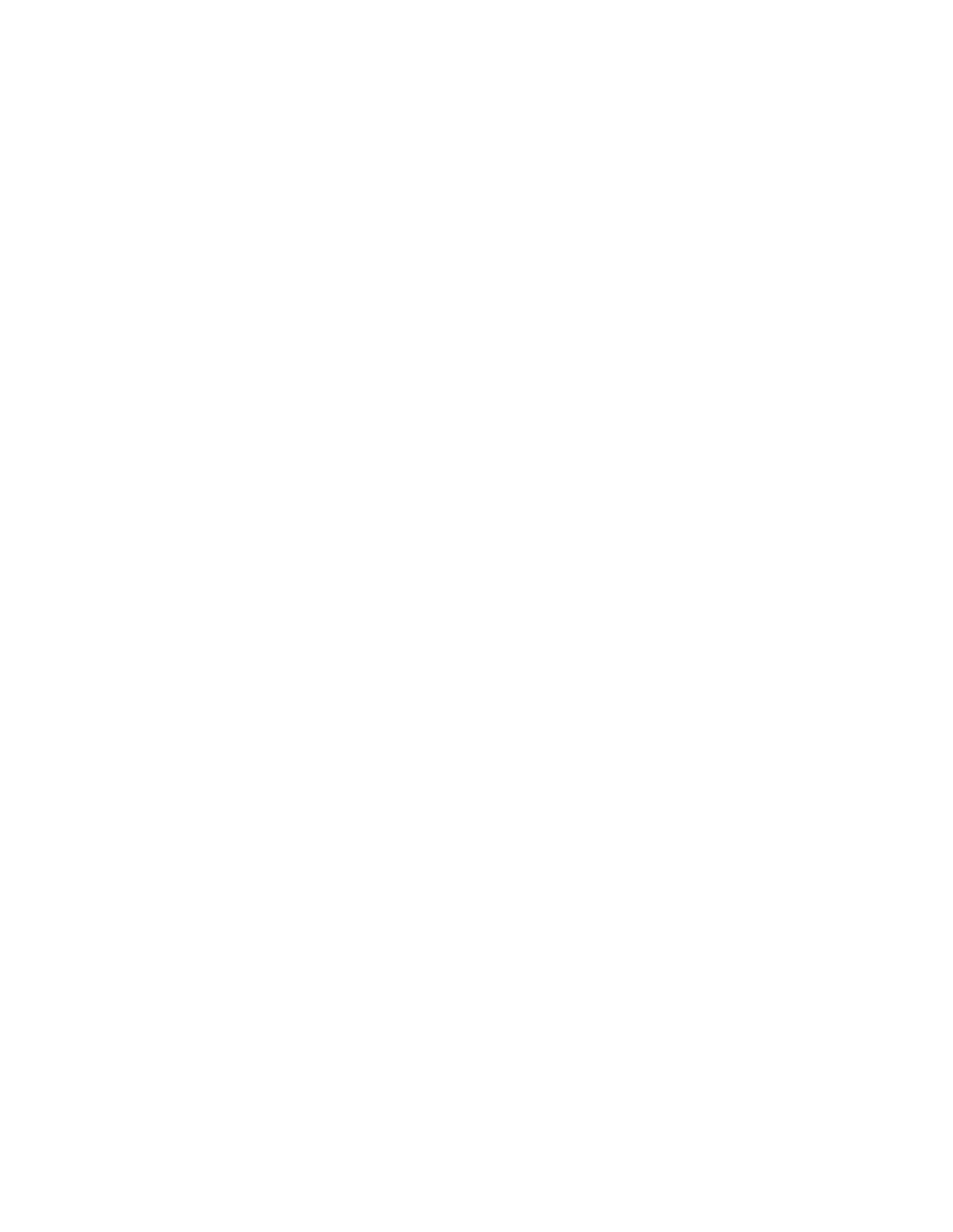## **FOREWORD**

This manual covers an evolving area of knowledge and represents currently available information that is sufficiently wellestablished to warrant inclusion in international guidance. This first edition of the guidance manual includes chapters on purpose, context, scope and approach.

It is intended that the manual be kept up to date. Future editions will most likely be improved on the basis of experience gained and of comments and suggestions received from users of this manual. Therefore readers are invited to send their views, comments and suggestions on this edition, in writing to:

\_\_\_\_\_\_\_\_\_\_\_\_\_\_\_\_\_\_\_\_\_\_

 The Secretary General International Civil Aviation Organization 999 University Street Montréal, Quebec Canada H3C 5H7

or by email to: **env@icao.int**.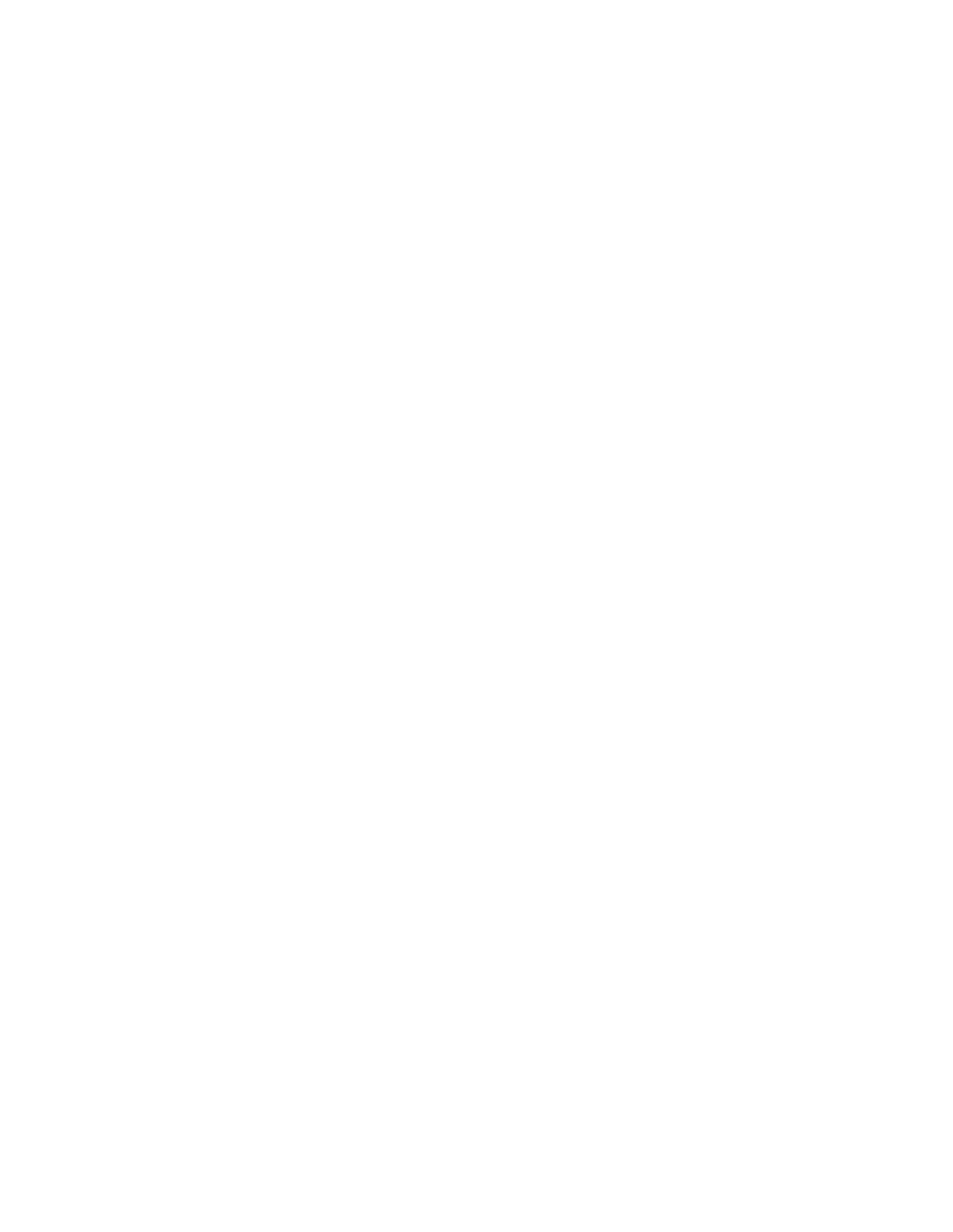# **TABLE OF CONTENTS**

|                    |                                                                                        | Page    |
|--------------------|----------------------------------------------------------------------------------------|---------|
| Glossary           |                                                                                        | (ix)    |
| <b>Definitions</b> |                                                                                        | (xiii)  |
| <b>References</b>  |                                                                                        | (xv)    |
| Chapter 1.         |                                                                                        | $1 - 1$ |
| 1.1                |                                                                                        | $1 - 1$ |
| 1.2                |                                                                                        | $1 - 1$ |
| 1.3                |                                                                                        | $1 - 1$ |
| Chapter 2.         |                                                                                        | $2 - 1$ |
| 2.1                |                                                                                        | $2 - 1$ |
| 2.2                |                                                                                        | $2 - 3$ |
| 2.3                |                                                                                        | $2 - 4$ |
|                    |                                                                                        | $2 - 4$ |
| 2.4                |                                                                                        |         |
| 2.5                |                                                                                        | $2 - 7$ |
| Chapter 3.         |                                                                                        | $3 - 1$ |
| 3.1                |                                                                                        | $3 - 1$ |
| 3.2                |                                                                                        | $3 - 1$ |
| 3.3                |                                                                                        | $3 - 3$ |
| 3.4                |                                                                                        | $3-6$   |
| 3.5                |                                                                                        | $3 - 8$ |
| Chapter 4.         |                                                                                        | $4 - 1$ |
| 4.1                |                                                                                        | $4 - 1$ |
| 4.2                |                                                                                        | $4 - 2$ |
| 4.3                |                                                                                        | $4 - 2$ |
| 4.4                |                                                                                        | $4 - 3$ |
| 4.5                |                                                                                        | $4 - 3$ |
|                    |                                                                                        | $5 - 1$ |
|                    | Appendix A. Examples of formal requirements and guidance for environmental assessments | App A-1 |
| Appendix B.        |                                                                                        | App B-1 |
|                    |                                                                                        | App C-1 |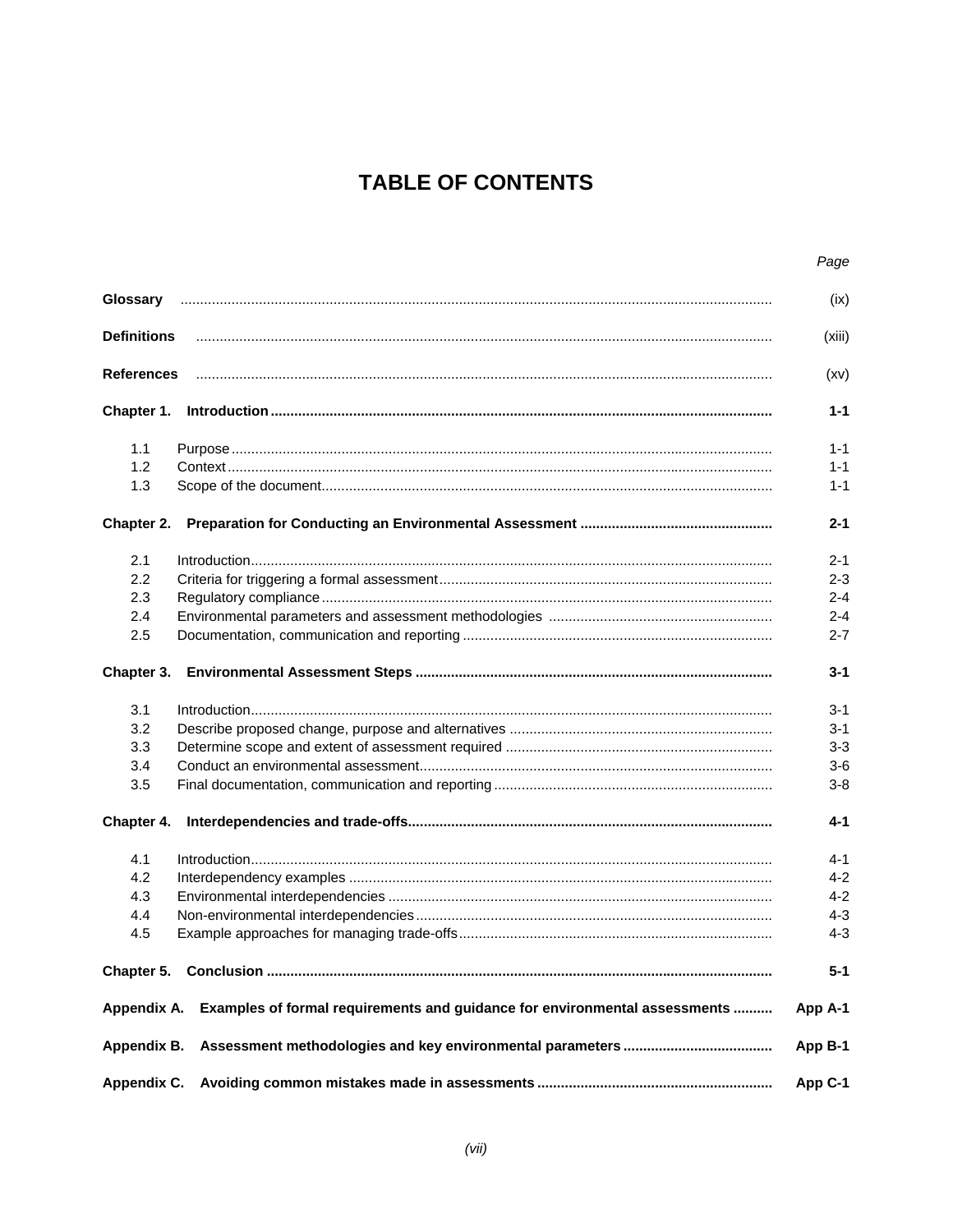|                                                                             | Paae    |
|-----------------------------------------------------------------------------|---------|
|                                                                             | App D-1 |
| Appendix E. Template for good practice examples of environmental assessment | App E-1 |

 $\overline{\phantom{a}}$  , and the set of the set of the set of the set of the set of the set of the set of the set of the set of the set of the set of the set of the set of the set of the set of the set of the set of the set of the s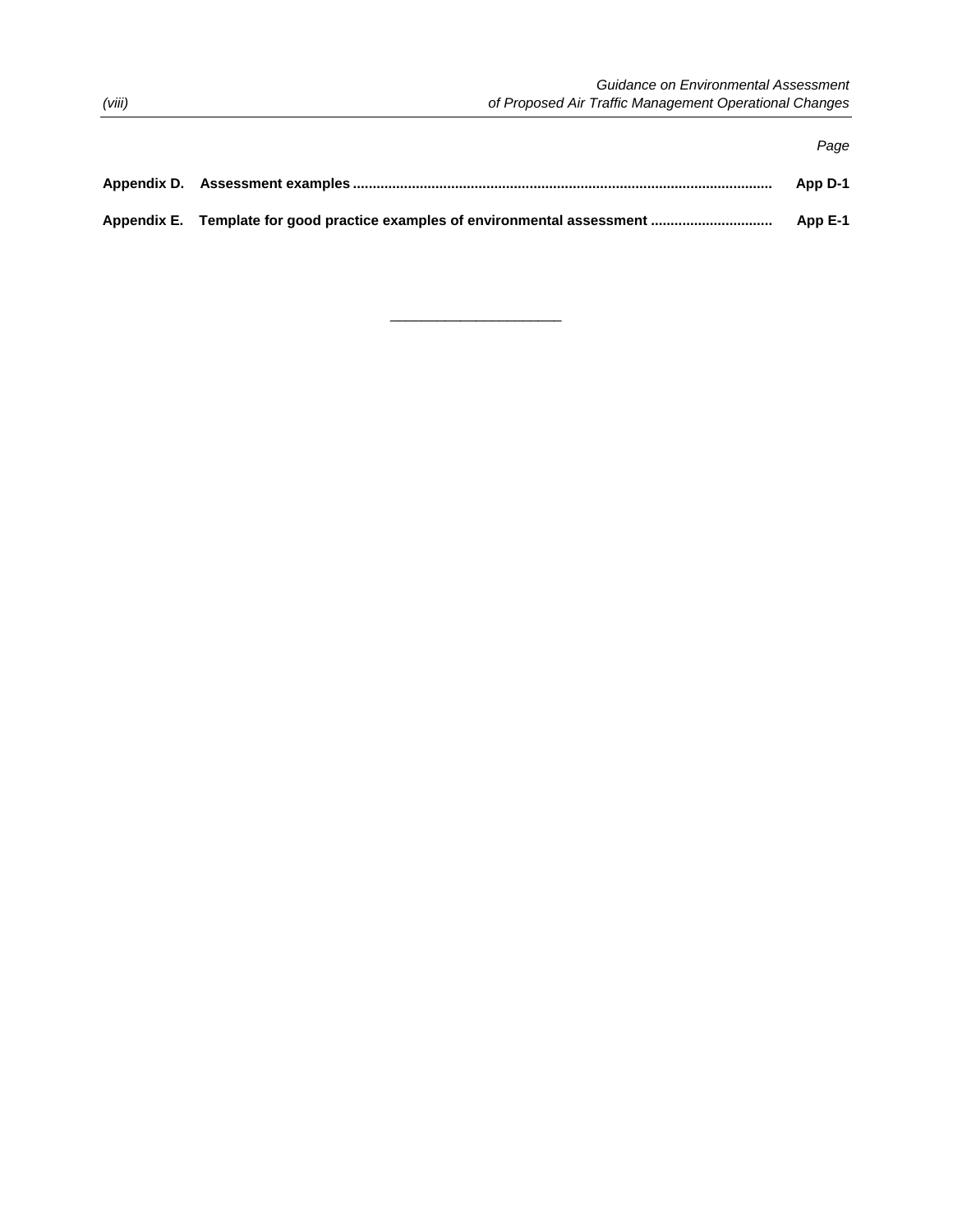# **GLOSSARY**

## **SYMBOLS AND UNITS**

| Distance:              |                                                  |
|------------------------|--------------------------------------------------|
| ft                     | foot, or feet                                    |
| nm                     | nautical mile                                    |
| m                      | metre                                            |
| μm                     | micrometre (1/1 000 000 of a metre)              |
| Noise:                 |                                                  |
| dB                     | decibel – see Appendix B for additional examples |
|                        |                                                  |
| Mass:                  |                                                  |
| g                      | gramme                                           |
| kg                     | kilogramme (1 000 g)                             |
| t                      | tonne (1 000 000 g)                              |
| Volume:                |                                                  |
|                        | litre                                            |
|                        |                                                  |
| Concentration:         |                                                  |
| ppb                    | parts per billion                                |
| ppm                    | parts per million                                |
| $\mu$ g/m <sup>3</sup> | microgramme per cubic metre                      |

## **ABBREVIATIONS**

| Above Aerodrome Level                                    |
|----------------------------------------------------------|
| Area Control Centre                                      |
| <b>Aviation Environmental Design Tool</b>                |
| <b>Advanced Emissions Model</b>                          |
| Above Ground Level                                       |
| Atlantic Interoperability Initiative to Reduce Emissions |
| National Administration of Civil Aviation of Argentina   |
| Aircraft Noise CONtour model, version 2 (UK CAA)         |
| Air Navigation Service Provider                          |
| Asia & Pacific Initiative to Reduce Emissions            |
| Air Traffic Control                                      |
| Air Traffic Management                                   |
| Air Traffic Flow Management                              |
| <b>Civil Aviation Authority</b>                          |
| Committee on Aviation Environmental Protection           |
| Categorical Exclusion                                    |
|                                                          |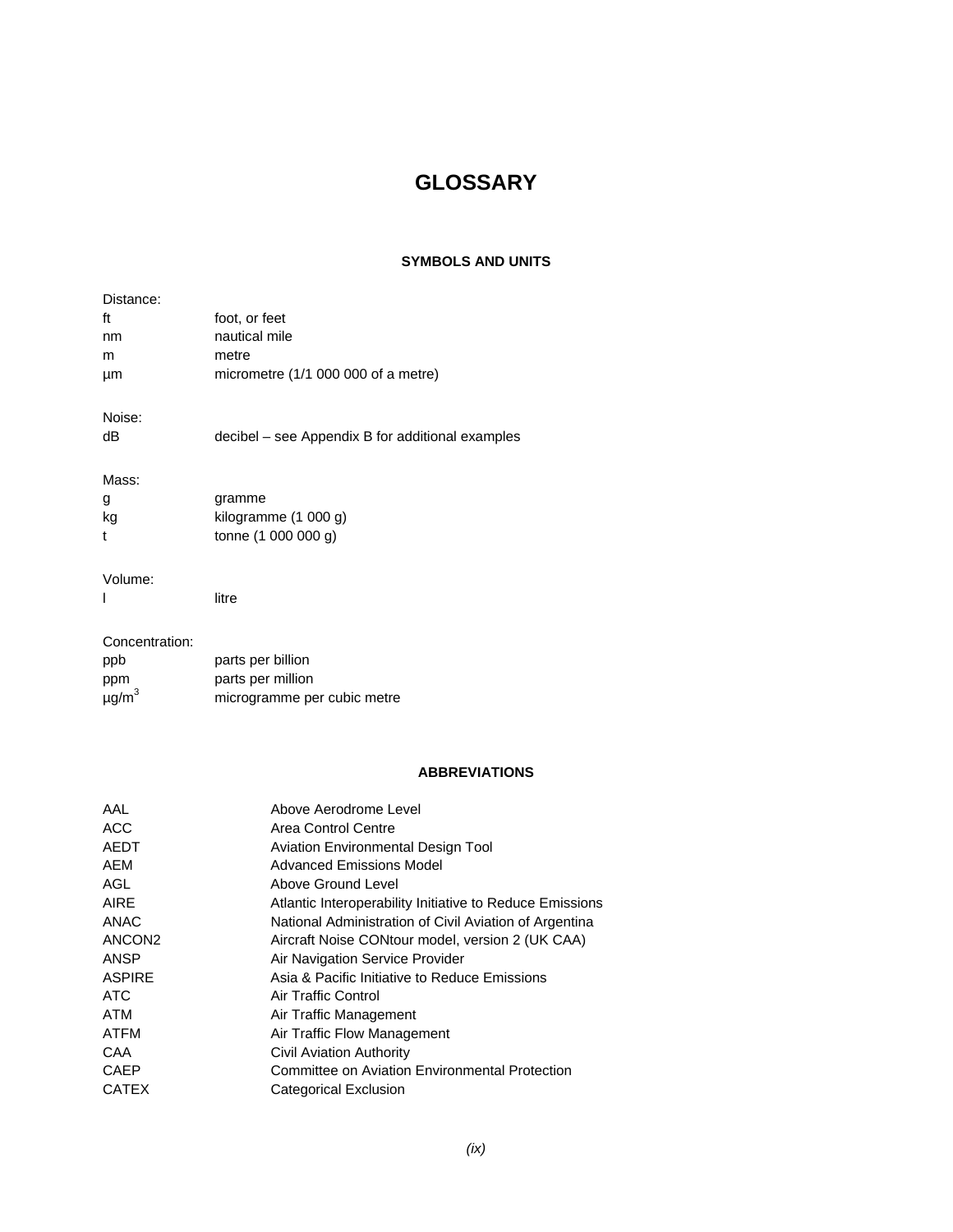| CH <sub>4</sub>       | Methane                                                                                        |
|-----------------------|------------------------------------------------------------------------------------------------|
| CO                    | Carbon monoxide                                                                                |
| CO <sub>2</sub>       | Carbon dioxide                                                                                 |
| <b>CONOPS</b>         | <b>Concept of Operations</b>                                                                   |
| <b>DAP</b>            | Directorate of Airspace Policy (UK)                                                            |
| <b>DGAC</b>           | Direction Générale de l'Aviation Civile (France)                                               |
| <b>DEFRA</b>          | Department for Environment, Food and Rural Affairs (UK)                                        |
| DfT                   | Department for Transport (UK)                                                                  |
| <b>DME</b>            | <b>Distance Measuring Equipment</b>                                                            |
| EA                    | <b>Environmental Assessment</b>                                                                |
| <b>EASA</b>           | European Aviation Safety Agency (Europe)                                                       |
| EC                    | European Commission                                                                            |
| <b>EIS</b>            | <b>Environmental Impact Statement</b>                                                          |
| <b>FAA</b>            | Federal Aviation Administration (USA)                                                          |
| <b>FAB</b>            | <b>Functional Airspace Block</b>                                                               |
| GDP                   | <b>Gross Domestic Product</b>                                                                  |
| <b>GHG</b>            | Greenhouse gas                                                                                 |
| <b>GSA</b>            | Geographic Study Area                                                                          |
| H <sub>2</sub> O      | Water vapour                                                                                   |
| <b>HAP</b>            | Hazardous Air Pollutant                                                                        |
| НC                    | hydrocarbons or unburned hydrocarbons                                                          |
| <b>ICAO</b>           | International Civil Aviation Organization                                                      |
| <b>IFR</b>            | Instrument Flight Rules                                                                        |
| <b>IFSET</b>          | ICAO Fuel Savings Estimation Tool                                                              |
| <b>ILS</b>            | Instrument Landing System                                                                      |
| <b>INM</b>            | Integrated Noise Model (USA FAA)                                                               |
| <b>INSPIRE</b>        | Indian Oceanic Strategic Partnership to Reduce Emissions                                       |
| <b>IPCC</b>           | Intergovernmental Panel on Climate Change                                                      |
| <b>MASE</b>           | Midwest Airspace Enhancement                                                                   |
| <b>MCDM</b>           | Multi-Criteria Decision Making                                                                 |
| <b>NADP</b>           | Noise Abatement Departure Procedure                                                            |
| <b>NEPA</b>           | National Environmental Policy Act                                                              |
| $N_2O$                | Nitrous oxide                                                                                  |
| NO.                   | Nitrogen oxide                                                                                 |
| NO <sub>2</sub>       | Nitrogen dioxide                                                                               |
| <b>NO<sub>x</sub></b> | Oxides of nitrogen (NO plus NO <sub>2</sub> )                                                  |
| <b>NMHC</b>           | Non-methane hydrocarbons                                                                       |
| <b>NPR</b>            | Noise Preferential Route, or Routeing                                                          |
| <b>PM</b>             | ultra-fine Particulate Matter (e.g. PM10 - ultra-fine particulate matter with mean aerodynamic |
|                       | diameter less than 10 $\mu$ m; PM2.5 – mean aerodynamic diameter less than 2.5 $\mu$ m)        |
| <b>RNAV</b>           | Area navigation                                                                                |
| <b>RTS</b>            | <b>Real-time Simulation</b>                                                                    |
| SAAM                  | System for traffic Assignment and Analysis at a Macroscopic level                              |
| <b>SAE</b>            | Society of Automotive Engineers                                                                |
| <b>SES</b>            | Single European Sky                                                                            |
| <b>SESAR</b>          | Single European Sky ATM Research programme                                                     |
| <b>SID</b>            | <b>Standard Instrument Departure</b>                                                           |
| SOx                   | Oxides of sulphur                                                                              |
| <b>STAPES</b>         | SysTem for AirPort noise Exposure Studies (Europe)                                             |
| <b>STAR</b>           | <b>Standard Terminal Arrival</b>                                                               |
| <b>SVFR</b>           | <b>Special Visual Flight Rules</b>                                                             |
| <b>TMA</b>            | <b>Terminal Control Area</b>                                                                   |
|                       |                                                                                                |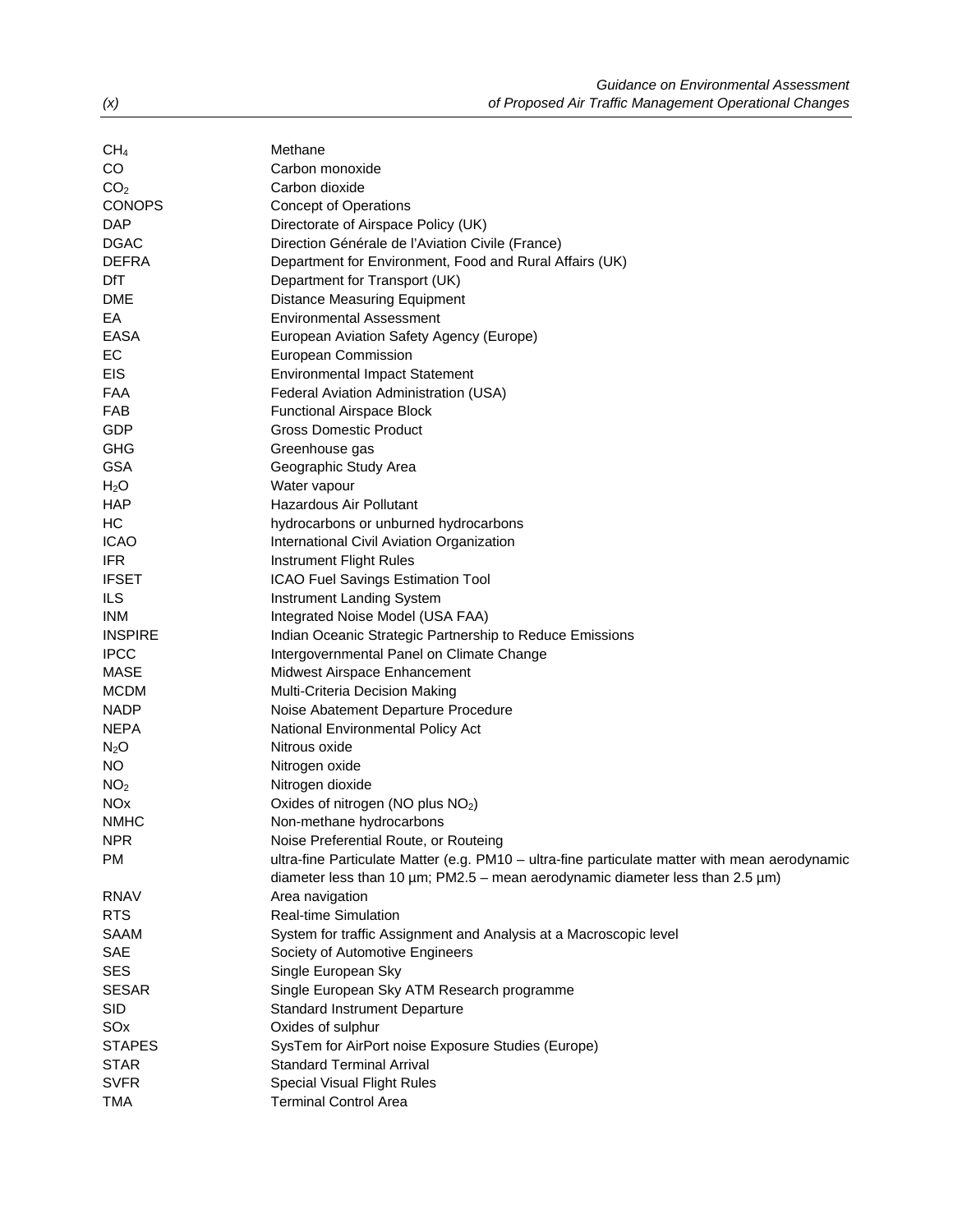| VFR. | <b>Visual Flight Rules</b>                |
|------|-------------------------------------------|
| VOC. | Volatile Organic Compounds                |
| VOR. | Very High Frequency Omnidirectional Range |

 $\overline{\phantom{a}}$  , and the set of the set of the set of the set of the set of the set of the set of the set of the set of the set of the set of the set of the set of the set of the set of the set of the set of the set of the s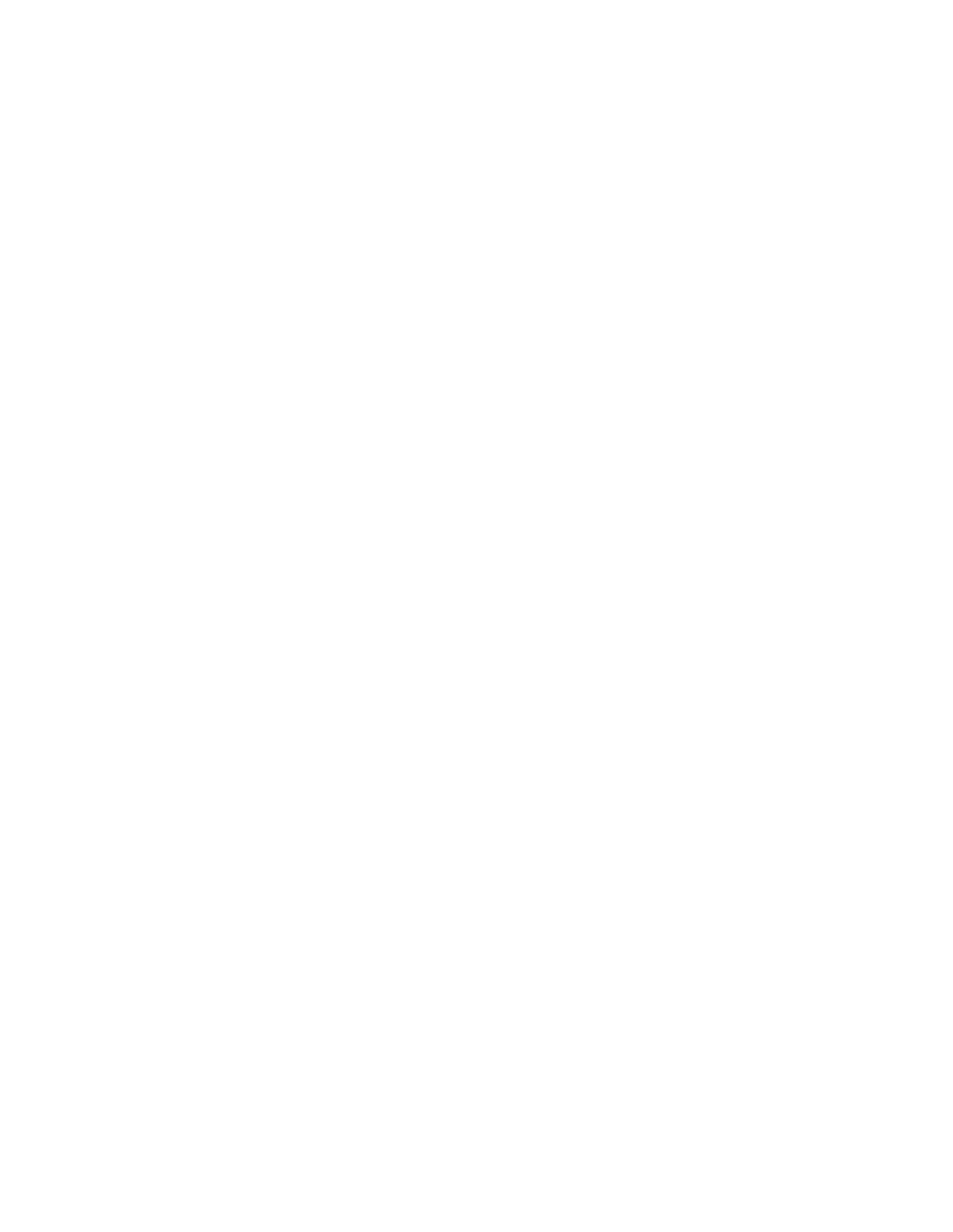## **DEFINITIONS**

#### **Action Plans:**

| Action Plans        | Action plans are a practical means for States to communicate to ICAO information on their activities to<br>address $CO2$ emissions from international civil aviation. The level of detail of the information contained<br>in an action plan demonstrates the effectiveness of actions and will ultimately enable ICAO to<br>measure global progress towards meeting the goals set by Assembly Resolution A37-19. |
|---------------------|------------------------------------------------------------------------------------------------------------------------------------------------------------------------------------------------------------------------------------------------------------------------------------------------------------------------------------------------------------------------------------------------------------------|
| Airspace:           |                                                                                                                                                                                                                                                                                                                                                                                                                  |
| Class A             | Restricted airspace where all operations must be conducted under IFR or SVFR. All aircraft are<br>subject to ATC clearance. All flights are separated from each other by ATC.                                                                                                                                                                                                                                    |
| Class B             | Airspace where operations may be conducted under IFR or SVFR or VFR. All aircraft are subject to<br>ATC clearance. All flights are separated from each other by ATC.                                                                                                                                                                                                                                             |
| Class C             | Airspace where operations may be conducted under IFR or SVFR or VFR. Entering Class C airspace<br>only requires radio contact with the controlling air traffic authority, though an ATC clearance will<br>ultimately be required.                                                                                                                                                                                |
| <b>Assessments:</b> |                                                                                                                                                                                                                                                                                                                                                                                                                  |
| Absolute            | An assessment that evaluates all environmental parameters across all phases of flight and then<br>compares the output to predefined acceptability criteria.                                                                                                                                                                                                                                                      |

- Relative An assessment that evaluates all environmental parameters across applicable phases of flight and then compares the output to the environmental parameters for an operation that is performed without the proposed change.
- Fit for purpose In the context of this document, this relates to the fact that any assessment should be suitable for its intended purpose, i.e. it does what it was designed to do.

#### **Emissions certification:**

- EI Emissions Index. Determined during the emissions certification of aircraft engines to ICAO Annex 16 — *Environmental Protection*, Volume II — *Aircraft Engine Emissions*, and expressed in terms of grammes of pollutant emitted per kilogramme of fuel burnt.
- LTO Landing-Take-Off cycle. For emissions certification purposes, ICAO has defined a specific reference LTO cycle below a height of 3 000 ft (915 m) AGL, in conjunction with its internationally agreed certification test, measurement procedures and limits (see Annex 16, Volume II, for additional information). The departure and arrival phases of an actual operational flight cycle for a commercial aircraft are more complex than the four modal phases (i.e. approach, taxi/idle, take-off and climb) used for ICAO certification purposes. Actual cycles employ various aircraft engine thrust settings, and the times at those settings are affected by factors such as aircraft type, airport and runway layout characteristics, and local meteorological conditions.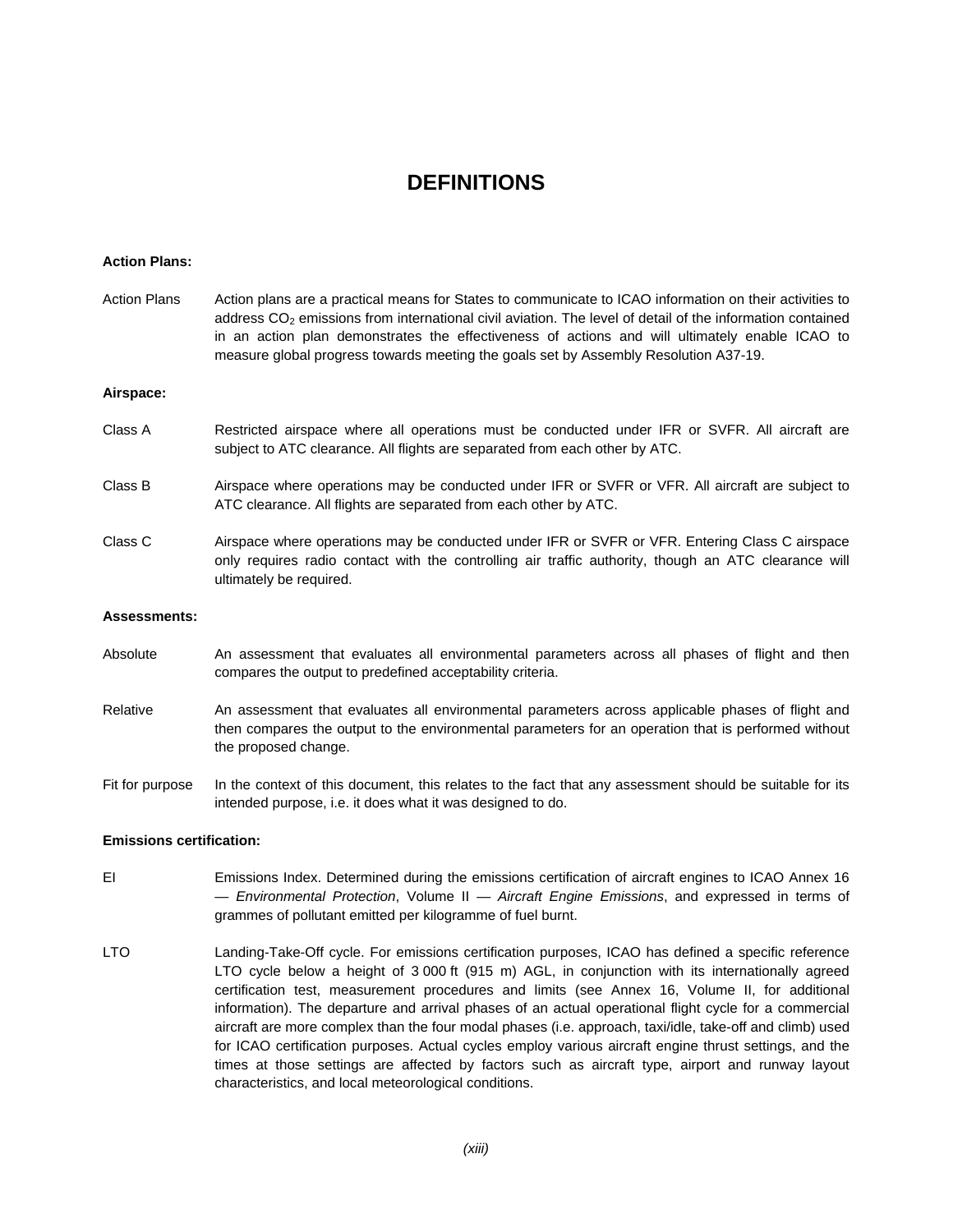### **Heights:**

Height The distance above a defined datum, normally ground level.

Altitude The height above a datum defined by an atmospheric pressure of 1 013.25 mB.

 $\overline{\phantom{a}}$  , and the set of the set of the set of the set of the set of the set of the set of the set of the set of the set of the set of the set of the set of the set of the set of the set of the set of the set of the s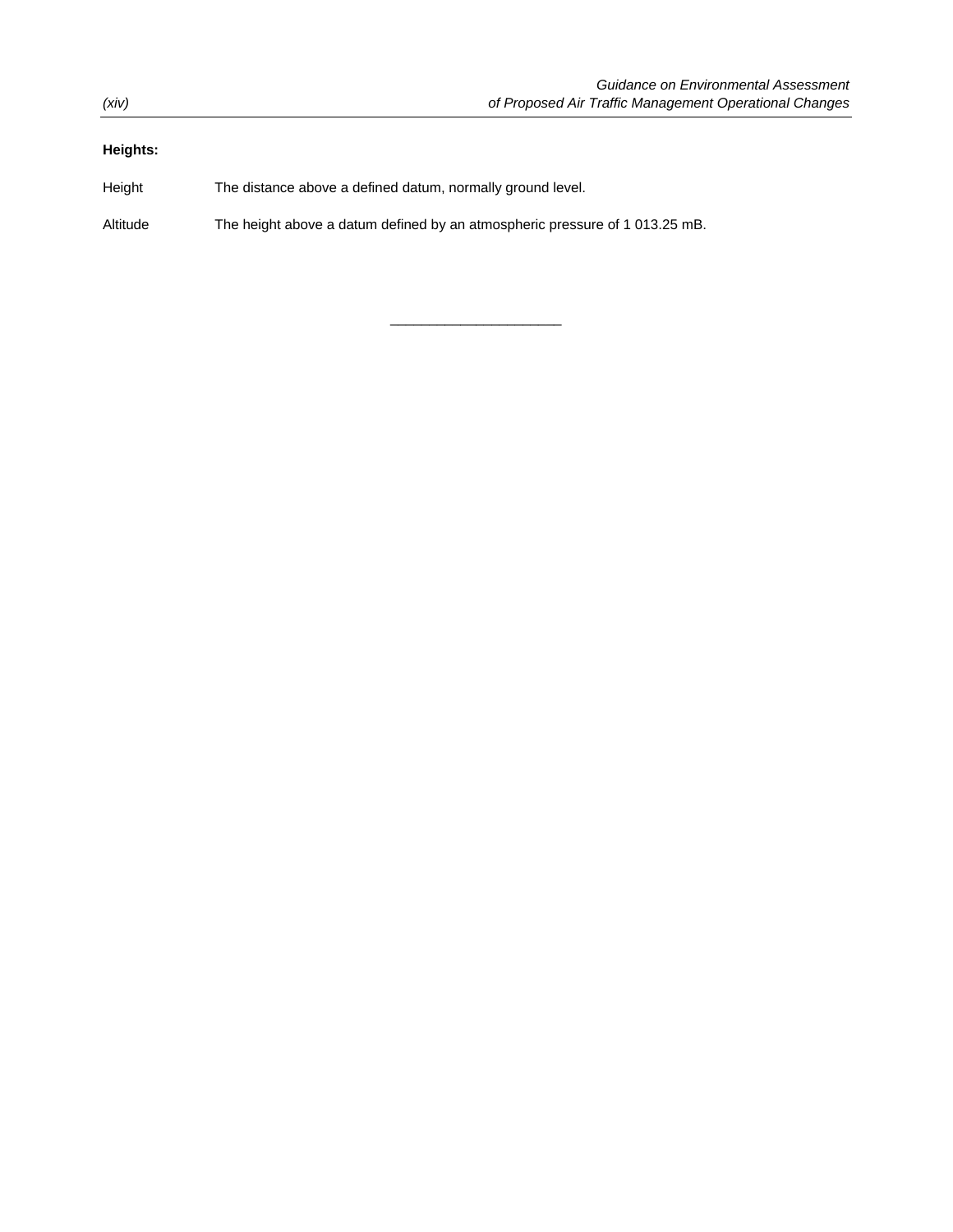## **REFERENCES**

ERCD — *Metrics for Aircraft Noise*, ERCD Report 0904, United Kingdom CAA, 2009.

Eurocontrol — "The Aircraft Noise and Performance (ANP) database", http://www.aircraftnoisemodel.org/

ICAO —

"Assessing Current Scientific Knowledge, Uncertainties and Gaps in Quantifying Climate Change, Noise and Air Quality Aviation Impacts — Final Report of the International Civil Aviation Organization (ICAO) Committee on Aviation and Environmental Protection (CAEP) Workshop", ICAO, 2007.

Doc 9829, *Guidance on the Balanced Approach to Aircraft Noise Management*, 2nd edition, ICAO, 2008.

Doc 9883, *Manual on Global Performance of the Air Navigation System*, 1st edition, ICAO, 2009.

Doc 9888, *Noise Abatement Procedures: Review of Research, Development and Implementation Projects — Discussion of Survey Results*, 1st edition, ICAO, 2010.

Doc 9889, *Airport Air Quality Manual*, 1st edition, ICAO, 2011.

Doc 9911, *Recommended Method for Computing Noise Contours Around Airports*, 1st edition, ICAO 2008.

Doc 9931, *Continuous Descent Operations (CDO) Manual*, 1st edition, ICAO, 2010.

Doc 9938, CAEP — Committee on Aviation Environmental Protection, *Report of the Eighth Meeting*, Montréal, 1-12 February 2010, ICAO, 2010.

ICAO Aircraft Engine Emissions DataBank, http://easa.europa.eu/environment/edb/aircraft-engine-emissions.php

 $\overline{\phantom{a}}$  , and the set of the set of the set of the set of the set of the set of the set of the set of the set of the set of the set of the set of the set of the set of the set of the set of the set of the set of the s

IPCC — "2006 IPCC Guidelines for National Greenhouse Gas Inventories", http://www.ipcc-nggip.iges.or.jp/public/2006gl/index.html, IPCC 2006.

SAE — "Procedure for the Calculation of Aircraft Emissions", AIR5715, SAE 2009.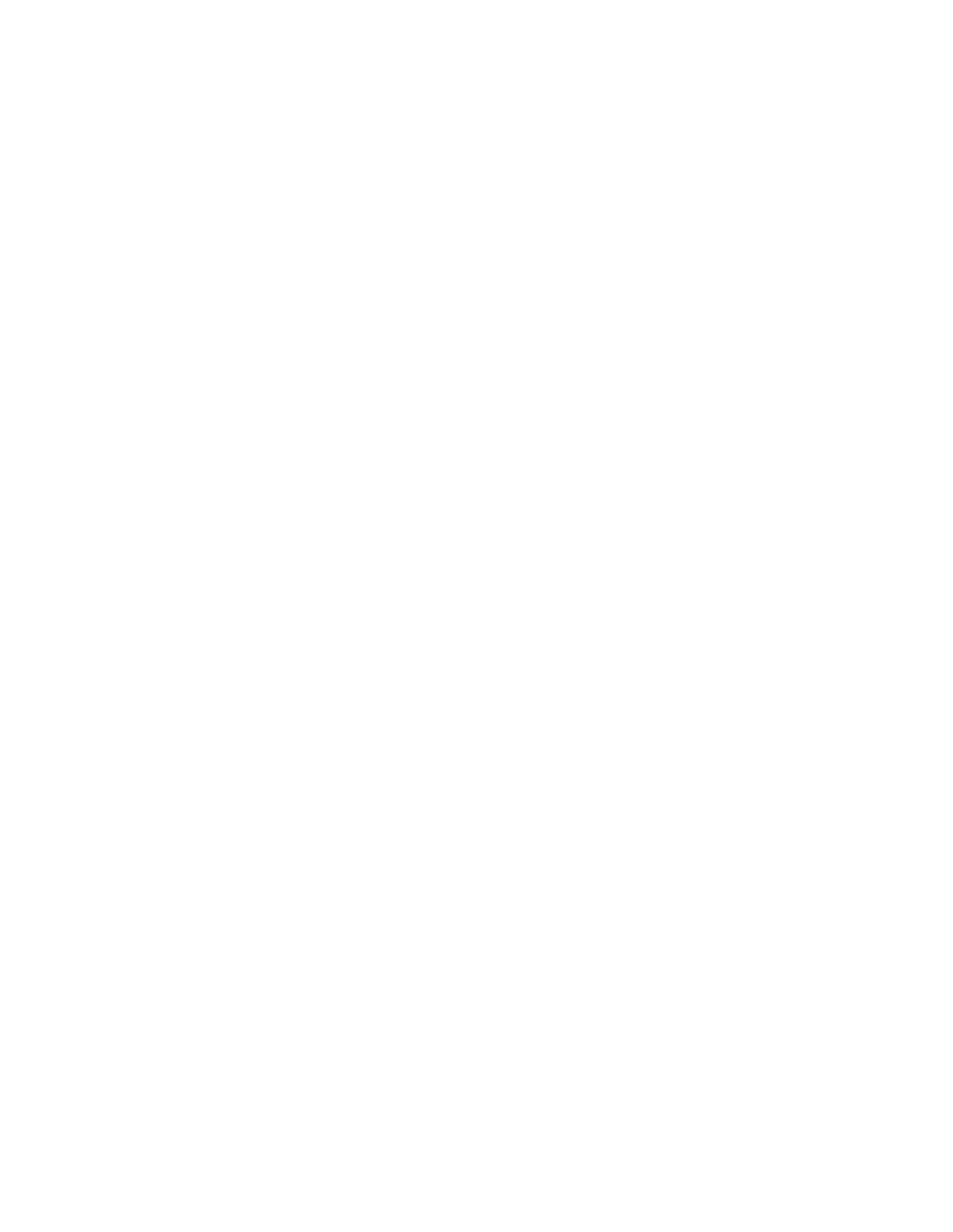## **Chapter 1**

## **INTRODUCTION**

#### **1.1 PURPOSE**

The purpose of this document is to provide States, airport operators, air navigation service providers (ANSPs) and other stakeholders with environmental assessment guidance to support sound and informed decision making when analysing proposed air traffic management (ATM) operational changes. High-level principles related to the quantification of changes in aviation-related environmental impacts associated with air navigation service changes are collected in order to ensure a consistent approach to the analysis of the changes, while minimizing the risk of common assessment errors. This provides a framework within which specific, detailed assessment methodologies can be developed that meet local requirements, while facilitating global compatibility of results. It is also intended to assist with recognizing any environmental benefits associated with operational changes. While the guidance is intended to be applied broadly, it also highlights areas of priority that may need to be considered at the local level.

#### **1.2 CONTEXT**

This guidance manual was requested by ICAO Member States through the Committee on Aviation Environmental Protection (CAEP) in response to a growing need to measure in a globally harmonized and compatible way the environmental impacts associated with ATM operational changes. The high-level principles described in this document were extracted from the environmental assessment best practices of air navigation service providers, State governments and other advisory bodies. These high-level principles are not intended to override existing or future State-specific guidance, but can be used to support their development, or evolution.

#### **1.3 SCOPE OF THE DOCUMENT**

1.3.1 This guidance identifies high-level principles that facilitate the robust definition and application of specific assessment approaches, methodologies and their respective metrics. The focus of these principles is on changes that relate to aircraft and ATM operational initiatives and may involve all phases of flight (e.g. Gate-to-Gate). The general principles of this guidance can be applicable to air navigation aspects arising from infrastructure proposals and major changes to airspace capacity or throughput, as well as operational changes. While the boundaries of an air navigation services environmental analysis are based on the needs of the study, for the purposes of this guidance material "air navigation services environmental assessment" is to be interpreted in the broadest possible sense and refers to impacts arising from changes to where, when, and how aircraft are operated.

1.3.2 These principles could support the development of environmental "Action Plans", which can be used to report the environmental benefits expected from the implementation of the elements or modules outlined: in the ICAO Global Air Navigation Plan, States action plans on emissions reduction, or be used to further support changes that allow aviation to become more sustainable. They can also apply to the assessment of specific operational changes.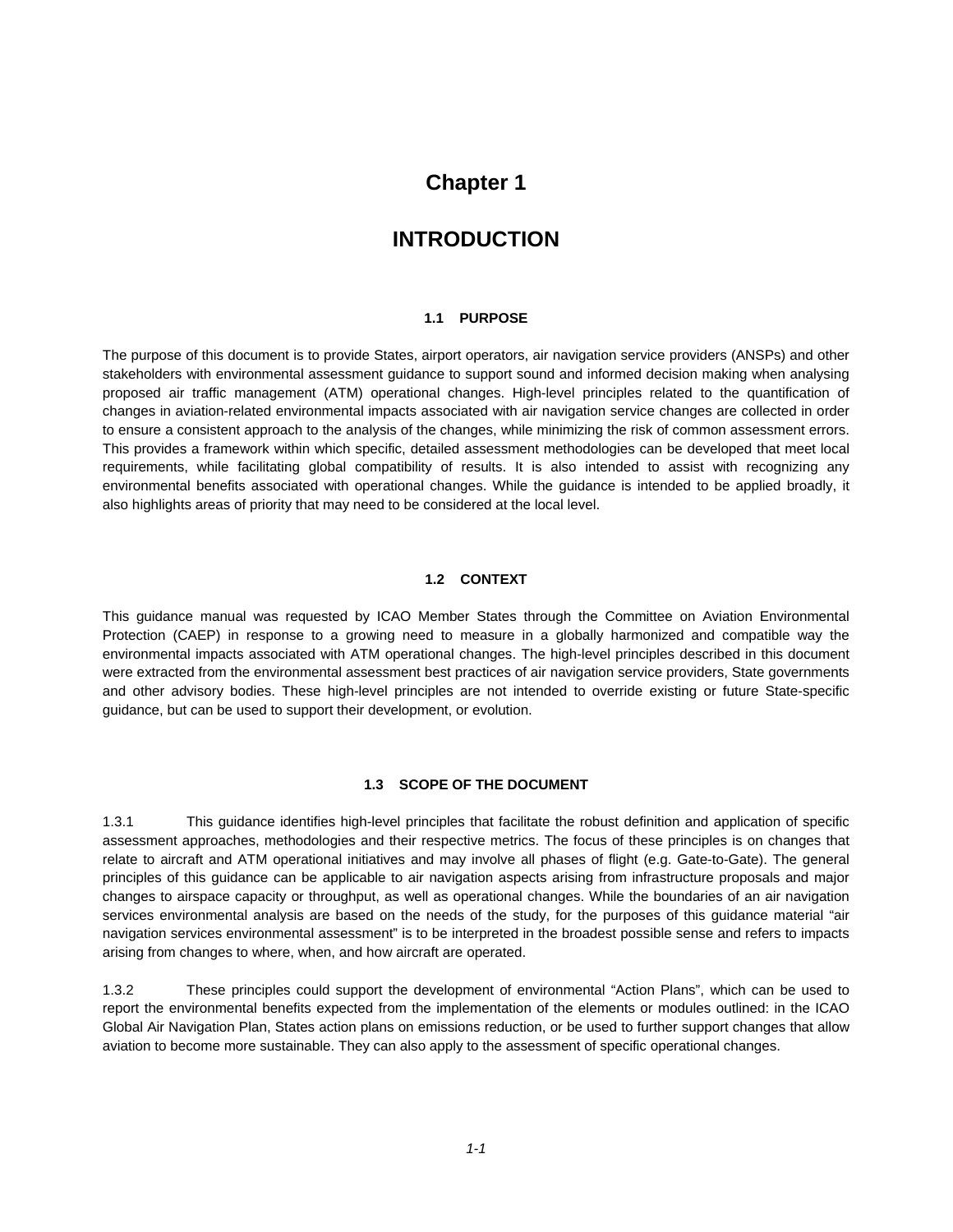1.3.3 This guidance material has been developed to be applicable worldwide with no specific geographic restrictions. It is focused on assessments of environmental impacts related to operational procedural changes, airspace redesigns and other similar operational aspects. Therefore, additional guidance should be consulted for the assessment of other types of changes that do not deliver operational change, such as those related to aircraft technologies and fuels. Similarly, these principles do not cover the direct environmental impacts from facility development or operation (e.g. terminal buildings, airport access). This material is applicable for the assessment of aircraft emissions, fuel consumption and noise.

1.3.4 The principles in this document are high level and intended to be flexible enough to account for Statespecific requirements with respect to methodologies and metrics. The information in this document can be used to populate metrics and to support the validation and application of assessment methodologies. This includes helping to determine the types of changes that could be subject to an environmental assessment, criteria for triggering an assessment, and the environmental parameters to be assessed. The principles can also guide the definition of the geographical boundaries of an assessment and the prioritization of environmental aspects that should be assessed based on geographic area and the relative significance of the impacts being considered. The main types of environmental effects of air navigation service changes are listed, and their assessment is described at a high level.

1.3.5 The consideration of trade-offs between various environmental impacts and non-environmental effects is a typical analysis and policy challenge. This high-level material provides guidance on how to recognize these trade-offs, but does not provide detailed recommendations on the in-depth assessment of interdependencies.

1.3.6 This assessment guidance is intended to be used in the planning phase of air navigation service or other operational changes. While many of the principles described could be useful for performance measurement or environmental steering after implementation of changes, these activities are outside the scope of this document.

1.3.7 Many States and organizations have developed detailed descriptions of environmental assessment methods and issues. As this document is limited to the identification of high-level principles, Appendix D provides some examples of related, detailed, assessments.

 $\overline{\phantom{a}}$  , and the set of the set of the set of the set of the set of the set of the set of the set of the set of the set of the set of the set of the set of the set of the set of the set of the set of the set of the s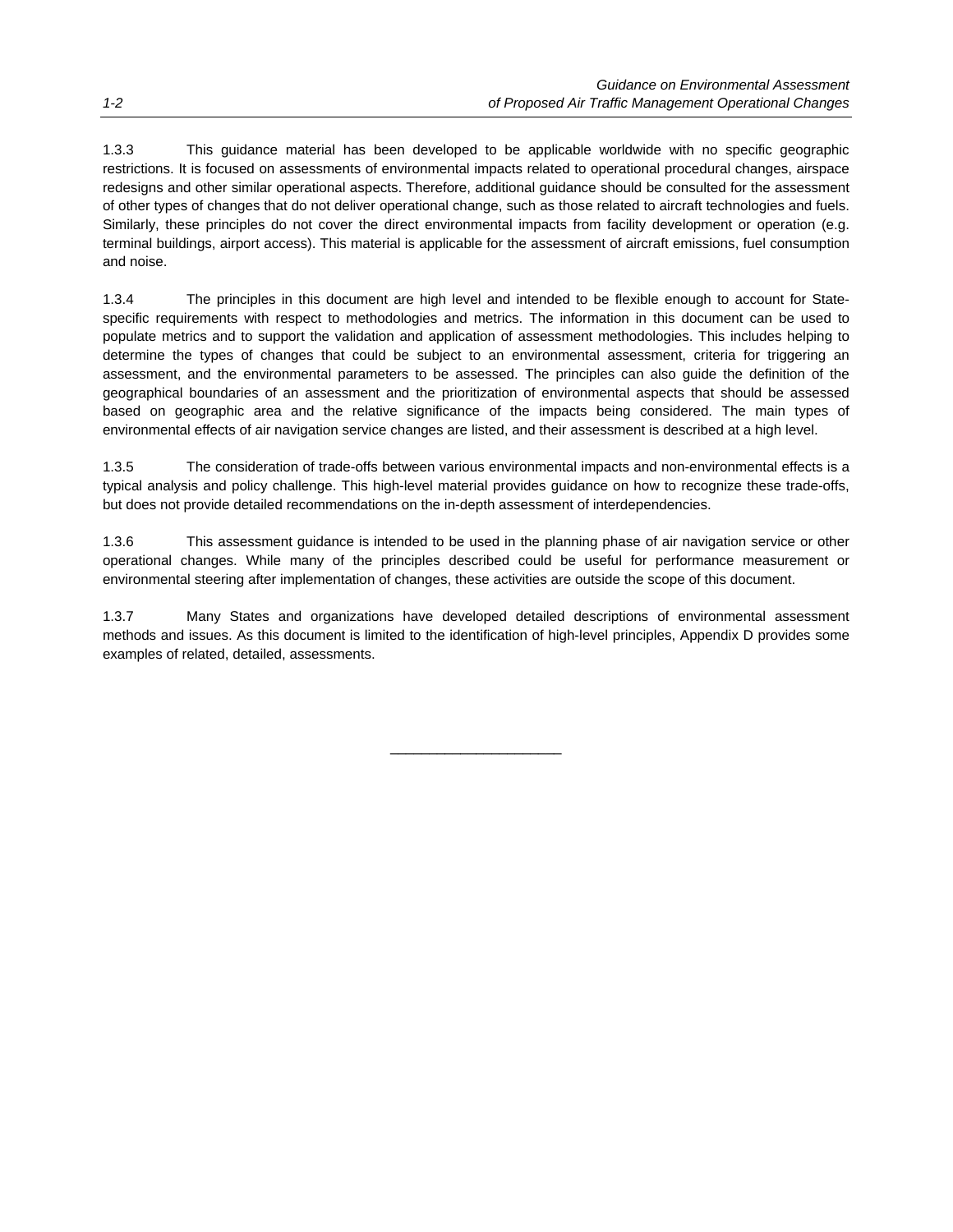## **Chapter 2**

# **PREPARATION FOR CONDUCTING AN ENVIRONMENTAL ASSESSMENT**

#### **2.1 INTRODUCTION**

2.1.1 When beginning to formulate an environmental assessment plan for a proposal, one of the first important tasks is to determine what environmental regulations apply both in terms of the assessment itself (e.g. consultation obligations) and in terms of the impacts to be assessed (e.g. limit values). In cases where environmental regulations may apply, one should become familiar with their application and compliance requirements. The regulations could range from broad overarching regional/national regulation to very specific city/county/municipal requirements. These regulations may also have specific criteria for the types of documentation required and for the review period for information submitted. These requirements need to be included in planning to avoid the risk of regulation breach or project delay. This initial regulation review may need to be revisited once the scope of the environmental assessment is determined to check for new regulation risks and requirements.

2.1.2 In addition to the above, in many circumstances it may be good practice to conduct an environmental assessment where there is no legislative or regulatory requirement to do so. In particular, while formal legislated triggers may indicate the impacts from a proposal will not be significant, it may be prudent to be conservative and engage with stakeholders even when apparently small impacts are expected. Note that in doing so, it should be recognized that "stakeholders" are not only represented by official bodies or organizations but potentially by environmental groups and political opposition as well.

2.1.3 Assessment preparation typically begins by gathering information on the present situation and the proposal itself, addressing core information such as the following non-exhaustive list of examples:

- a description of the proposal including any options/alternatives to be assessed, with suitable information on any aspects that may change environmental impacts;
- a description of the "do nothing" scenario, which usually provides the "base case" against which the proposal will be compared in order to derive the net**<sup>1</sup>** impacts of the proposal;
- the core context assumptions for the proposal such as:
	- the proposed date of implementation;

 $\overline{a}$ 

- the estimated life expectancy for the proposal;
- the agreed milestone dates at which assessments are required;

<sup>1.</sup> In the context of this document, "net" refers to the difference in system performance in the base case and the performance of the system after the change has taken effect.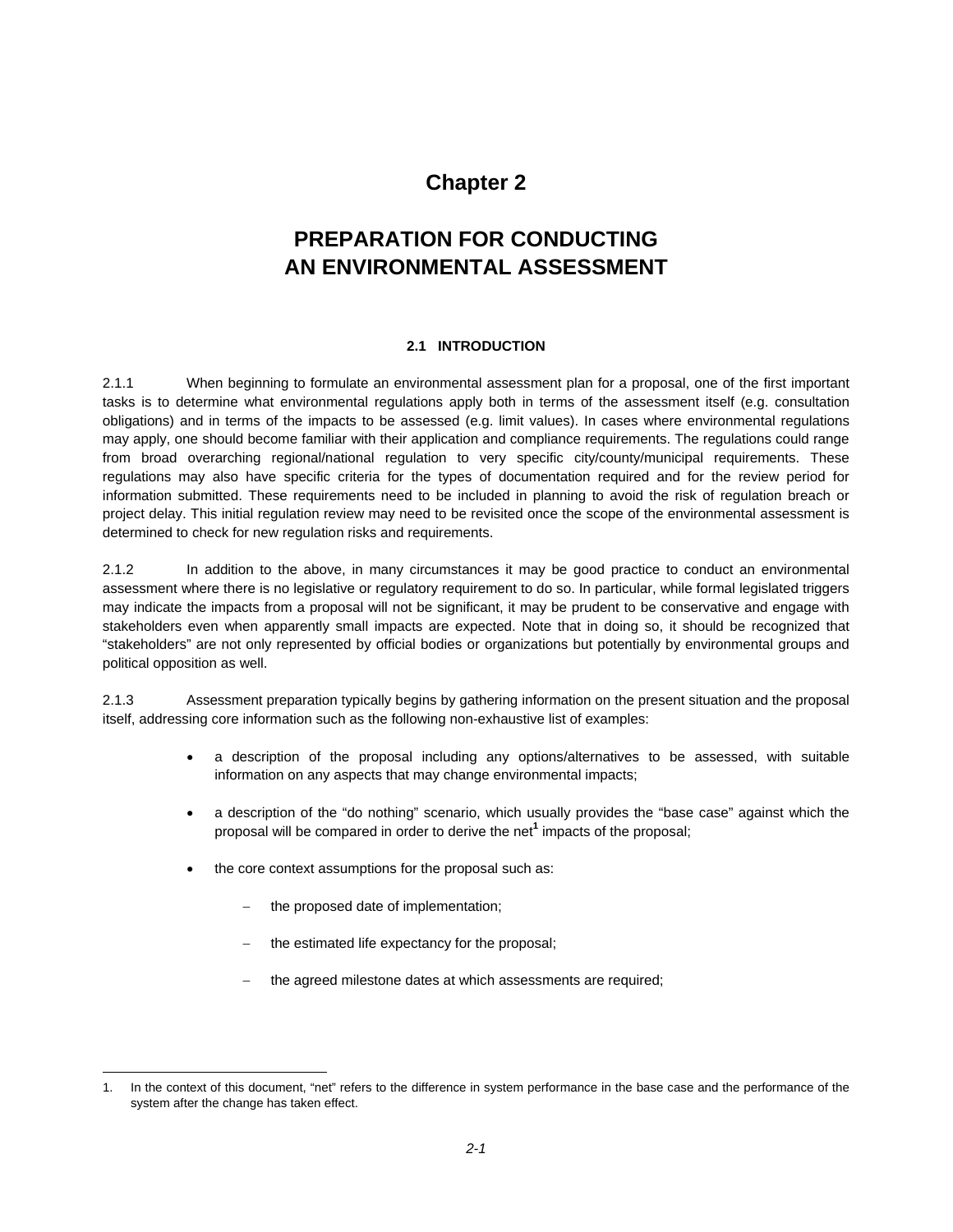- a description of the key impact influences for the milestone years (movement forecasts, predicted fleet mixes, operational assumptions, etc.) as these will apply to both the base case and proposal case(s); and
- what legislation, regulations or agreements apply.

2.1.4 The scope of the environmental assessment may cover a known geographical area for anticipated local impacts and may also include issues with a wider scope (e.g. comparison to national policy or global greenhouse gas emissions). Typically for the local impacts, surveys of the area of potential impact would be conducted to identify important assets and sites that are relevant to the impacts being assessed including, but not limited, to:

- population distribution;
- tranquil areas;
- schools and hospitals;
- touristic or leisure areas;
- areas of special ecological or historical value; and
- coastal zones.

2.1.5 It will be important to assess the present baseline situation (e.g. level of pre-proposal impacts) for any such areas of interest that are considered to be important for the assessment (e.g. where a significant positive or negative change to impact may be expected). These present-day baseline assessments will often form the basis for the predictive modelling or extrapolation of any "future do-nothing" base cases, against which the proposal may be assessed to determine its net impact.

2.1.6 It is also important to note any existing environmental conditions in order to avoid double counting and to identify areas of special interest, for example, where noise and/or pollution levels are already close to breach of regulation. It is also a good idea at this stage in planning to determine if there are other projects occurring in the same timeframe and geographical or project area. The environmental impacts of other actions may need to be considered, especially if there is a regulatory requirement to look at all actions in a specific area from a cumulative perspective. Some airspace projects may give rise to cross-border impacts (e.g. a proposal in a State may have impacts on a neighbouring State). These projects may require special handling, such as initiating early consultation with affected parties or responsible State authorities.

2.1.7 Gathering this baseline information is beneficial in several different ways. The first is that it aids in planning. For example, if the project area contains a noise-sensitive area, then planning can take that into consideration and it may be possible to avoid the noise-sensitive area during the design of the project. Ultimately determining the net impact of a proposal may require a combination of comparisons, for example:

- where impacts will arise in areas that would otherwise remain free of such impacts, the comparison to the present case will be important. This can allow risk analysis of the likelihood of any possible breaches of environmental regulations or limits;
- where environmental impacts are expected to change significantly with or without the proposal (for example, where growth in movements will be accommodated in the base case), then the true comparison to derive the impact may be between a "*future do-nothing case"* which represents the base case and a "*future with the proposal case";*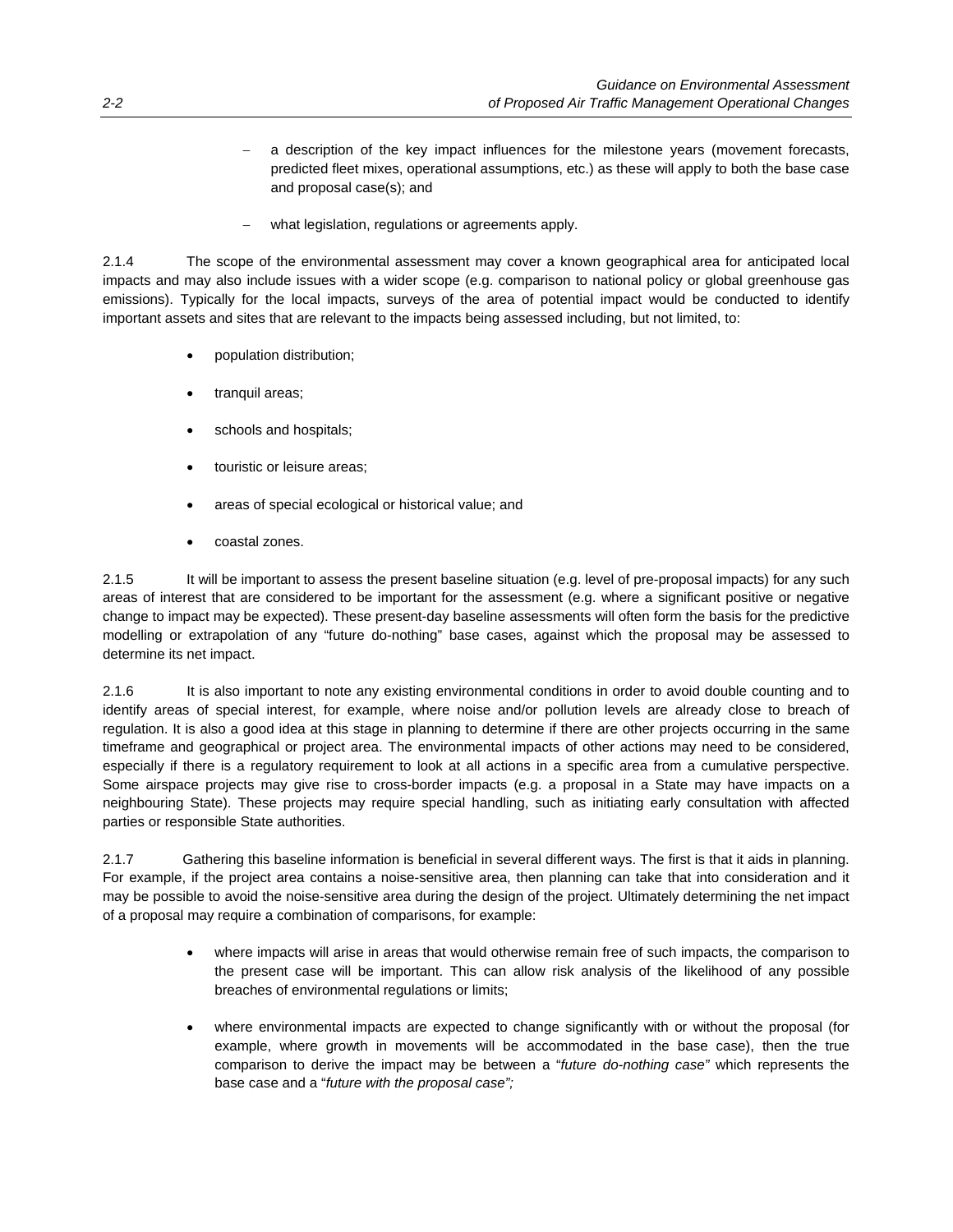- sometimes the comparison of impacts between the base case and the proposal case will be required for a number of milestone years to show the change in the impact differential over time;
- sometimes a combination of the above comparisons will be needed to accurately describe the proposal's change to impacts.

2.1.8 All of this information (assumptions, methodologies used, etc.) should be adequately documented so that it can be substantiated and reproduced by another party, if necessary, to confirm the findings.

2.1.9 Not all environmental assessments are driven by legal requirements. For example, an operationally driven proposal may reduce environmental impacts, enhancing its business case. In addition, some environmental assessments may be performed based on agreements set up with local bodies or neighbourhoods, or as part of flight trials, etc.

#### **2.2 CRITERIA FOR TRIGGERING A FORMAL ASSESSMENT**

2.2.1 Operational changes that are expected to result in significant or long-term impacts may be subject to a formal environmental assessment. If the proposed change is likely to result in modification to how, where, when or how many aircraft transit the airspace or airport surface, then an environmental assessment may be required.

2.2.2 The list below contains some examples of significant or long-term changes (which affect the routine practice of operations) that may require environmental assessment:

- new or changed standard instrument departures or arrivals;
- new or changed existing flight paths or routes or use of them due to, for example, implementation of operational assistance tools or equipment that affect the way routes or flight paths are used;
- reclassification of airspace (e.g. from class A to class C);
- a change in normal use of runways (e.g. preferred usage);
- change to aircraft movements by time of day (e.g. changes to curfews or other changes based on ATM service);
- changes to airport infrastructure (e.g. new runways or changes to taxiway configurations);
- development of new airports and associated airspace infrastructure;
- changes that allow different aircraft types or operators to use current procedures/routes/processes.

2.2.3 In addition to specific operational changes that affect the way aircraft are operated, significant changes to traffic numbers will generally also require an environmental assessment.

2.2.4 Short-term changes resulting in temporary modifications to the way aircraft fly or move around may not require a formal environmental assessment. However, consultation with affected parties normally proves to be extremely beneficial in the long term and should include the reasons for the changes and the options for managing the changes. Examples of short-term changes may include runway closures for maintenance, emergency response actions, special single-day events or demonstration flights.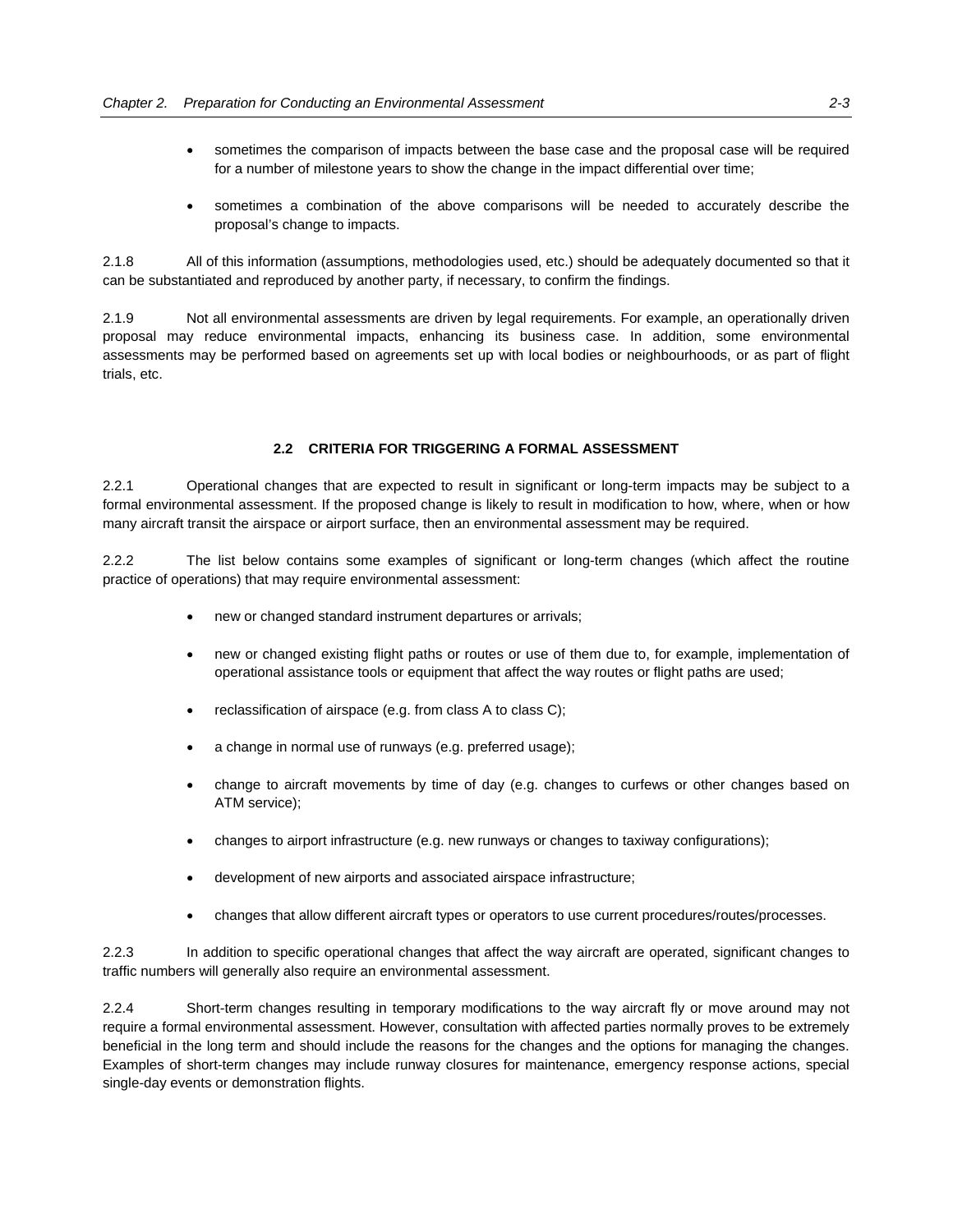2.2.5 Where applicable, environmental assessments may also be used to demonstrate environmental benefits that accrue due to a change. The results of such an assessment can be used in a business case to support the arguments for a change.

2.2.6 The level of environmental assessment that addresses these operational changes will vary depending on the magnitude of the change and can range from simple qualitative evaluations to in-depth quantitative environmental impact assessments that require public review. National or local criteria will generally define the level of environmental assessment effort required when making a change. These criteria can be defined in terms of:

- altitude minima and maxima;
- numbers of inhabitants exposed to the change;
- significance criteria relating to changes in exposure (for instance, an increase in noise level or a specific increase in air quality emissions relative to a local threshold value);
- changes in where, when and how many aircraft fly or move around on the ground, and the magnitude of the changes;
- classification of the areas affected by the change (e.g. in terms of noise sensitivity);
- potential changes to existing ambient conditions (such as noise contour areas or ambient air quality).

2.2.7 States and relevant authorities are encouraged to define criteria to guide those conducting operational change analyses in the appropriate level and scope of environmental assessment. In establishing these criteria it is important that they are not presented in a way that suggests that there is a level below which there is no impact. In this respect, any criterion should broaden, rather than constrain, the extent of any assessment.

#### **2.3 REGULATORY COMPLIANCE**

2.3.1 The assessment of proposed operational changes may be regulated, especially for larger projects (e.g. new runways or major airspace changes). It is vital therefore that at the earliest stage of a project's development the regulations concerning assessment and the potentially affected environmental impact areas are identified and considered. It should be borne in mind that regulation may not always be aviation specific but instead may be specific to the type of resource or impact.

2.3.2 As the applicability, scope and nature of national regulations vary globally, Appendix A provides a few specific examples of national requirements, in order to help indicate the different elements that may need to be addressed during the different steps. This appendix includes a non-exhaustive list of examples of such regulations and guidance.

#### **2.4 ENVIRONMENTAL PARAMETERS AND ASSESSMENT METHODOLOGIES**

2.4.1 The most common environmental impacts arising from operational changes are noise, air quality, fuel consumption and greenhouse gas emissions, though there may be other effects that need to be assessed by State or local regulation as well.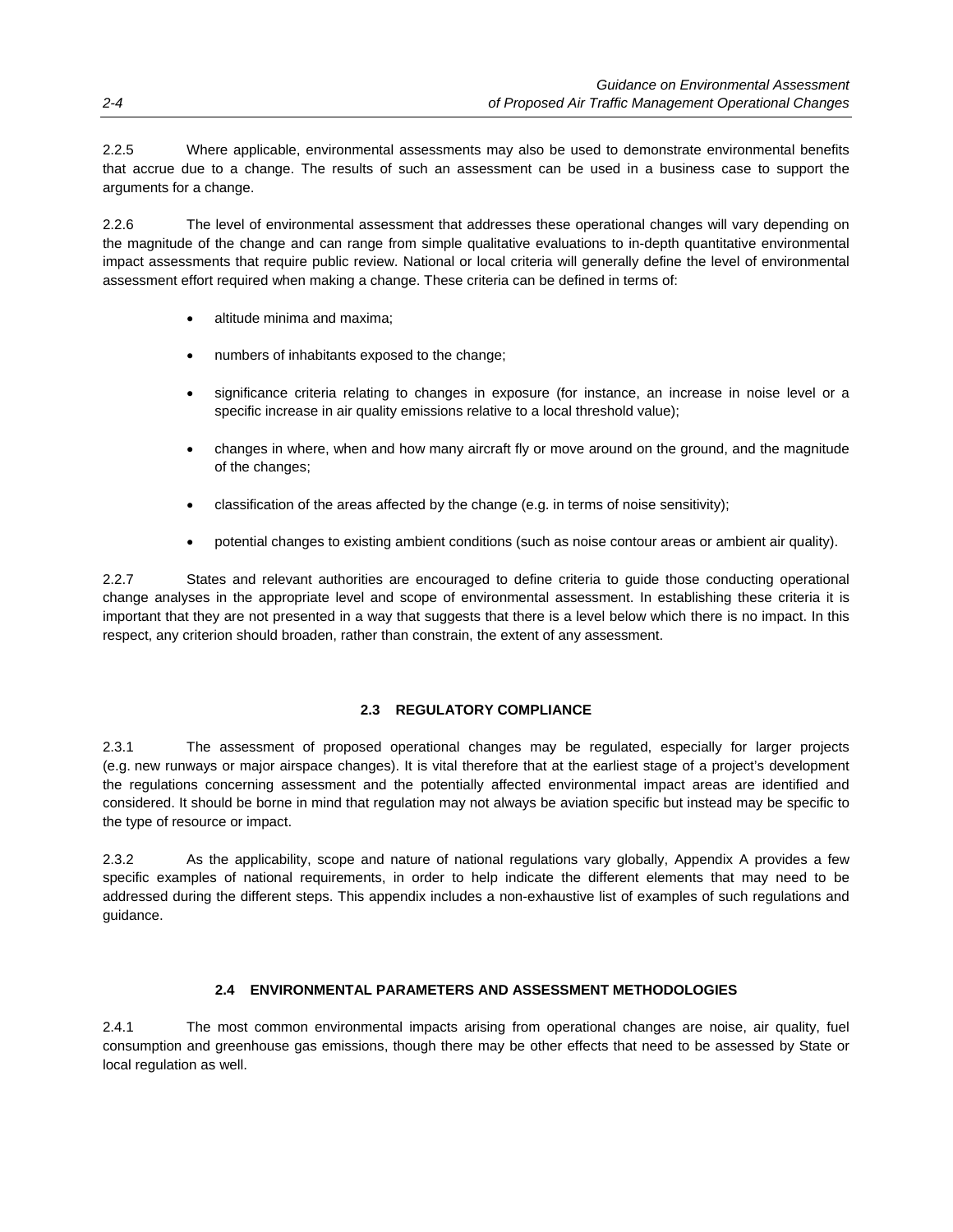2.4.2 Some States have predetermined parameters that need to be used for an environmental assessment, and a review of these is a useful first step to ensure that all appropriate required parameters are included in the study. The purpose of the change being proposed may also lead to the parameters that should be addressed, especially where the proposal is designed to address an existing environmental issue. Care should be exercised in trying to identify both the environmental and non-environmental interdependencies, to ensure that any trade-offs that are made are adequately identified by the study. This section provides a review of possible parameters to be considered.

#### a) *Noise*

2.4.3 Aircraft noise is the most significant cause of adverse community reaction related to airspace changes and the operation and expansion of airports and is expected to remain the case in most regions of the world for the foreseeable future.

2.4.4 The noise impacts from aircraft operations in and around an airport depend upon a number of factors including:

- the types of aircraft using the airport;
- the number of daily take-offs and landings, both overall and during specific periods;
- the time of day that the aircraft operations occur;
- the runways that are used;
- the flight-paths that are used (including Noise Preferential Routes (NPR));
- the prevailing weather conditions;
- the topography of the airport and surrounding area;
- the position and extent of local conurbations;
- the operating procedures used ; and
- the general operating conditions.

2.4.5 In addition, the way that individuals respond to noise is highly subjective and can depend on a number of factors related to the individual listener's cultural, socio-economic, psychological and physical situation. The response can also be driven by contextual issues such as the extent to which the individual has been involved in decisions; whether the reason for change is seen as reasonable; whether alternatives have been examined; and whether the outcome is perceived as being fair.

#### b) *Air quality*

2.4.6 There are a variety of air pollutants present as gaseous and particulate emissions that arise from the combustion of aviation fuel that can potentially impact air quality and human health. Generally, the following common species could be considered as primary species in air quality assessment: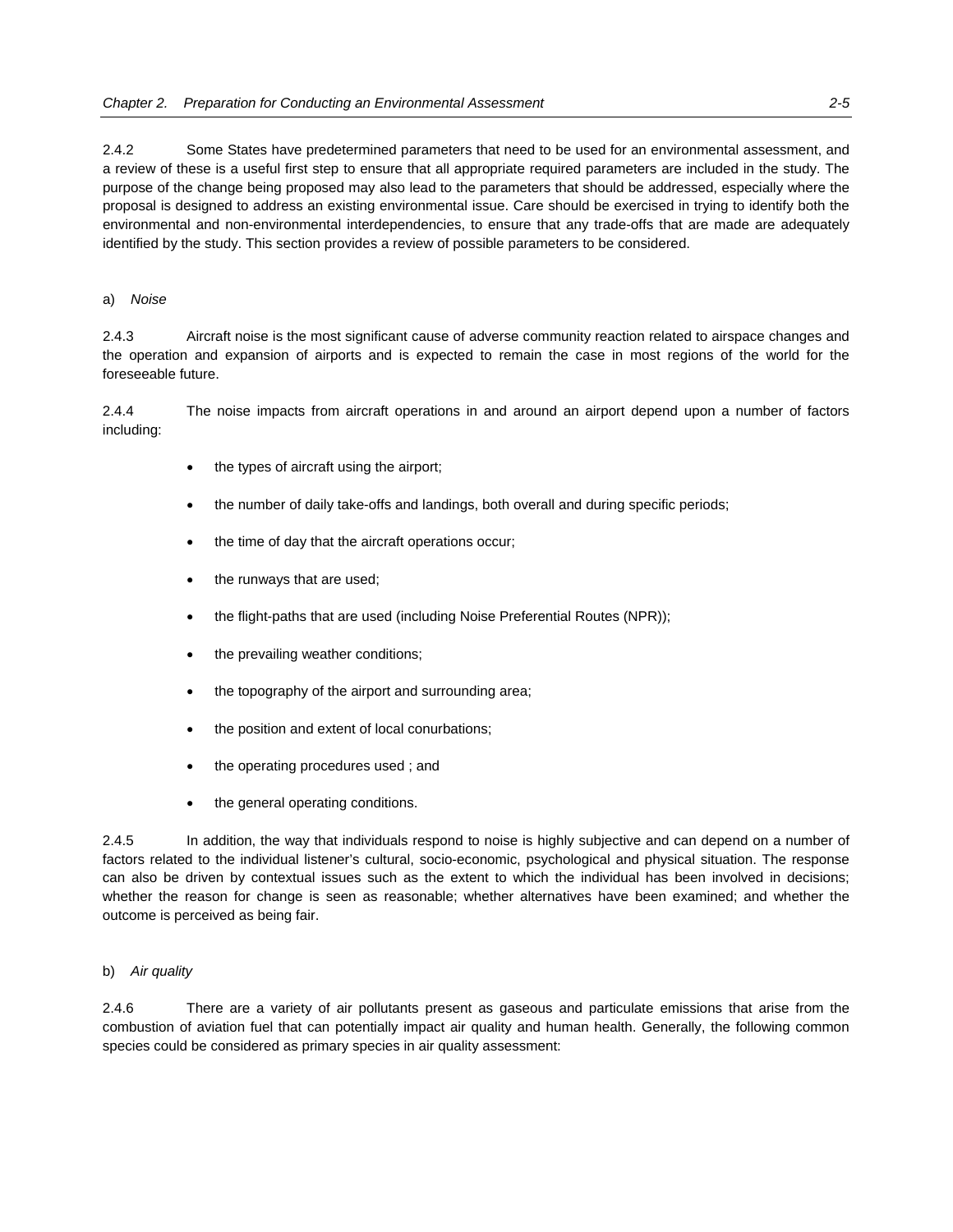- NOx oxides of nitrogen, a mixture of nitrogen dioxide (NO<sub>2</sub>) and nitrogen monoxide (NO);
- VOC volatile organic compounds (including non-methane hydrocarbons (NMHC));
- CO carbon monoxide;
- PM particulate matter, the most common concern is for those with a mean aerodynamic diameter less than 10  $\mu$ m (PM10) and 2.5  $\mu$ m (PM2.5)<sup>2</sup>; and
- SOx oxides of sulphur.

2.4.7 These emissions species can in turn become involved in the broader environmental issues related to ground level ozone, photochemical smog, formation of secondary volatile particles and other atmospheric chemical processes that can lead to potential health impacts.

2.4.8 Additional emission species of potential health and environmental concern may also need to be considered in emission inventories including so-called hazardous air pollutants (HAP), known organic gases that have an acute health effect at low concentrations. As of the date of publication of this document, HAP research is still at a relatively early stage, though some research has identified 15 known HAP in aircraft engine exhausts.<sup>3</sup> It should be noted that knowledge of emission factors is, however, very limited for many of these species.

#### c) *Fuel consumption and greenhouse gases*

2.4.9 Aircraft emissions are the result of the combustion of aviation kerosene or gasoline, the products of which are emissions that are comprised of approximately 70 per cent carbon dioxide ( $CO<sub>2</sub>$ ), slightly less than 30 per cent water vapour (H2O), and less than 1 per cent of a number of other emissions, which include oxides of nitrogen (NOx), carbon monoxide (CO), oxides of sulphur (SOx), hydrocarbons, volatile and non-volatile particulates and other trace components. A number of these components are classed as greenhouse gases (GHG), with carbon dioxide being the most significant.

2.4.10 The effects of GHG emissions last for vastly different lengths of time with carbon dioxide being a very longlived gas in the atmosphere and water vapour having a relatively short-term effect. Little or no nitrous oxide  $(N_2O)$ emissions occur from modern gas turbines and, although a modest quantity of methane (CH4) may be emitted when engines are at their lowest efficiency, no methane is emitted during other operational phases.

#### d) *Other impacts*

 $\overline{a}$ 

2.4.11 Additionally, when analysing airport-related environmental impacts, attention may also be given to effects on water quality, ecology, etc., where these may be adversely affected by operational changes.

2.4.12 Appendix B gives more detailed information for noise, air quality and fuel consumption/greenhouse gases, along with a description of some common metrics in use to describe these environmental impacts.

<sup>2.</sup> Note that 100 per cent of direct particle emissions from the combustion of fuel in commercial gas turbine engines are less than 2.5 µm (PM2.5).

<sup>3.</sup> *Recommended Best Practice for Quantifying Speciated Organic Gas Emissions from Aircraft Equipped with Turbofan, Turbojet, and Turboprop Engines,* version 1.0, 27 May 2009. *http://www.epa.gov/nonroad/aviation/420r09901.pdf*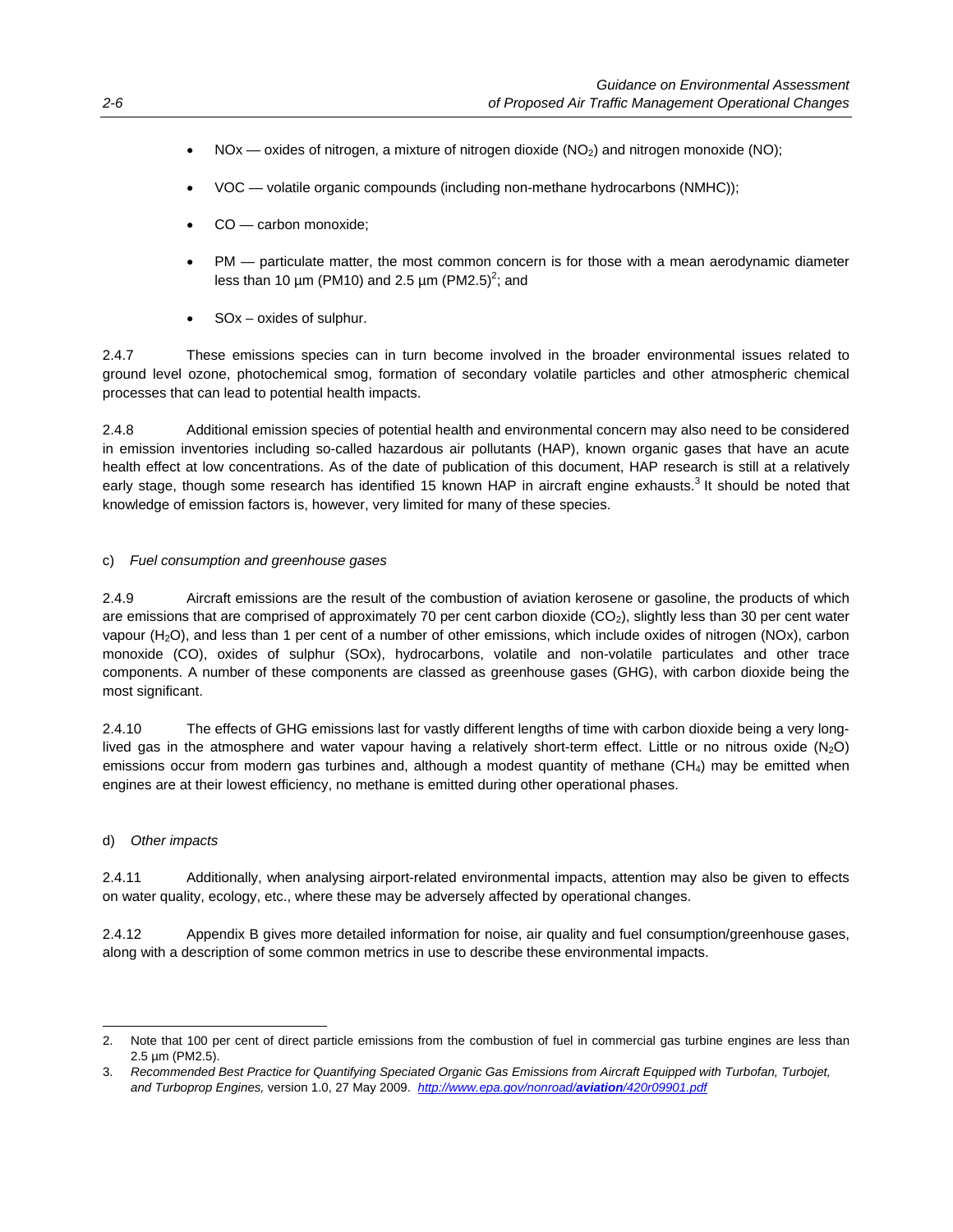#### **2.5 DOCUMENTATION, COMMUNICATION AND REPORTING**

2.5.1 A vital part of any assessment is the effective documentation, communication and reporting of the process and the results. An important part of any process is to ensure that local communities are adequately engaged, right from the start, on changes that will, or might, affect them. It is also useful to carry out a stakeholder mapping exercise from an early stage to ensure that all appropriate stakeholders are aware of the proposed changes, can be adequately consulted, and that their views are taken into account. Engagement throughout the assessment with these groups will normally prove to be very beneficial in the long term, helping to address misconceptions and presenting a reasoned and balanced view of impacts and helping to avoid problems after any changes have been implemented.

2.5.2 While conducting an assessment, it is important to document and communicate appropriately the process followed and the decisions taken. More than simply recording the negative and positive impacts of an action, the documentation may need to convey which processes, considerations and decisions resulted in an airspace/operational change, and can be used to help facilitate communications with stakeholders. This documentation and communication can also take various forms but ought to be appropriate to the specific changes proposed and to the local situation.

2.5.3 There may be international, national and/or local requirements for what to document and/or communicate, and when this should be done. For any stage of documentation, it is useful to include decisions and recommendations on measures to mitigate environmental impacts, and identify and engage with the interested parties involved. This may take a number of forms and should be appropriate to the individual circumstances. However the use of workshops, seminars, briefing sessions, etc., with stakeholder groups and, where appropriate, individual stakeholders, may be adopted.

2.5.4 Also it is important to consider at an early stage whether it is applicable to conduct follow-up performance assessment after the proposal has been implemented and what communication and reporting may be relevant for this.

 $\overline{\phantom{a}}$  , and the set of the set of the set of the set of the set of the set of the set of the set of the set of the set of the set of the set of the set of the set of the set of the set of the set of the set of the s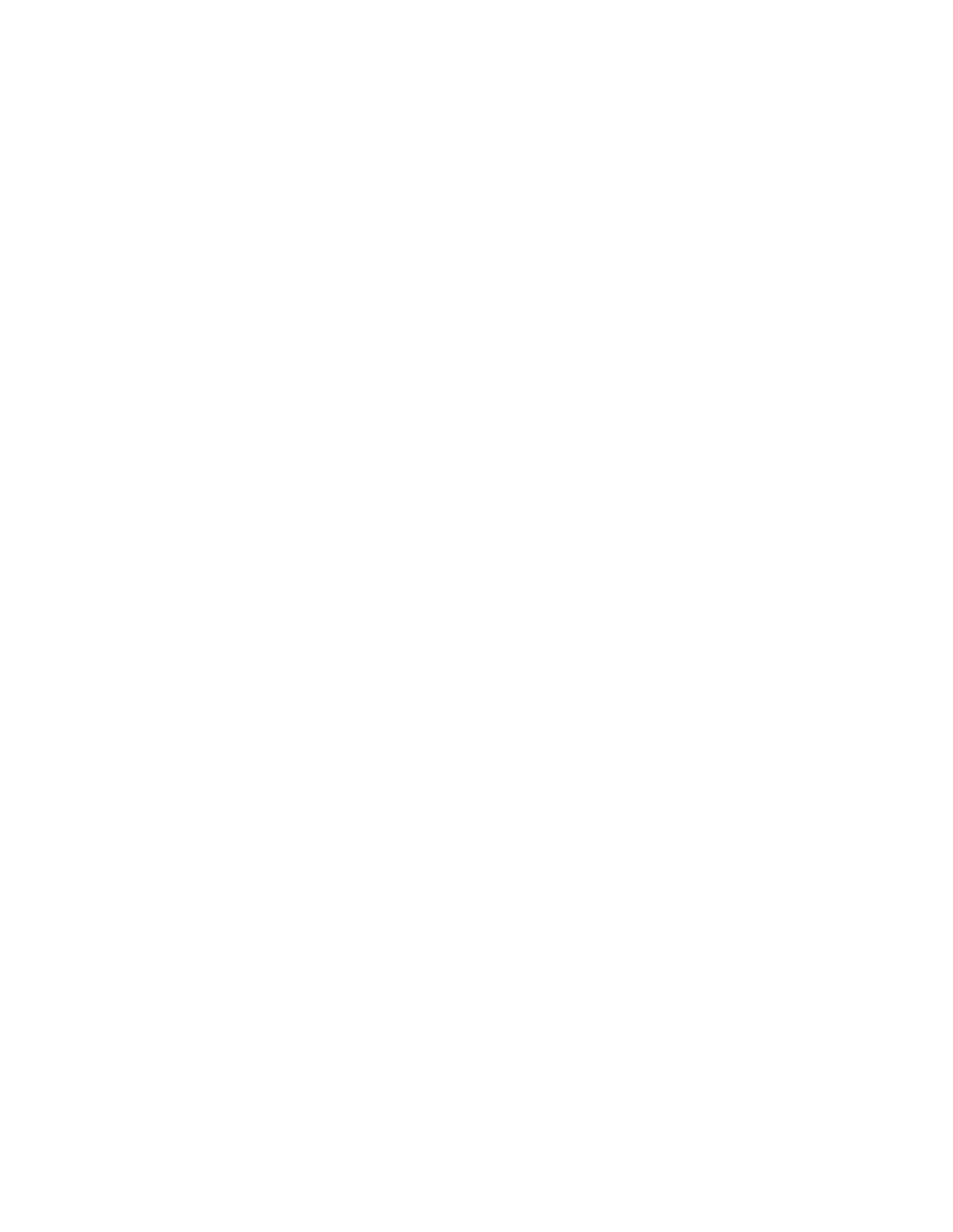## **Chapter 3**

# **ENVIRONMENTAL ASSESSMENT STEPS**

#### **3.1 INTRODUCTION**

3.1.1 It is important to be aware of the steps involved in carrying out a proper environmental assessment of a proposed operational change. The basic process involved is outlined in Figure 3-1, and each one of the four key steps is described in more detail later.

3.1.2 The advice in this chapter assumes that the guidance given in the preliminary steps described in Chapter 2 has already been followed. It also assumes that, where appropriate, the baseline information has been identified, gathered and is ready for use in the assessment process outlined in this chapter.

3.1.3 An essential part of any successful environmental change process is to document, communicate and involve, and keep informed, all appropriate stakeholder groups throughout the whole of the process. An appropriate stakeholder engagement programme should therefore be developed as far in advance as possible to the start of the process.

#### **3.2 DESCRIBE PROPOSED CHANGE, PURPOSE AND ALTERNATIVES**

Before starting to carry out an environmental assessment of any proposed changes, it is important to be able to understand the answers to a number of key questions. In this case the first actions should be to describe the proposal, based on the preparatory work noted in the previous section. The description should include the objectives of the exercise in order to be able to fully understand what the proposals are trying to achieve. As part of this task, it is important that the following points are covered:

What is the proposed change?

 This should be a detailed description of the changes being proposed including what they are meant to achieve and how they will do this.

Are alternatives being considered?

 Particularly in the case of regulatory impact assessments, other reasonable and plausible options may be under consideration. Any alternatives should be described in addition to the proposed change, together with the reasoning why the proposed version has been selected over all alternatives.

What are the applicable environmental regulations and/or agreements?

 Are there any regulations/agreements that would determine the way that an environmental assessment has to be carried out, including metrics, thresholds, significance levels, consultation requirements, etc? These will need to be satisfied in the environmental assessments to be carried out, to ensure compliance.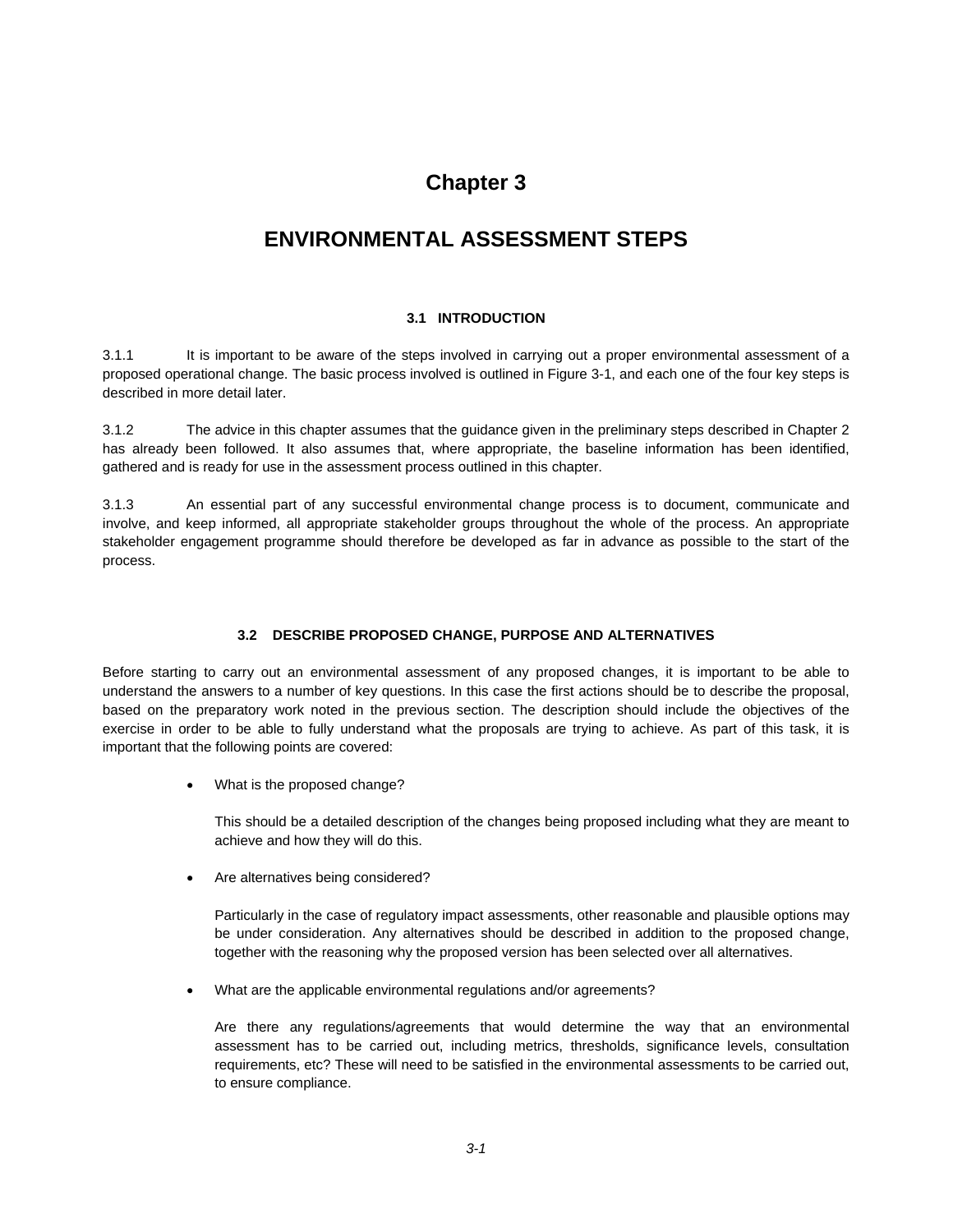

**Figure 3-1. Environmental review process**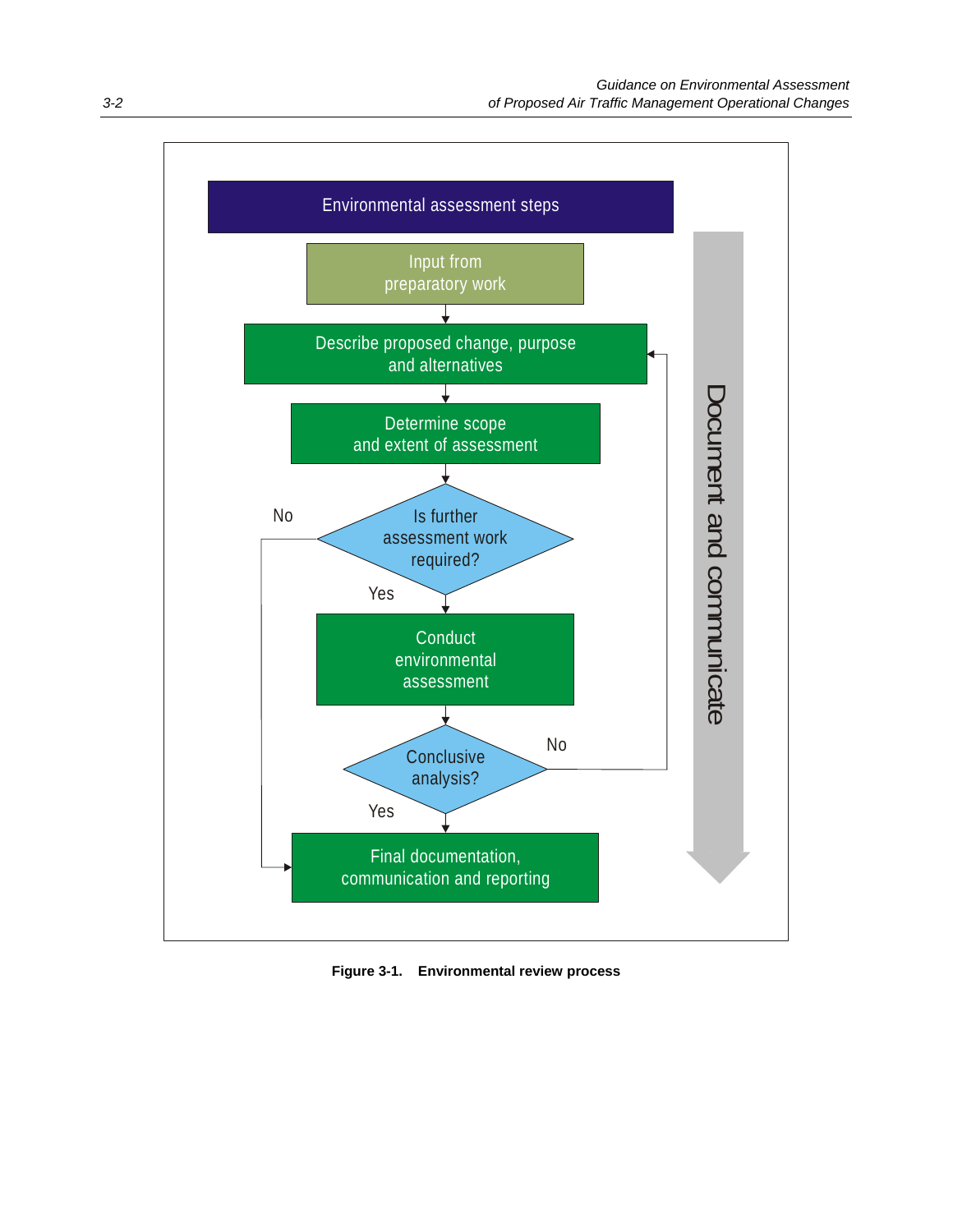What is the operational context for the calculations?

 For the point in the future when the proposals would be completely implemented, it is important to determine the operation context for both the "do-nothing" case and the proposal case. This allows for a true comparison of what the environmental consequences of the proposals would be at that time. Future baselines may be developed by using current airport surface infrastructure and runway use with fleet and operations forecasting, or by use of simulation modelling. Future proposals for larger projects are usually analysed with the use of simulation modelling.

#### **3.3 DETERMINE SCOPE AND EXTENT OF ASSESSMENT REQUIRED**

3.3.1 Careful consideration of the appropriate scope and extent of the environmental assessment will ensure that it is suitable for the scale of the operational changes and complies with applicable regulatory requirements without creating undue additional work. From the previous section, the environmental assessment requirements that apply to the operational changes and what is new in the proposed changes from existing conditions should already be understood. The following considerations describe a preliminary evaluation and screening that will help refine the scope and extent of the environmental assessment effort:

What scope and extent of environmental assessment is typically required for this type of change?

 It is useful to identify other environmental assessments of similar operational changes, where available, that could be used as a preliminary basis for determining the scope and extent. This is because similar operational changes generally require similar levels of assessments. However, it is important to note that differences may exist due to specific geographic environmental impacts or other special considerations. As a result, additional factors outlined below may also need to be evaluated before finalizing the scope and extent of the environmental assessment.

What types of environmental impacts are expected, and how substantial are they likely to be?

 One should also identify the likely environmental impacts of the proposed change. Again, this may be possible by considering the environmental impacts that were evaluated in the assessments from other similar changes and then applying them to the proposal. Scientific assessment and testing can be conducted at many levels. To help with the analysis, it would be useful to make a preliminary appraisal of the intensity of any environmental impacts and to decide the scope and extent of the environmental analysis that needs to be performed.

Can a preliminary review help?

 If there are no environmental impacts, or there is uncertainty about the extent of any impact, then basic technical assessments or screening tools can provide information to support decisions. Screening may reveal that no impacts are expected and therefore no further assessment is necessary. However, if there is uncertainty, or if screening indicates significant impacts, then a decision will have to be made on the extent of the analyses to include in an assessment.

What study area should be used for the environmental assessment?

 The study area of an environmental assessment should be carefully defined early in the assessment to ensure it is appropriate for the type of change being proposed. It needs to be large enough in both geographic area and height to take into account a representative set of updated aircraft trajectories, but focused on the relevant area to keep the complexity of the assessment manageable. The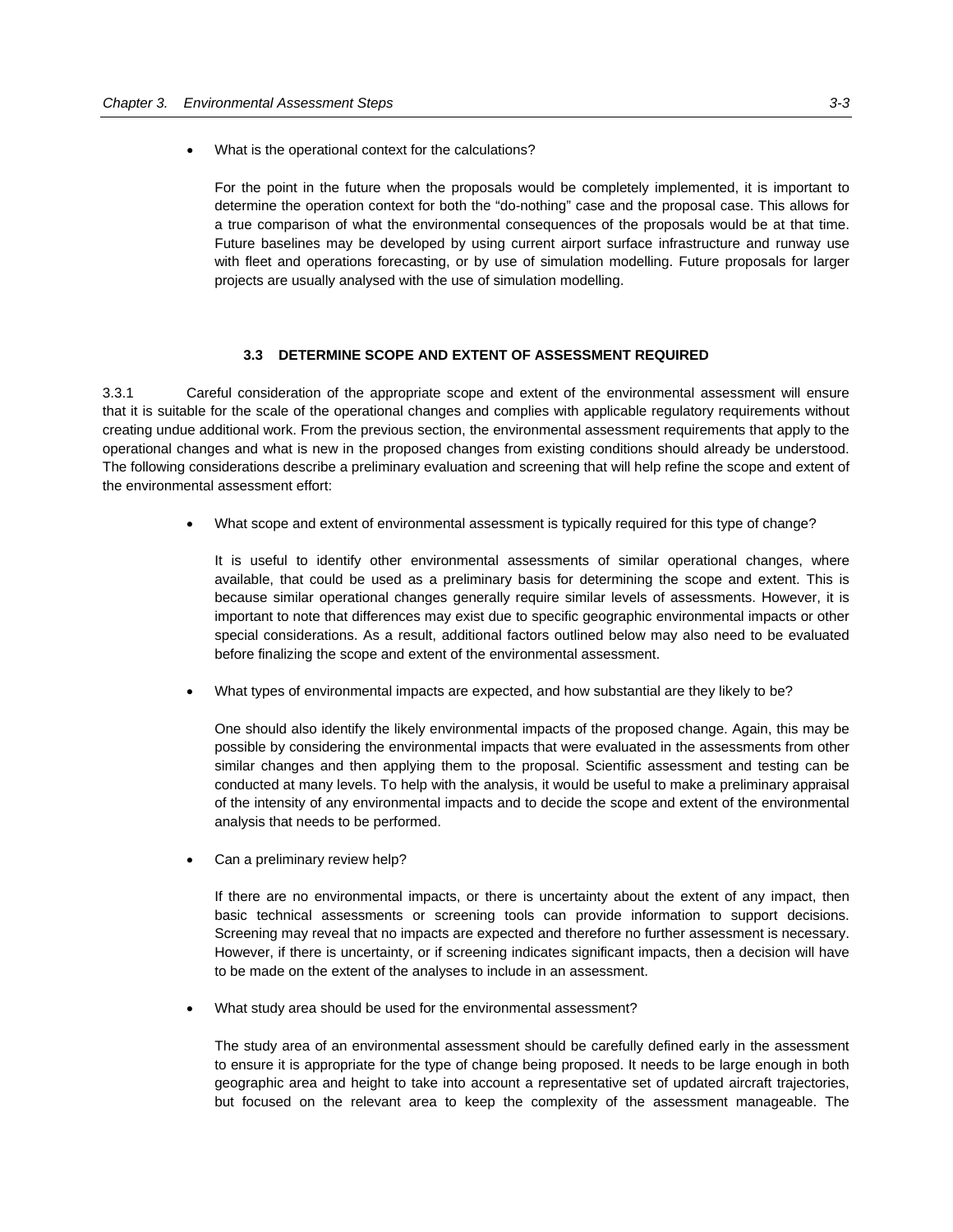boundaries of the geographic study area (GSA) should be established to encompass the geographic areas where existing or future (i.e. post action) aircraft routes could have environmental impacts. In addition, different GSA boundaries may be required for evaluating different types of environmental impact. For example, the GSA for the noise analysis may be different than the GSA for greenhouse gas emission analysis due to differences in the nature of the impacts.

3.3.2 large area making assessments excessively onerous. In these instances, the geographic boundaries can be focussed on the areas underneath aircraft flight paths. This would then concentrate on areas of primary aircraft flows within the GSA and eliminate those areas where there would be little or no impact. So, for example, instead of identifying a large rectangular GSA that extends outwards to 100 NM, it may be possible to restrict the major portion of the rectangle to say 50 NM, with smaller areas focussed on zones under the aircraft flight-paths extending out to 100 NM (see Figure 3-2). In areas where the terrain varies, or is significantly higher than the airport, the GSA can extend over a very

3.3.3 extent of the airspace actions, the type of environmental impact being evaluated, and any site-specific considerations. If the airspace action is in the immediate vicinity of a single airport, the study may need only encompass the immediate vicinity of that airport. However, when the actions take place over a larger area or may encompass more than one airport, the altitude chosen for the study may need to be higher to encompass all interaction of the proposed actions in the study. In addition, when there are special land uses where noise is very low and a quiet setting is a generally recognized purpose and attribute, it may be appropriate to extend the altitude of the study even higher to account for the low ambient noise and quiet settings in the special land use area. In addition, the ground terrain of the study area should be considered when determining the appropriate altitude that the study should encompass. The necessary height above ground level (AGL) that the study should encompass depends upon the



**Figure 3-2. Example of GSA minimization**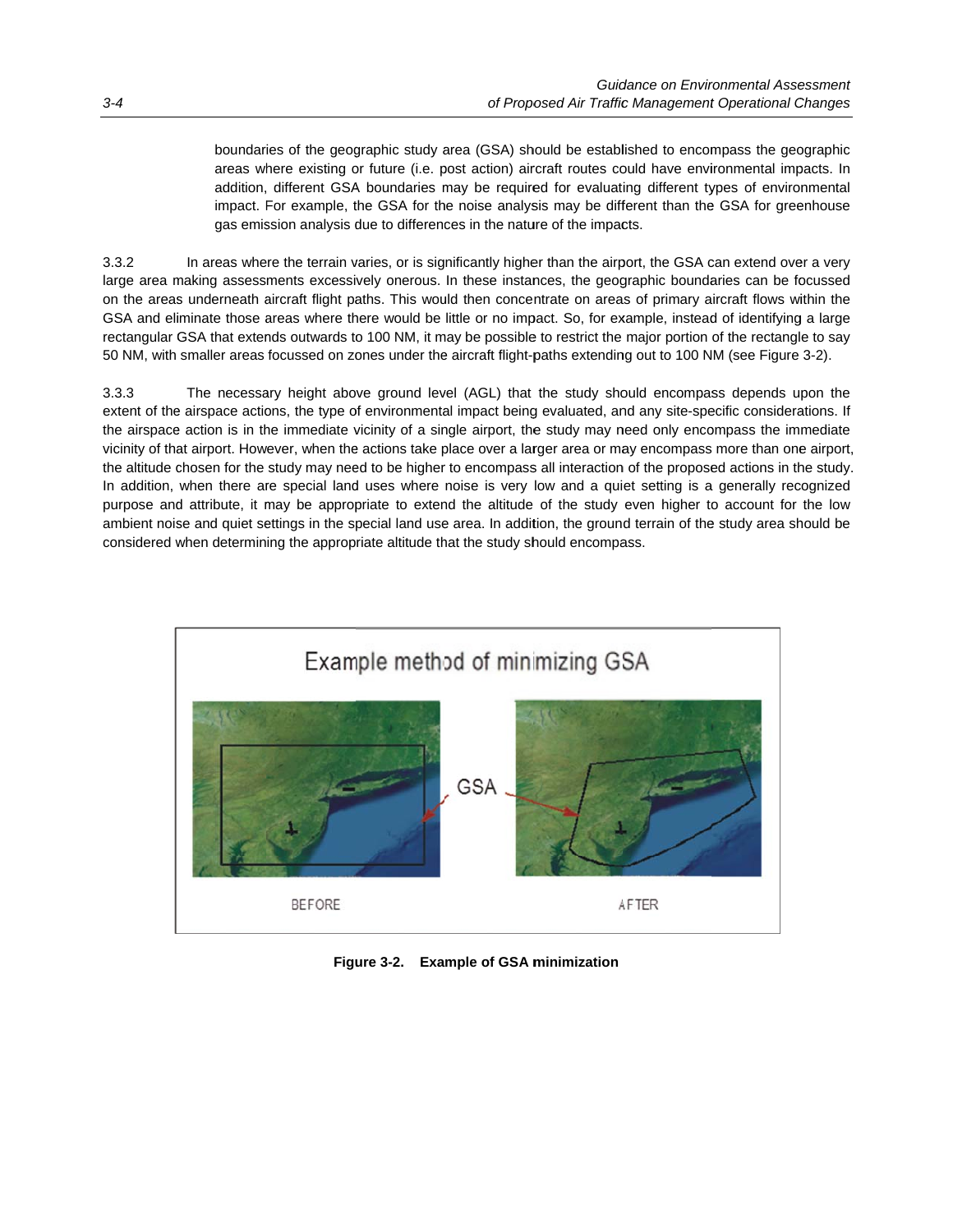3.3.4 In general, Figure 3-3 and Table 3-1 may be used, in the absence of any specific instruction, to help focus on the most relevant impacts:

Are there any cumulative effects that need to be considered in the assessment?

 The overall effects of some impacts may not be obvious. It is important to consider whether the proposal will have impacts that are individually small, but when added to other similar impacts, could be cumulatively significant. For example, some State regulations require a cumulative evaluation to determine if there are other projects in the area with similar environmental impacts which need to be considered together in the environmental assessment. These other projects could be recently completed, in progress, or planned.

 Are there any public concerns or extraordinary circumstances regarding environmental impacts that would influence your environmental assessment?

 Public interest, or concern with a particular change, may require more intense levels of analysis than would normally be accomplished. It might be useful to consider if there are other circumstances related to the location or change that will affect the scope of the assessment.



**Figure 3-3. Environmental impacts and their most relevant heights AGL**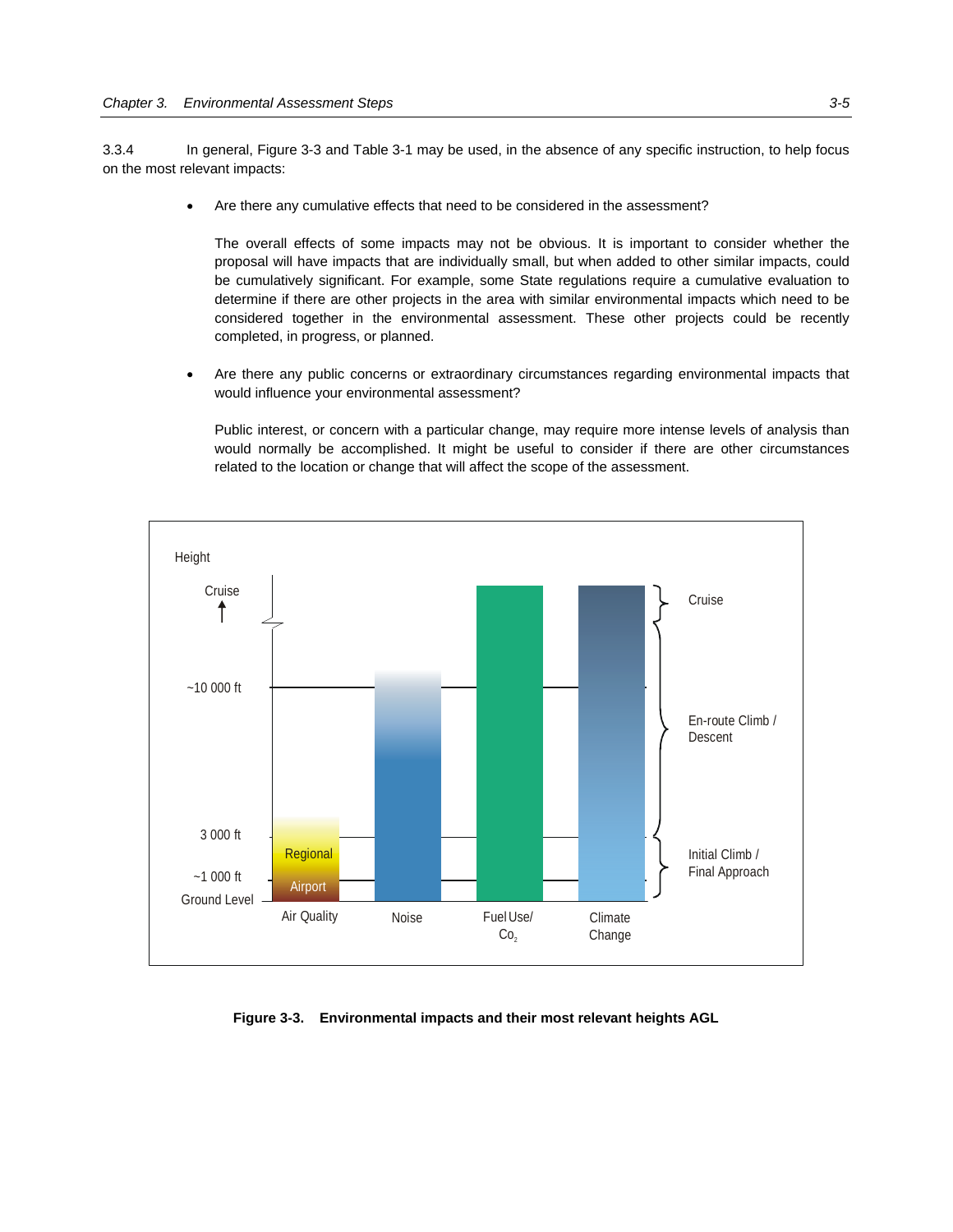| Height AGL<br>Impact                | Below 1 000 ft (300 m) | 1 000-3 000 ft<br>$(300-900 \text{ m})$ | 3 000-10 000 ft<br>$(900-3000)$ m) | Above 10 000 ft<br>$(3000 \text{ m})$ |
|-------------------------------------|------------------------|-----------------------------------------|------------------------------------|---------------------------------------|
| Air quality<br>(e.g. NOx, PM, etc.) | Most relevant          | Relevant (Note 1)                       | Less relevant                      | Less relevant                         |
| Noise                               | Potentially (Note 2)   | Relevant                                | Relevant                           | Potentially (Note 3)                  |
| Fuel use $/$ CO <sub>2</sub>        | Relevant               | Relevant                                | Most relevant (Note 4)             | Most relevant (Note 4)                |
| Climate change                      | Relevant               | Relevant                                | Most relevant (Note 5)             | Most relevant (Note 5)                |

### **Table 3-1. Environmental impacts and their most relevant heights**

Notes:

- 1. Note, though, that differences to emissions above 1 000 ft (300 m) AGL will normally have little impact on changes in ground level concentrations (*Air Quality Guidance Manual* (ICAO Doc 9889) refers), but may need to be included in air quality assessments for other reasons.
- 2. Current legal constraints preclude Noise Abatement Departure Procedures from being applied below 800 ft (240 m) AAL (*Procedures for Air Navigations Services — Operations* (PANS-OPS), ICAO Doc 8168 refers).
- 3. Noise may need to be assessed for changes above 10 000 ft (3 000 m) in areas where the background noise levels are very low (for example, in some specific areas protected by law), in which case an upper limit of 18 000 ft (5 500 m), or higher, may be more appropriate in certain circumstances.
- 4. With regard to fuel burn/CO<sub>2</sub> emissions, although it is important to evaluate the changes to this parameter at all levels, they tend to dominate overall during the climb and cruise phases of flight, and therefore changes in low-level emissions may represent only a very small change when considering the whole flight.
- 5. Including the impacts of non-CO<sub>2</sub> emissions such as NOx and contrails, though the full impacts of these emissions are not yet certain.

3.3.5 When narrowing the scope and extent of environmental assessment, it is important to document the process(es) used, the organizations consulted, the members/organizations of the body that took the decisions on the level of assessment to be applied, the nature of the impacts (substantial or not), the cumulative effects and any public concerns. Good documentation regarding project parameters will help with communication and coordination as the project moves forward.

#### **3.4 CONDUCT AN ENVIRONMENTAL ASSESSMENT**

3.4.1 This step is usually made up of three parts: the preparation, the assessment itself and the analysis of the results.

- a) *Preparation*
- 3.4.2 In preparing and conducting the assessment, a number of items need to be considered:
	- Very often, the environmental assessment is part of a larger analysis where other factors, such as safety, capacity and cost are being assessed as well. In this case, an overall planning strategy and validation plan may be established. The methodology for combining the results from the different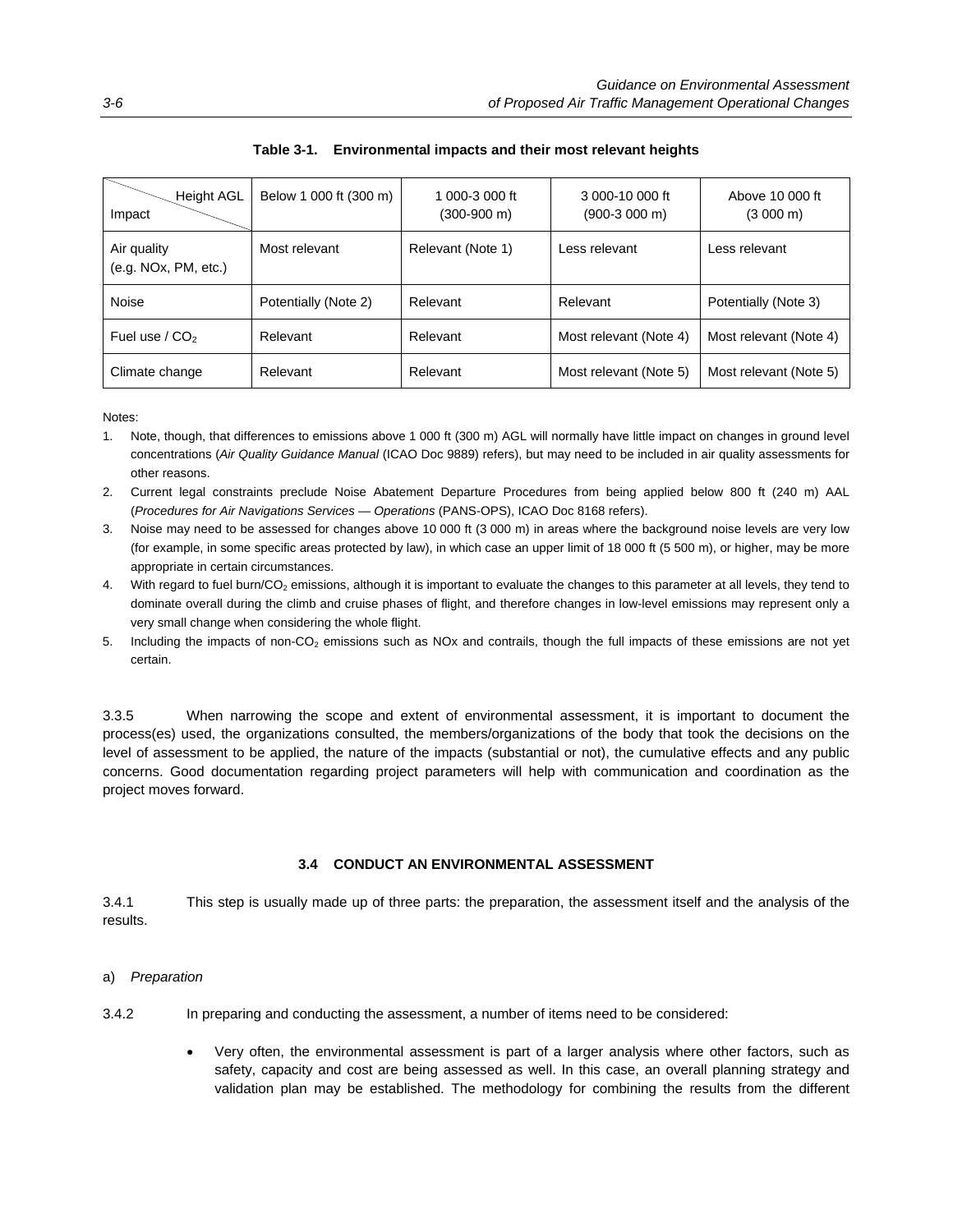assessments into a business case will need to be clarified and may drive specific requirements for the environmental assessment.

 Care must be taken to consider potential risks and pitfalls that might arise from inadequate preparation or the actual execution of the assessment.

3.4.3 Appendix C gives more detailed information on how to avoid common mistakes made when conducting environmental assessments.

- Very often, it will be necessary to generate scenario data sets representing the existing case (baseline) and future case (solution scenario) together with any alternative scenarios being considered. These data sets may be generated using radar data (e.g. for existing case), or fast-time or real-time simulations. In some cases procedure design software may be used. Live flight trials may also be conducted in certain cases.
- If using simulators, computer modelling or information from live trials, the required data needed to support the environment model should be defined as early as possible in the planning phase. This way, any necessary interfaces can be developed.
- Before starting the assessment, data availability and quality versus the data required should first be verified. Some data may not be readily accessible or may have a resolution that is not suitable for the chosen assessment model. In these cases consideration should be given to obtaining required data in an indirect way, for example, deriving it from already known information, or running specific field surveys. If data coverage is determined to be too small to guarantee sufficient assessment accuracy levels, then a change of assessment model or perhaps a resizing of assessment scope should be considered.
- The choice of metrics or criteria by which the results of the assessment will be judged will likely have been determined in the first step. This may also influence the choice of model to be used.
- System boundaries for the assessment will need to be clearly defined within the modelling environment. This too may influence the choice of model to be used.

#### b) *Assessment*

 Environmental assessment models used should be "fit for purpose". Ideally the choice of model should be guided by local, national or international guidance.

3.4.4 Appendix B provides more detailed information along with a description of some common metrics, used by some States, to describe these environmental impacts:

- Any gaps in or limitations of the models should be identified at the start. It should be determined if the tool is likely to be sensitive to the type of change that is being assessed. Some models cannot fully capture the full nature of the change. This should be well documented and understood before the analysis is undertaken.
- Expert judgement can also be used in certain cases. This solution would not require any modelling but simply some logical, reasoned arguments making the case to support either an increase or a decrease in environmental impact.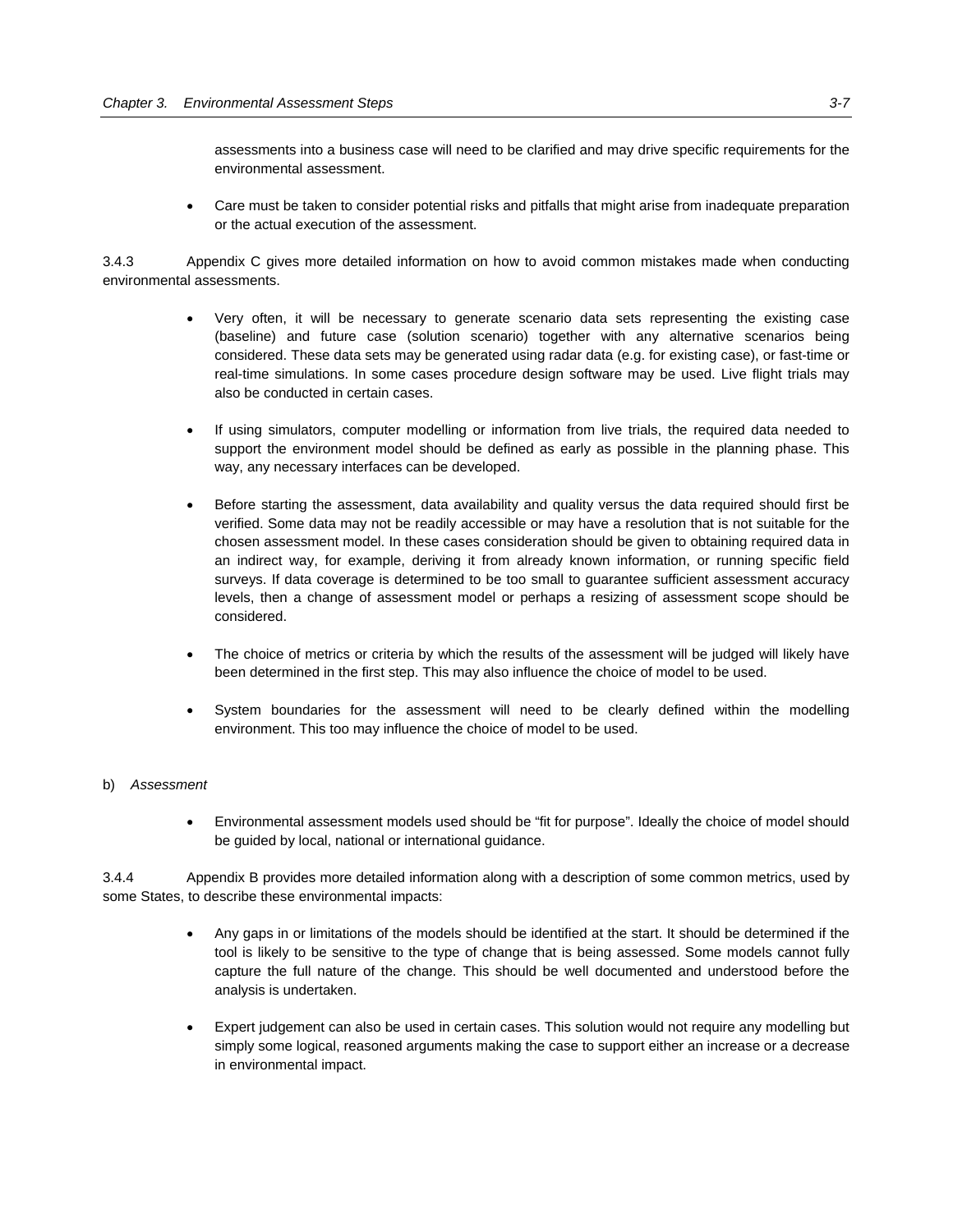Some consideration needs to be given to the type of assessment that will be conducted. Most usually, assessments will tend to be "relative" (i.e. the difference between the proposed change and current condition) but in certain situations, they may be "absolute" (i.e. consequence of proposed change).

 *Note.— Additional information on "absolute" and "relative" assessments is given in the Glossary section to this document.* 

#### c) *Analysis of results*

- The final part of the assessment is analysing the results. Results may need to be compared to the expected outcomes, or targets, defined using well-identified metrics. It is possible that during the assessment, certain constraints or limitations became apparent, either through lack of necessary data or limitations in the sensitivity or accuracy of the tools.
- Pertinent questions to lead the analysis might include:
	- Is there an impact?
	- Is the impact temporary, long term, or permanent?
	- Is the impact significant and by what criteria?
	- Can anything be done to lessen the severity of the impact and with what consequences?
- Whether the proposed change has a positive or negative environmental impact is a fundamental part of this analysis. Even if the change degrades one or more impact areas (i.e. environmental impact is worse), this outcome may still be an acceptable conclusion if the value of that degradation is within some predefined limits and/or there are benefits in other areas.
- A decision will need to be made as to whether there is an acceptable conclusion regarding the environmental implications identified in the assessment. Where no conclusion can be made, the process may need to return to the start.

#### **3.5 FINAL DOCUMENTATION, COMMUNICATION AND REPORTING**

3.5.1 Final results and recommendations from an assessment are useful for informing decisions about the project and how to proceed, as well as facilitating communication with stakeholder groups. The documentation resulting from the assessment generally focuses on environmental impacts, but frequently also conveys the logic of the decisions used in establishing the scope and extent of the assessment. The level of documentation needed is usually related to the complexity of the proposed airspace operational changes, and some States have requirements about the extent of documentation necessary. When an environmental analysis is performed to comply with environmental requirements, the final documentation will cite applicable requirements (local, national or international), the processes used to address the requirements, the environmental impacts (both positive and negative) and all consultations that contributed to important decisions. In cases where a quantitative environmental analysis is performed, the documentation will generally support the results by describing the analytical methods and models used, any applicable model guidance followed, choices of metrics, and gaps in or limitations of the analytical approach.

3.5.2 Note that assessment documents are often made public, and there may be laws regarding retention of records used during development of the assessment, depending on State requirements.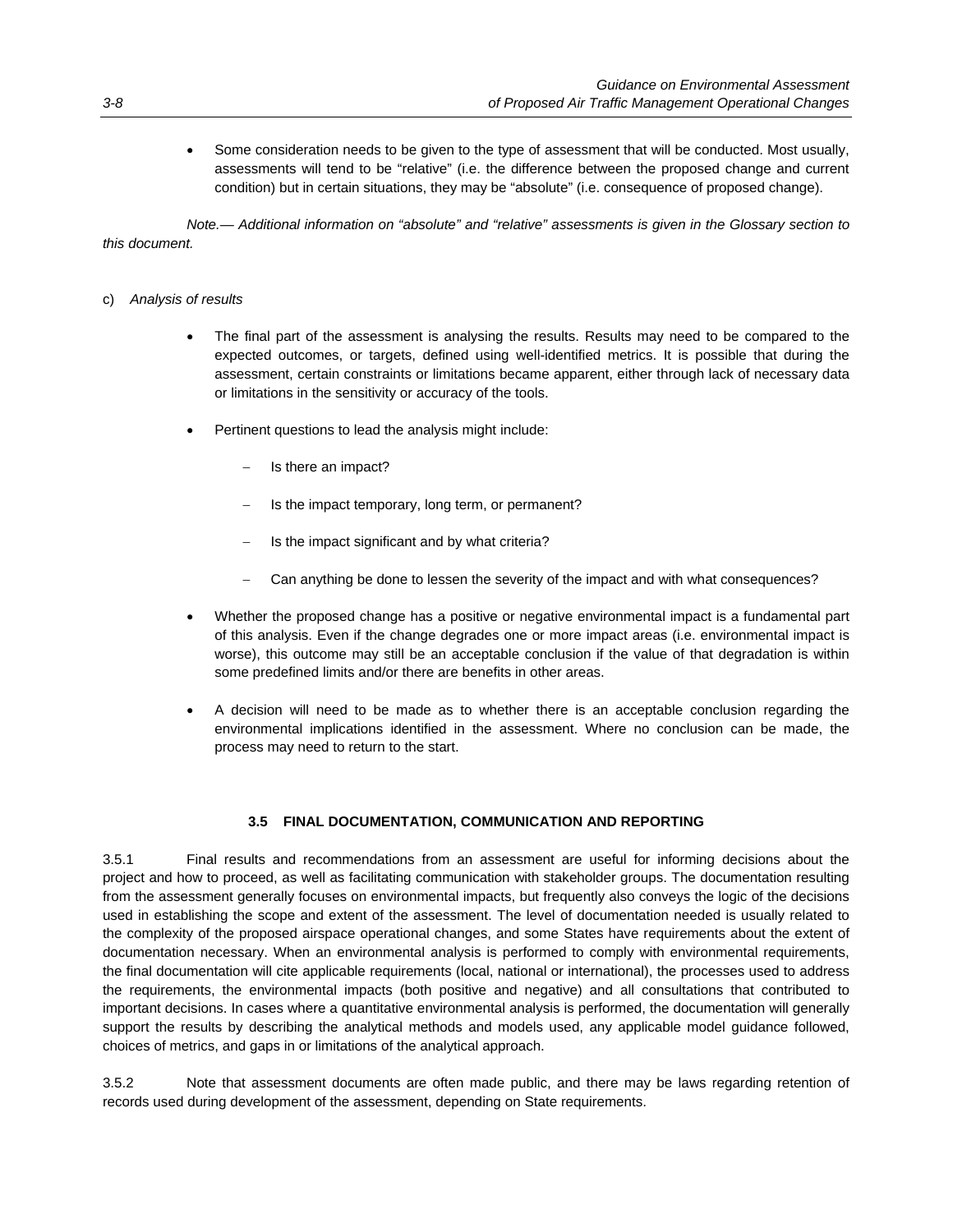3.5.3 Communication with stakeholders is also an important aspect of finalizing the assessment process. Frequently, the final report will be provided to stakeholders consulted during the assessment to inform them of the outcome. Active engagement with stakeholders and public groups about airspace and operational decisions reduces the chance of questions and concerns later. Tools to facilitate discussion at public hearings can include a summary of impacts, enlarged graphics and charts, use of video and other presentation media.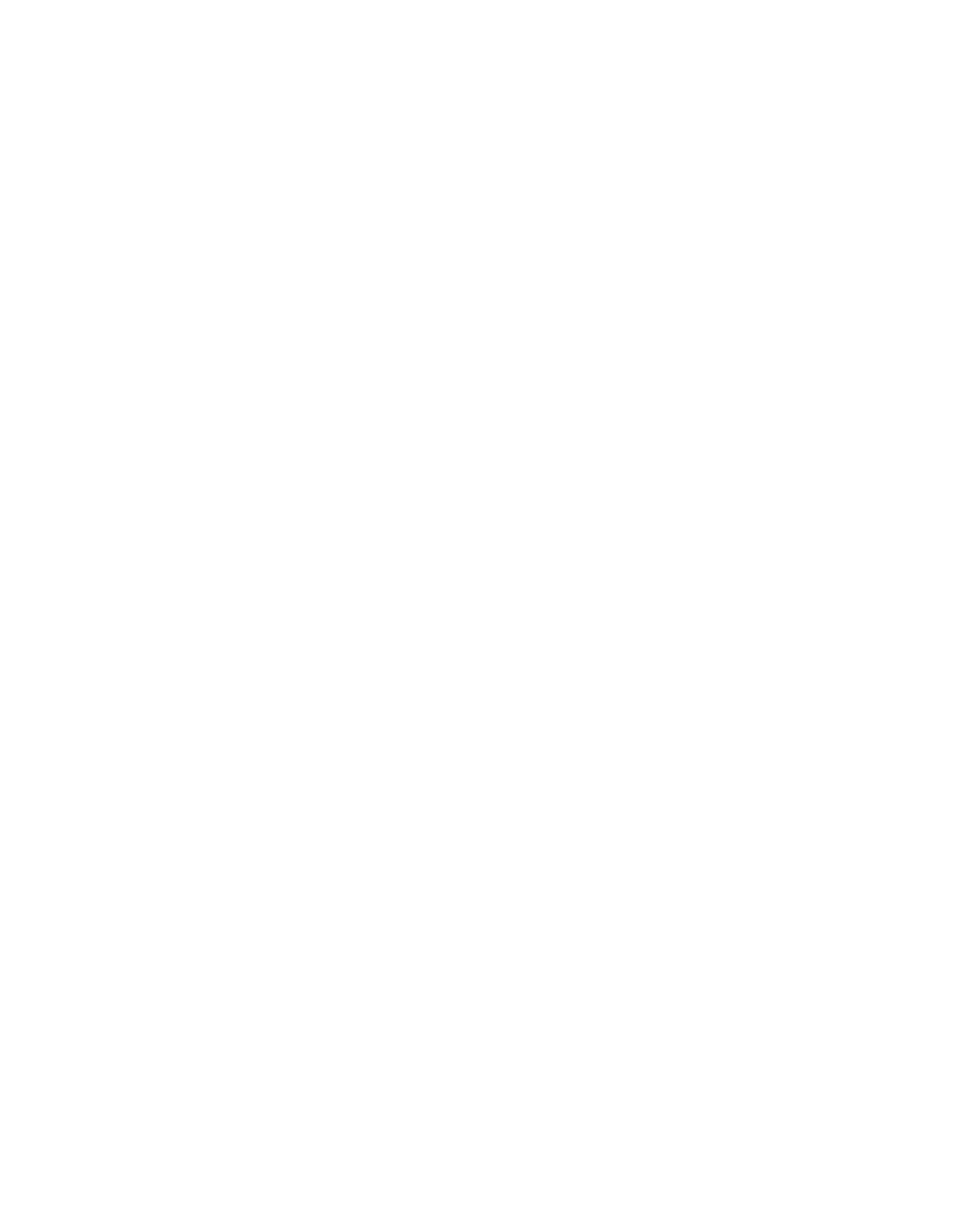### **Chapter 4**

### **INTERDEPENDENCIES AND TRADE-OFFS**

### **4.1 INTRODUCTION**

4.1.1 Decisions relating to operational changes are often made on the basis of a wide range of strategic, economic, operational and impact-related information.<sup>1</sup> Often a compromise or balance is required to ensure that a disbenefit, or a combination of disbenefits, does not outweigh the value of the anticipated benefits. Thus when performing an environmental assessment and using the results to inform decision making, it is important to consider interdependencies or trade-offs of the proposed action and/or alternatives. It should be noted that, in the context of this document, the term "interdependency" refers to a situation where a change in Factor A results in a change to Factor B (and vice versa), whereas the term "trade-off" is used to describe interdependency where an improvement in Factor A results in a detrimental change to Factor B.

4.1.2 At a high level, issues of capacity, efficiency, safety and environmental impacts are intertwined and consistency of assumptions and basic facts across these areas (forecast dates, etc.) is important to avoid the risk of conflicting results, or an inability to compare positive and negative impacts, arising from a proposed change. It is also important to note that there may be significant interdependencies at this scale that will require careful consideration to ensure they are adequately covered. It is also important to consider the impacts within an assessment topic (e.g. within environmental impacts, with trade-offs between noise and atmospheric emissions) and to analyse, at least at high level, how and to what extent these different topics and impacts may interact.

4.1.3 Where there are potentially significant interdependencies, a more detailed interdependency assessment may be required. The significance of each different impact may be given by: comparison to strategy and policy; the contribution of the desired outcome; regulations or anticipated political and community responses, which will vary globally on a case-by-case basis. The analysis of interdependencies can show how the achievement of one desired outcome may trigger a supporting or antagonistic outcome and its significance against relevant and pre-agreed criteria.

4.1.4 It is important to note that there are currently no internationally agreed criteria for performing interdependency assessments since the relative value of potential impacts such as economic development, employment or aircraft noise are case dependent and can vary substantially. Often, public decision processes within a legislative framework will have been established at the State level to provide a mechanism to weigh these different impacts and thus perform the interdependency assessment. In this case, the value of different impacts may be decided outside of a proposal's internal assessment process. It is good practice, however, for the proposer of an ATM change to understand the criteria of such external decisions and to ensure that any trade-offs that could be important to the decision-making process have been adequately anticipated, assessed and mitigated.

4.1.5 The relationships between different impacts are often complex. For example, a voluntary lesser environmental constraint, which curtails one type of operation, may secure a much larger increase in capacity with an overall beneficial impact for operations generally. Thus an apparent trade-off with operations may produce an operational benefit when viewed from a wider perspective. As a result, sometimes it is important to consider the

 $\overline{a}$ 

<sup>1.</sup> For example, the eleven ICAO ATM Key Performance Areas as listed in the *Manual on Global Performance of the Air Navigation System* (ICAO Doc 9883): safety, security, environmental impact, cost effectiveness, capacity, flight efficiency, flexibility, predictability, access and equity, participation and collaboration, and interoperability.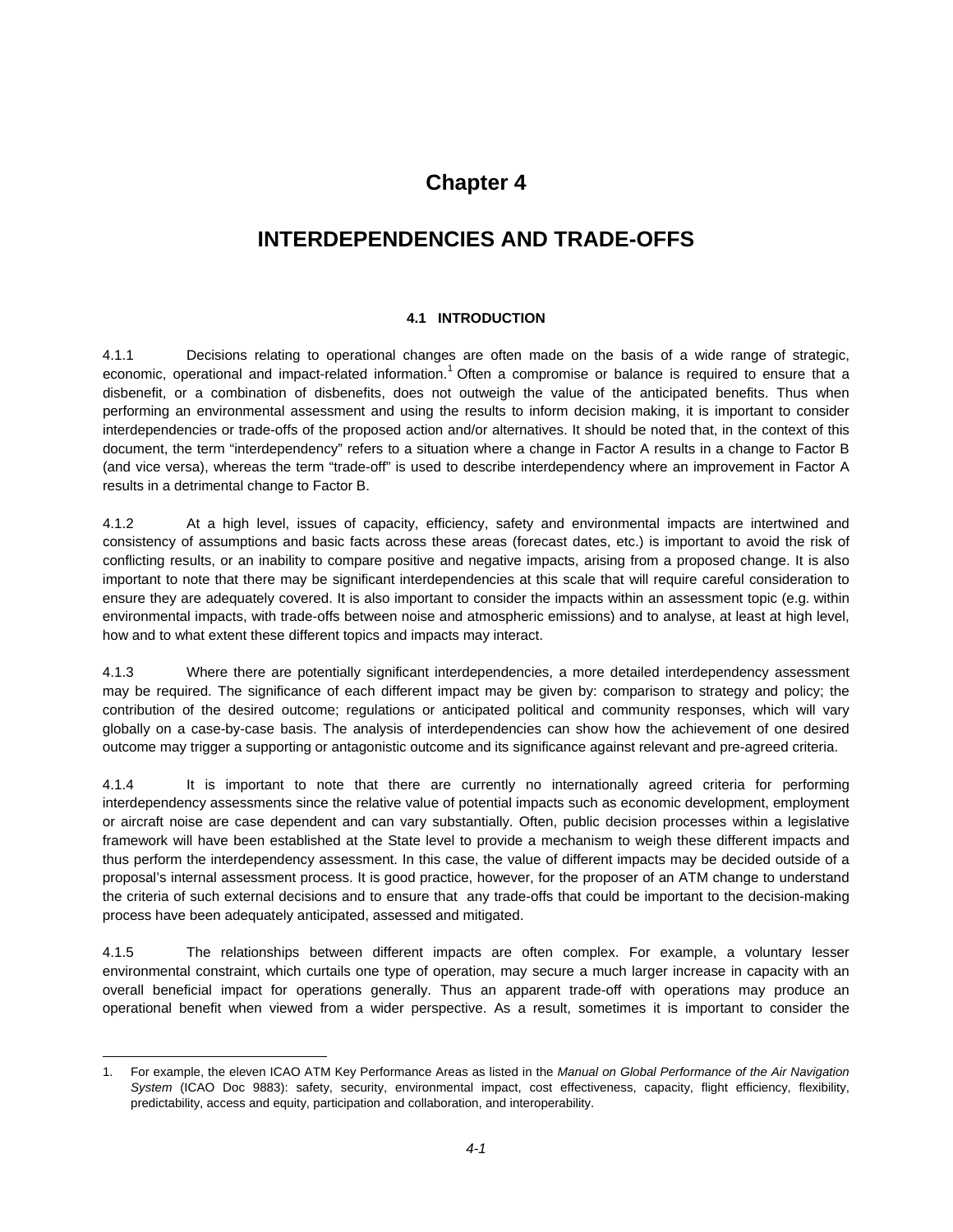weighting of impact value in the context of a much wider strategic picture so that the correct emphasis can be given to each impact. The approach to this strategic assessment and the weighting of the impacts accordingly are matters for local decision making.

### **4.2 INTERDEPENDENCY EXAMPLES**

Below are descriptions of several common environmental and non-environmental interdependencies that frequently will need to be considered as part of an environmental assessment.

- Fuel efficiency versus capacity: objectives related to providing flight trajectories closer to user preferred trajectories may have to be balanced against the objective of increasing airspace capacity.
- Noise versus fuel burn and CO<sub>2</sub>: routeings that benefit noise-sensitive areas (i.e. NPR) should reduce noise impacts to local communities, but may increase fuel burn and  $CO<sub>2</sub>$  emissions due to the additional track-miles travelled.
- Flexibility versus capacity: airspace users' ability to modify flight trajectories or arrival and departure times may come at the expense of the capacity of the air navigation system.
- Complex noise and emissions trade-offs: significant low-level turns may help reduce track-miles (and hence fuel burn and  $CO<sub>2</sub>$  emissions) and the avoidance of flying over close-in residential areas, but may increase noise beneath the flight path and low-level emissions due to the reduction in the gradient of the climb due to the turn.

 *Note.— This list is far from exhaustive, and the preservation of safety is always the overriding priority for aviation and is an essential caveat when assessing trade-off options.* 

### **4.3 ENVIRONMENTAL INTERDEPENDENCIES**

4.3.1 When optimizing aircraft operations, there is frequently a trade-off between noise and fuel burn emissions, whereby decreasing one may well lead to increases to the other.

4.3.2 For example, procedures or airspace designs that may reduce noise exposure levels for a community by routing aircraft around (rather than over) particular residential areas (either close-in or farther-out) may increase the aircraft's distance flown, thus increasing fuel burn and emissions. In addition, the use of noise abatement departure procedures (NADPs), that change take-off thrust levels or aircraft take-off and climb configurations, and procedures to change population noise exposure can increase, or change, emissions (e.g. NOx). They may also shift noise impacts from one area to another. For example, procedures to reduce close-in noise may increase noise further out and vice versa.

4.3.3 Similarly, procedures or airspace designs that shorten flight track miles may decrease fuel burn and emissions, but move flight paths, and hence noise, thus potentially increasing noise exposure levels for a community.

4.3.4 Advanced avionics have led to new operational procedures options by which aircraft can be more precisely routed. Depending on how this is applied, the result can be either a concentration of flight tracks, and thus a concentration in the noise impact area, or the ability to define a number of flight tracks, and hence spread noise exposure over a wider community or area. Some States and local authorities may have already established policies regarding concentrating versus dispersing flight tracks in order to manage noise exposure.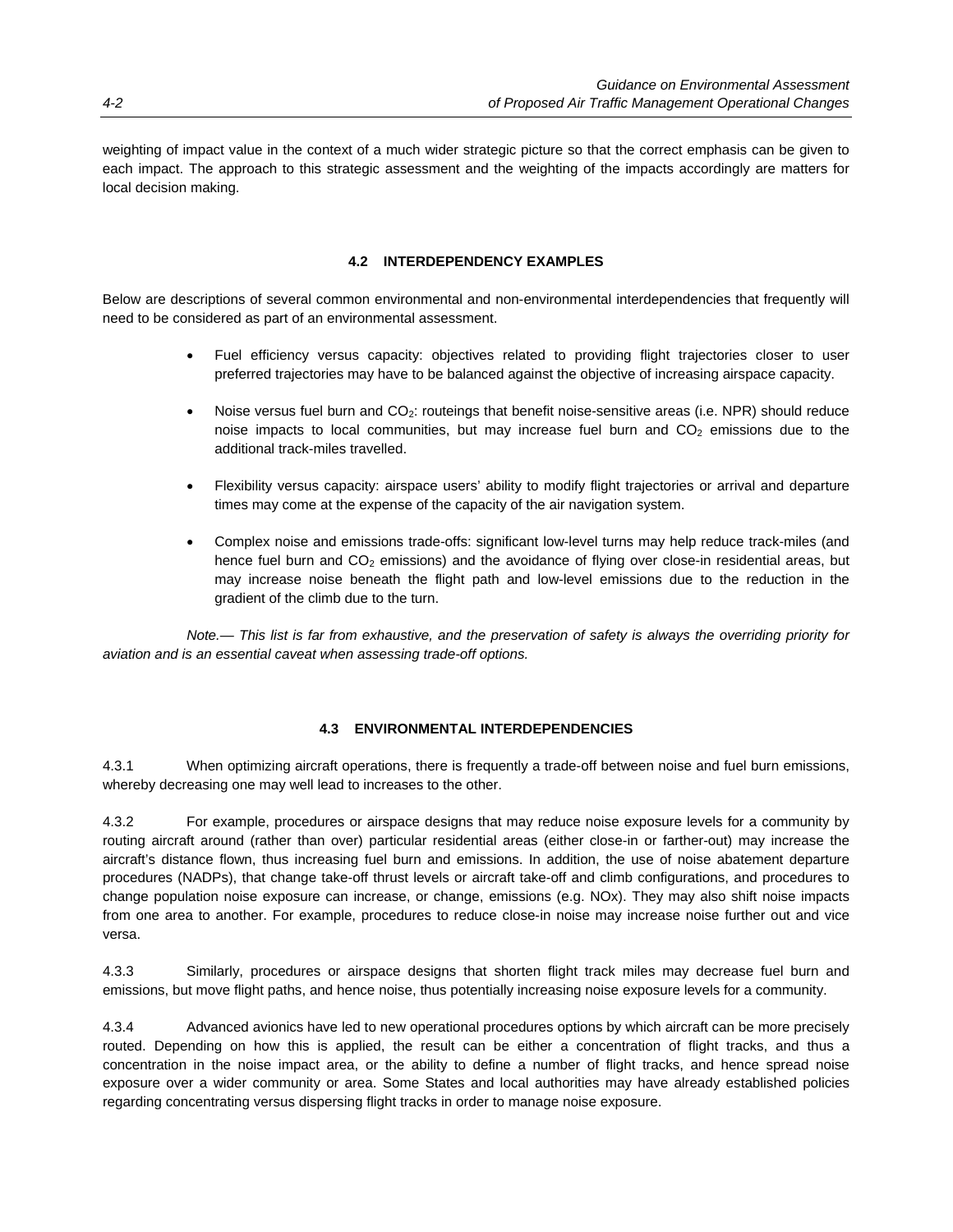4.3.5 It is important to understand as far as possible the interdependences between the different impacts and plan to minimize any adverse effects. It is not within the scope of this document to list all of the interrelationships that do exist; however, reference may be made to sources such as Chapter 8 of the *Airport Air Quality Manual* (ICAO Doc 9889) and the Final Report of the ICAO CAEP Workshop 2007 for some examples that may be useful. It must be emphasized, though, that due to their very nature actual interrelationships are specific to individual situations and trade-offs for each situation will normally be different.

### **4.4 NON-ENVIRONMENTAL INTERDEPENDENCIES**

4.4.1 Preferably, innovative solutions should be chosen which are able to overcome the need for some, or all, of the trade-offs. History is full of examples where trade-offs were once necessary due to certain technical or operational limitations, but have now largely been done away with as innovative solutions have been identified. As a result, the requirement for trade-offs to be made for non-environmental interdependencies has substantially reduced.

4.4.2 However, if trade-offs are unavoidable, there is a need to make informed decisions based on priorities between the objectives and targets. This approach to overall performance implies an aim to achieve some "optimum performance" across different performance areas, objectives, metrics, etc. Such an aim should be treated as an overall performance objective, with its own indicator. Typically, this indicator takes the form of a performance index, a weighted score, or the monetized cost and/or benefit of all other performance aspects.

4.4.3 Further information on potential approaches for dealing with non-environmental interdependences is given in Appendix B of the *Manual on Global Performance of the Air Navigation System* (ICAO Doc 9883). It is important to note that the requirement for the safe operation and control of an aircraft is always the overriding priority.

#### **4.5 EXAMPLE APPROACHES FOR MANAGING TRADE-OFFS**

4.5.1 Bearing in mind the points made in 4.1, the approaches for balancing interdependences will vary from case-to-case. For example, the stringency and scrutiny applied to a public legal assessment may be different to an assessment carried out for internal reasons. Regardless of the purposes of the assessment, the consideration of interdependencies should be approached in a careful, stepwise fashion. To improve overall performance when there are interdependencies, one should determine if there are conflicting impacts (trade-offs) that need to be balanced.

4.5.2 For the environmental interrelationships, there are potential "compromise" options for managing noise/emissions trade-offs which may merit consideration. Particular criteria could be used to decide on placing the priority on either noise or emissions. In this situation, reference to Chapter 3, section 3.3, and in particular Figure 3-3 and Table 3-1, may be of help in deciding which environmental impact could be prioritized.

4.5.3 In addition, there may be a trade-off for areas closer to the airport and outer areas. With regard to noise, for example, procedures to reduce close-in noise may increase noise further out and vice versa. In these cases, it should be understood that conventional average day noise assessment techniques may not assist in analysing environmental and non-environmental trade-off issues in outer areas. These impacts may require some form of additional assessment using time-sampling and single event analysis approaches to enable the communities and the aviation industry to have a fully informed and transparent discussion on the merits of any particular proposed course of action. This applies equally to both the urban and airspace restructure situations.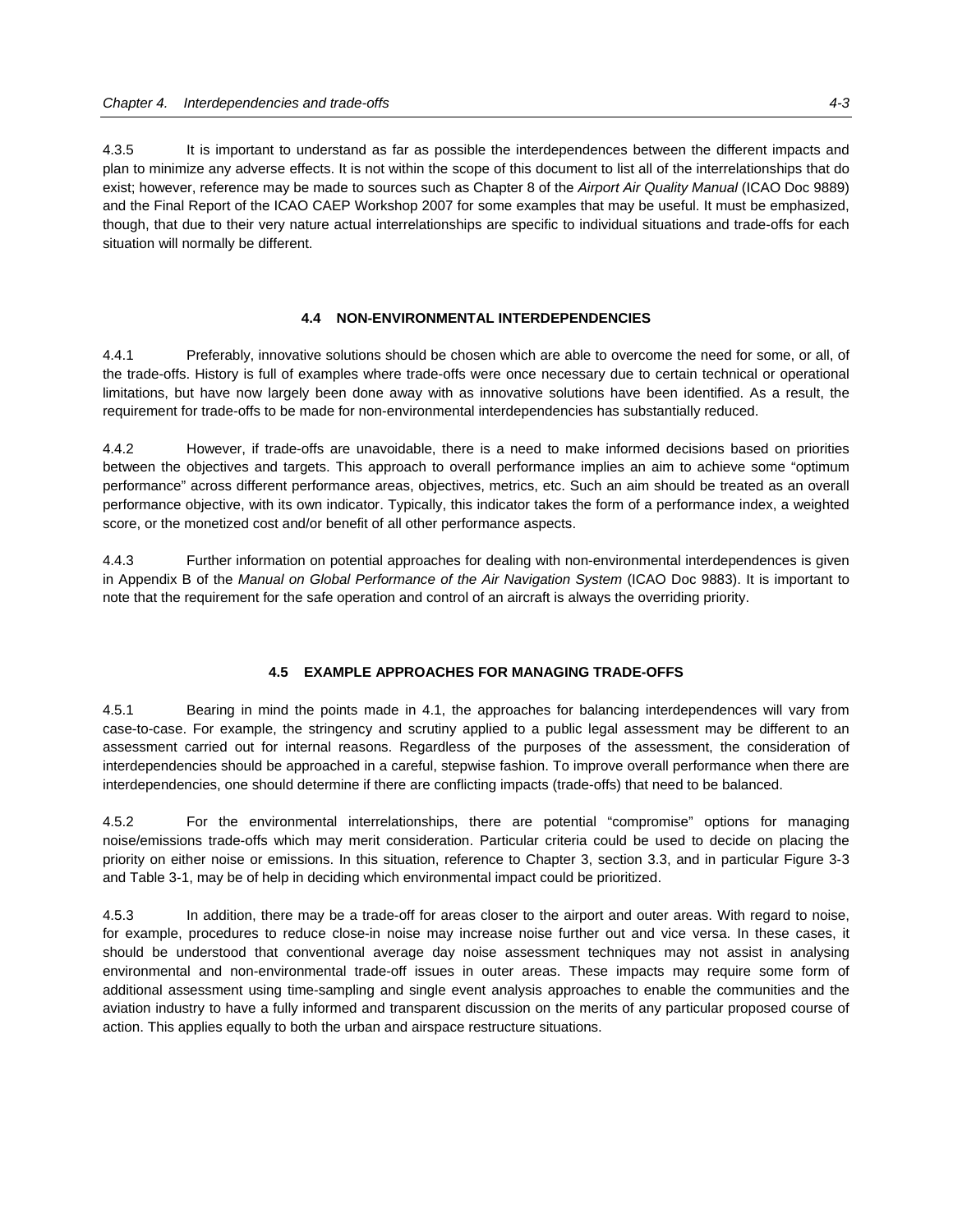4.5.4 When conflicting objectives do emerge, and there is no obvious compromise solution, it is possible that techniques from multi-criteria decision making (MCDM) can be applied. A detailed treatment of methods in this area is beyond the scope of this manual. However, a number of groups have suggested ways (which can be found in public literature) in which MCDM can be used to manage trade-offs.

4.5.5 Where the simultaneous meeting of different targets is not possible, the balance between targets should be adjusted so that they reflect, as far as is achievable, an acceptable and feasible compromise. In this case, decisionmakers must ultimately determine which choices represent acceptable solutions.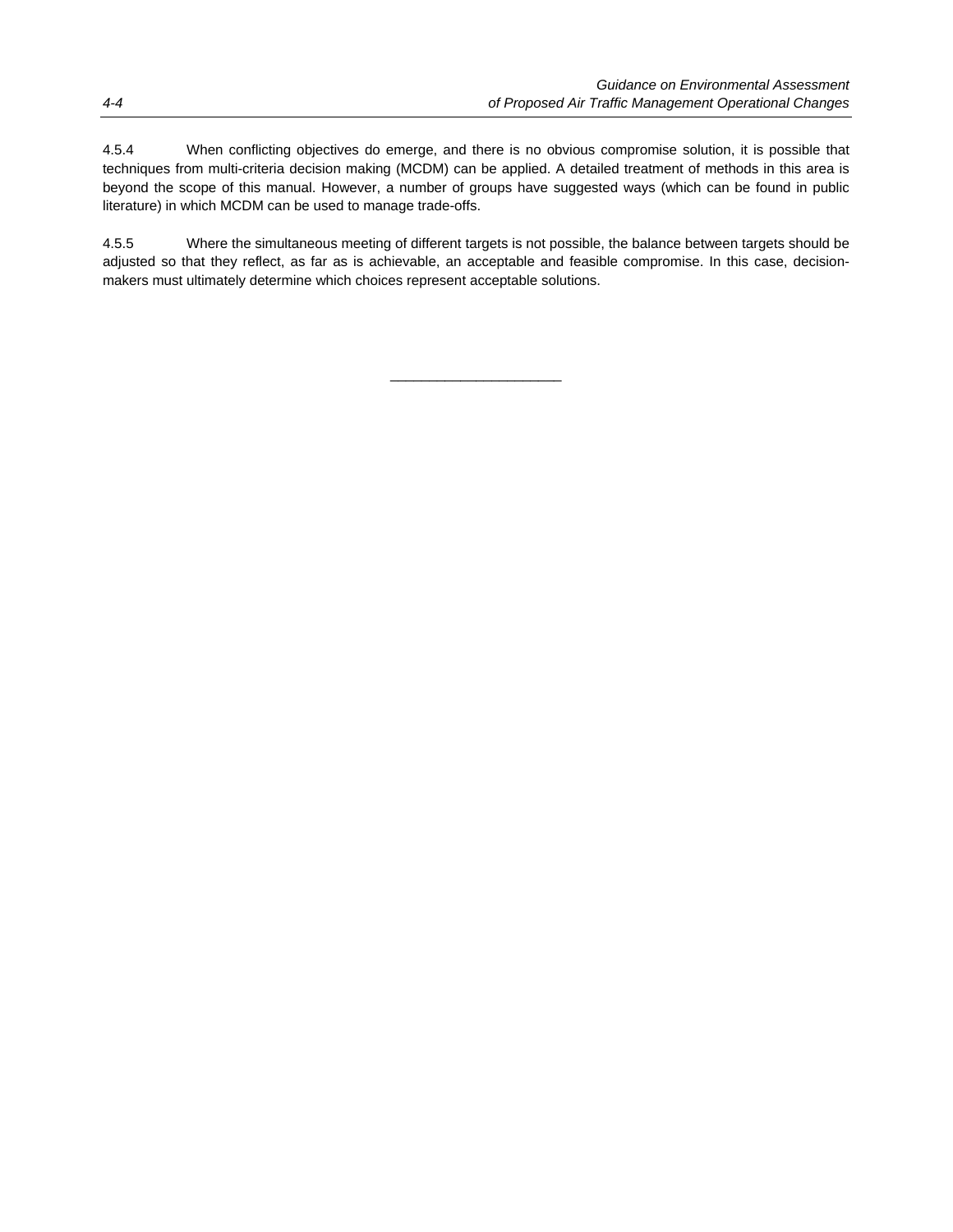### **Chapter 5**

### **CONCLUSION**

5.1 The information presented in this document is intended to support sound and informed environmental assessment for proposed operational changes. The high-level principles presented provide a framework for assessment methodologies in a wide variety of scenarios and conditions. States, airport operators, air navigation service providers and other stakeholders should thoughtfully adapt such recommendations to their own circumstances, with consideration to pre-existing regulations, aspirational goals, community considerations and geographic constraints.

5.2 Examples of specific existing State-level legal requirements, assessment methodologies and key parameters, how to avoid potential pitfalls, and assessment examples that have been carried out are provided in the Appendices A through D for convenience. The examples given attempt to capture a wide range of regions and scales in order to provide a variety of perspectives.

5.3 The intention of this guidance is to provide a "living" document which could be updated as more experience is gained in carrying out environmental assessments. This would then provide a continually improving source of advice. In this respect, users of this manual are requested to relay their experiences to the address below, so that the document can be updated in the future. To help facilitate this, an example form has been added as Appendix E which indicates the sort of information that is likely to be of value for future users of this ICAO assessment guidance. Not all points are required, and some may not be applicable to your case study, however, forwarding as much information as possible to ICAO will help ensure users are able to develop the best possible procedures for carrying out environmental assessments for proposed operational changes. Please send completed forms or details to:

 The Secretary General International Civil Aviation Organization 999 University Street Montréal, Quebec Canada H3C 5H7

or by e-mail to **env@icao.int**.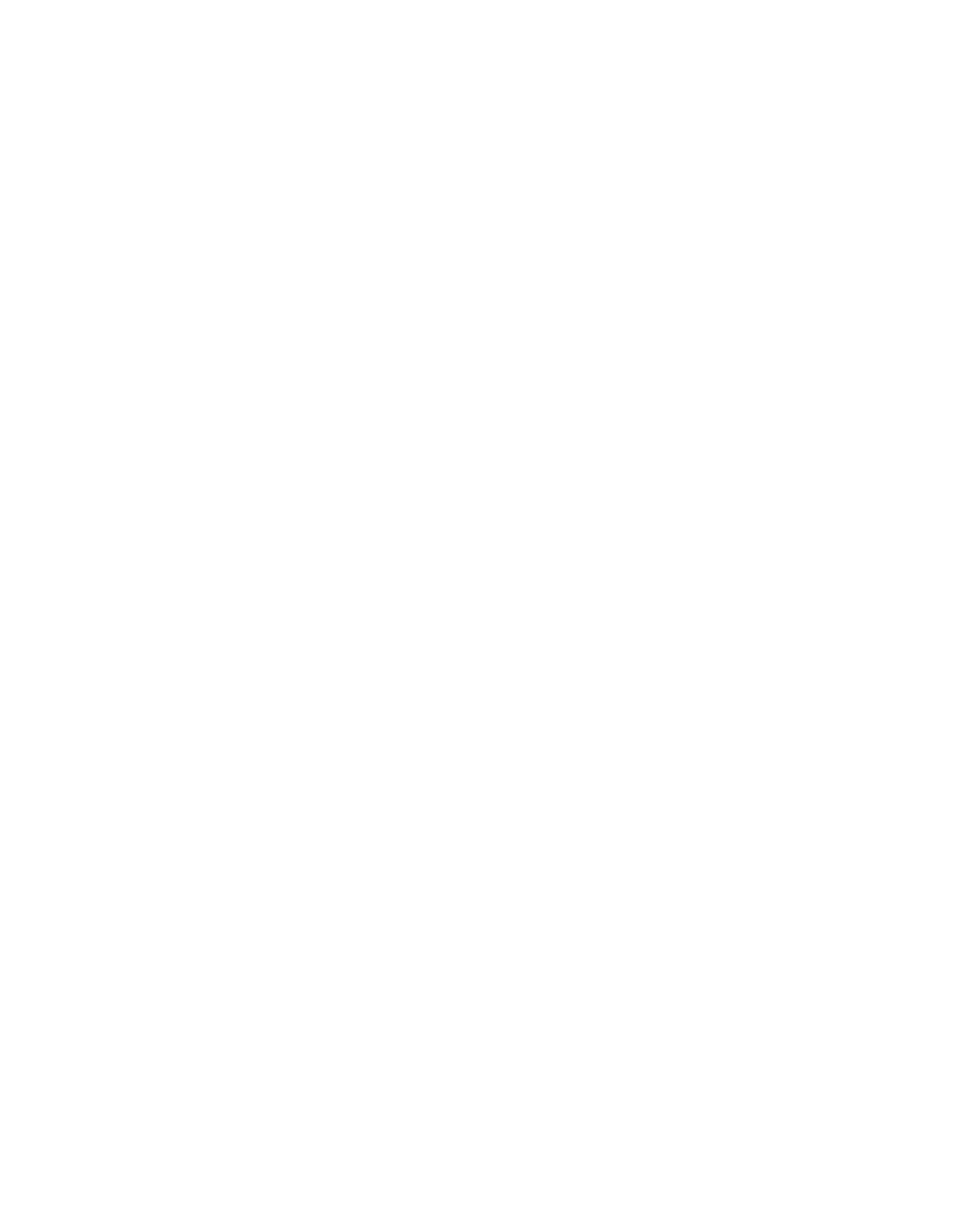### **Appendix A**

### **EXAMPLES OF FORMAL REQUIREMENTS AND GUIDANCE FOR ENVIRONMENTAL ASSESSMENTS**

### **1. INTRODUCTION**

This appendix gives examples of existing formal requirements and guidance for conducting environmental assessments from States that have them already in place. It should be noted that the extracts are not exhaustive and have been taken from documents existing in early 2012. They are produced in this appendix to give examples of the type of formal requirements and guidance specified by some States.

### **2. EXAMPLES**

### **a) Excerpt from:** *Europe — SESAR (Single European Sky ATM Research programme) http://www.sesarju.eu/environment/sesar%E2%80%99s-environmental-objectives-994*

The SESAR programme will:

- evaluate the current environmental performance of the European air transport system against that of 2005;
- validate technical and operational work packages addressing SESAR environmental issues;
- put in place a methodology and supporting applications to track the programme's environmental performance;
- define action plans for the deployment of technical and operational work packages providing environmental benefits;
- engage all SESAR partners and communicate to them the need to put environmental performance at the core of their projects and continuously seek to deliver safe, efficient and capacity-enhancing ATM solutions with environmental benefits;
- maintain a full and clear understanding of the evolving European legal and regulatory environmental requirements affecting aviation and ensure compliance with these;
- make available environmental training and awareness material to all SESAR members, tailored to their needs;
- implement a strategy to ensure that the programme's environmental activities are appropriately communicated to its stakeholders.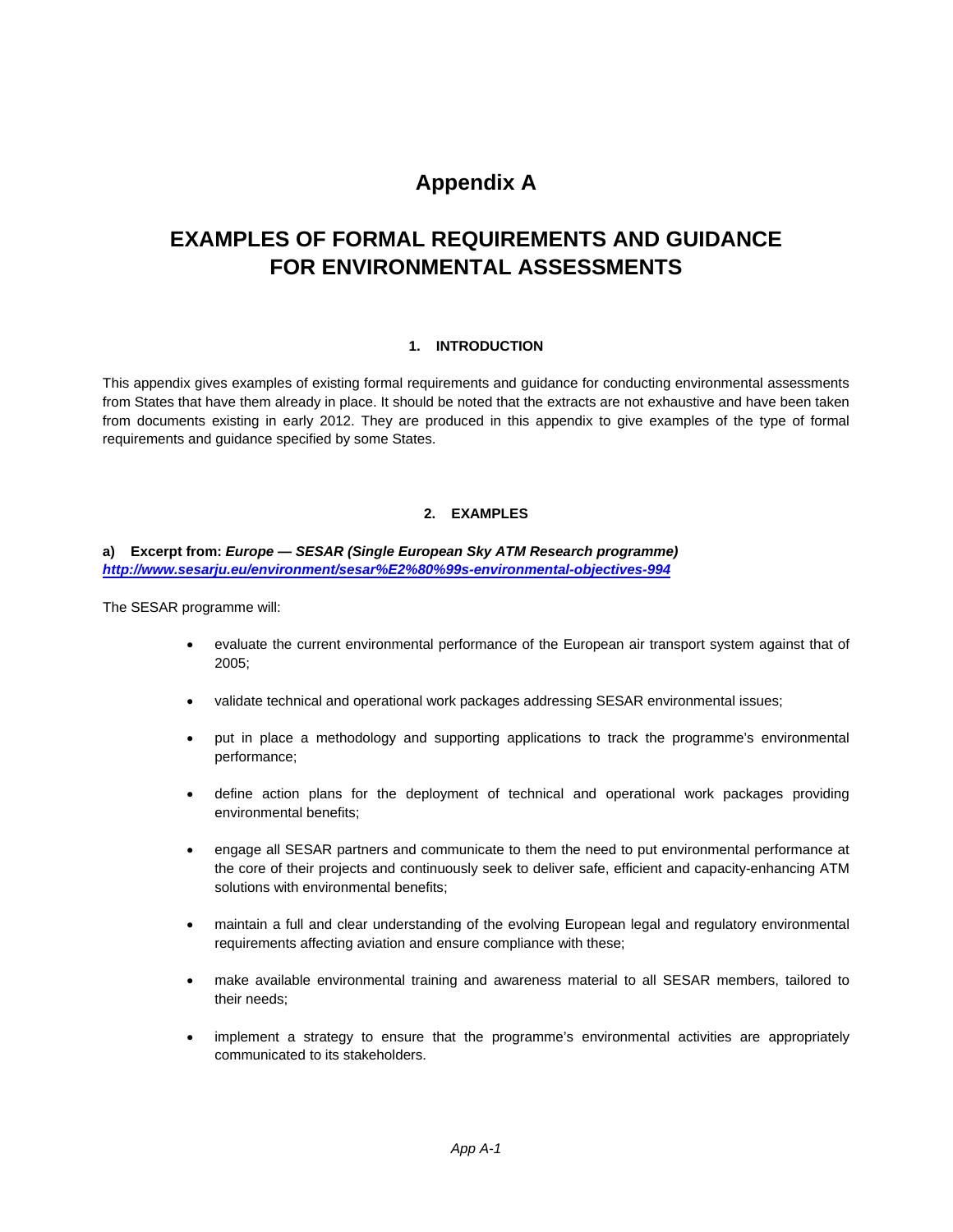### **b) Excerpt from:** *United Kingdom — CAP 725, CAA Guidance on the Application of the Airspace Change Process*

### **Appendix B — Airspace Change Proposal — Environmental Requirements Section 1 — Introduction**

1. The Civil Aviation Authority (Air Navigation) Directions 2001 (incorporating Variation Direction 2004) (HMG, 2001) requires the CAA to take into account "the need to reduce, control and mitigate as far as possible the environmental impacts of civil aircraft operations, and in particular the annoyance and disturbance caused to the general public arising from aircraft noise and vibration, and emissions from aircraft engines". In order to achieve this, DAP requires Change Sponsors to provide an environmental assessment. Every airspace change will be different and the extent of environmental assessment will vary from case to case. It is the function of this document to assist those preparing airspace change proposals in providing sufficient environmental information for public consultation and to inform the decision-making process.

2. In order to ensure that the various areas for environmental assessment by DAP are addressed, Change Sponsors **should** submit the documentation with the following clearly defined sections:

- a) Description of the airspace change (refer to paragraphs 28 33);
- b) Traffic forecasts (refer to paragraphs 34 38);
- c) An assessment of the effects on noise (refer to Sections 4 and 5);
- d) An assessment of the change in fuel burn/ $CO<sub>2</sub>$  (refer to Section 6);
- e) An assessment of the effect on local air quality (refer to Section 7); and
- f) An economic valuation of environmental impact, if appropriate (refer to Section 9).

3. This document gives a broad outline of relevant methodologies for use in environmental assessment. It is not a complete instruction manual on all aspects of the topic. Readers should consult the further reading Annex or seek expert assistance where relevant. The purpose of this document is to provide clarification of the requirements for environmental information in the submission of an Airspace Change Proposal. It does not place additional obligations on Change Sponsors over that contained in current legislation and guidance issued by the Department for Transport (DfT) and other Government departments.

4. Guidance to DAP from DfT (DTLR, 2002 - paragraph 36) specifies that changes to airspace arrangements (which includes procedures for the use of controlled airspace in addition to its design) "should be made after consultation, **only**  where it is clear that an overall environmental benefit will accrue **or** where airspace management considerations and the overriding need for safety allow for no practical alternative".

5. The Government white paper "The Future of Aviation" (DfT, 2003) sets out a strategic framework for the next thirty years. It recognizes the benefits of the expansion in air travel. It states the case for development of further airport capacity including steps to provide a corresponding increase in airspace capacity but "requires that we do more to reduce and mitigate the environmental impacts of air transport and airport development".

6. In March 2005 the Government revised its sustainable development strategy (DEFRA, 2005) which replaces the sustainable strategy outlined in the guidance on environmental objectives (DTLR, 2002). The revised strategy takes account of new developments since 1999 and, in particular, the Energy white paper (DTI, 2003) and international initiatives. The aim of the new sustainable development strategy is to build upon the old one, not depart from it.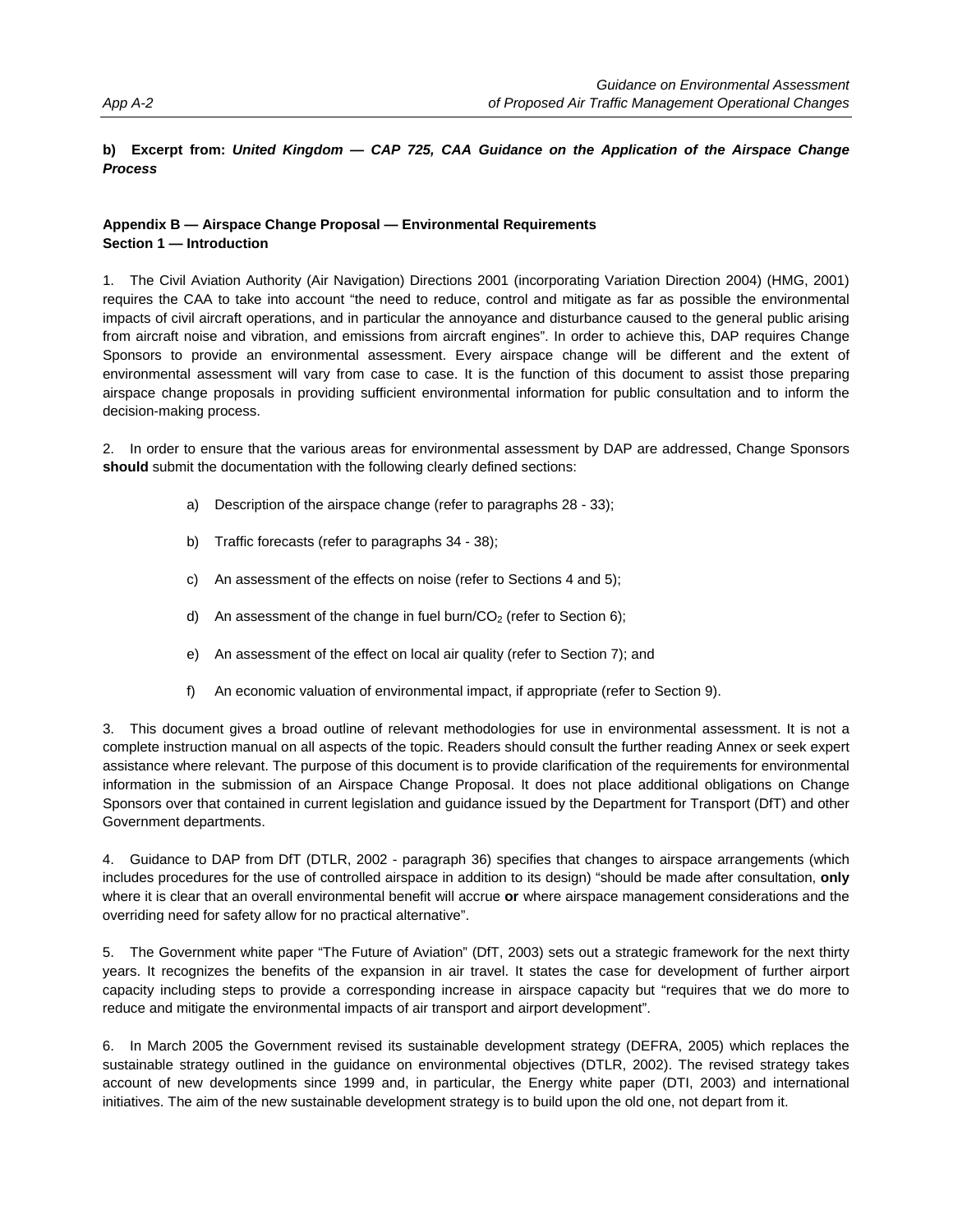- 7. The guiding principles of the latest UK sustainable development strategy are:
	- a) Living within environmental limits;
	- b) Ensuring a strong, healthy and just society;
	- c) Achieving a sustainable economy;
	- d) Promoting good governance; and
	- e) Using sound science responsibly.

8. For a policy to be sustainable, it must respect all five of these principles though recognizing that some policies will place more emphasis on certain principles than others. Any trade-offs should be made in an explicit and transparent way.

9. The strategy discusses indicators for sustainable consumption and production although a definitive list of indicators has yet to be published. These indicators are being developed to demonstrate "decoupling". That is, measuring success in breaking the link between economic growth and environmental damage. For aviation, greenhouse gases and gross domestic product (GDP) have been suggested, although exact details have yet to be published.

10. The environmental impact of an airspace change **must** be considered from the outset. The Change Sponsor **should** discuss their general intentions for environmental assessment with the DAP Project Leader and, if necessary, with ERCD staff who will provide expert advice. These discussions **should** take place before any form of external consultation. Each airspace change is specific and raises different issues, while the guidance in this document is, of necessity, quite general.

11. Environmental science is continually evolving and this document describes assessment methods applicable at the date of publication. New methodologies based on sound principles may well be developed. This document will therefore be subject to review and updating in order to ensure that it reflects "best practice".

12. Airspace changes are increasingly the subject of public debate and it is important that environmental assessment and associated public consultation are carried out thoroughly. Incomplete consideration of environmental issues will cause delays to the handling of airspace change proposals.

13. It is extremely important for Change Sponsors to discuss the general nature of the change with the DAP Project Leader. This can prevent wasted effort. For example, it may be that the Change Sponsor can demonstrate by approximate calculations, that some effects of an option are relatively small. In such an instance, the DAP Project Leader could indicate that there would be little point in further refinements to the calculation. The message is that analysis should be proportionate to the utility of the information gained from it.

14. The following terms are used here to indicate the degree of compliance expected from Change Sponsors in following this guidance:

- a) **Must** Change Sponsors are to meet the requirements in full when this term is used;
- b) **Should** Change Sponsors are to meet these requirements unless there is sufficient reason which must be agreed in writing with the DAP Project Leader and the circumstances recorded in the formal airspace change documentation; and
- c) **May** Change Sponsors decide whether this guidance is appropriate to the circumstances of the airspace change.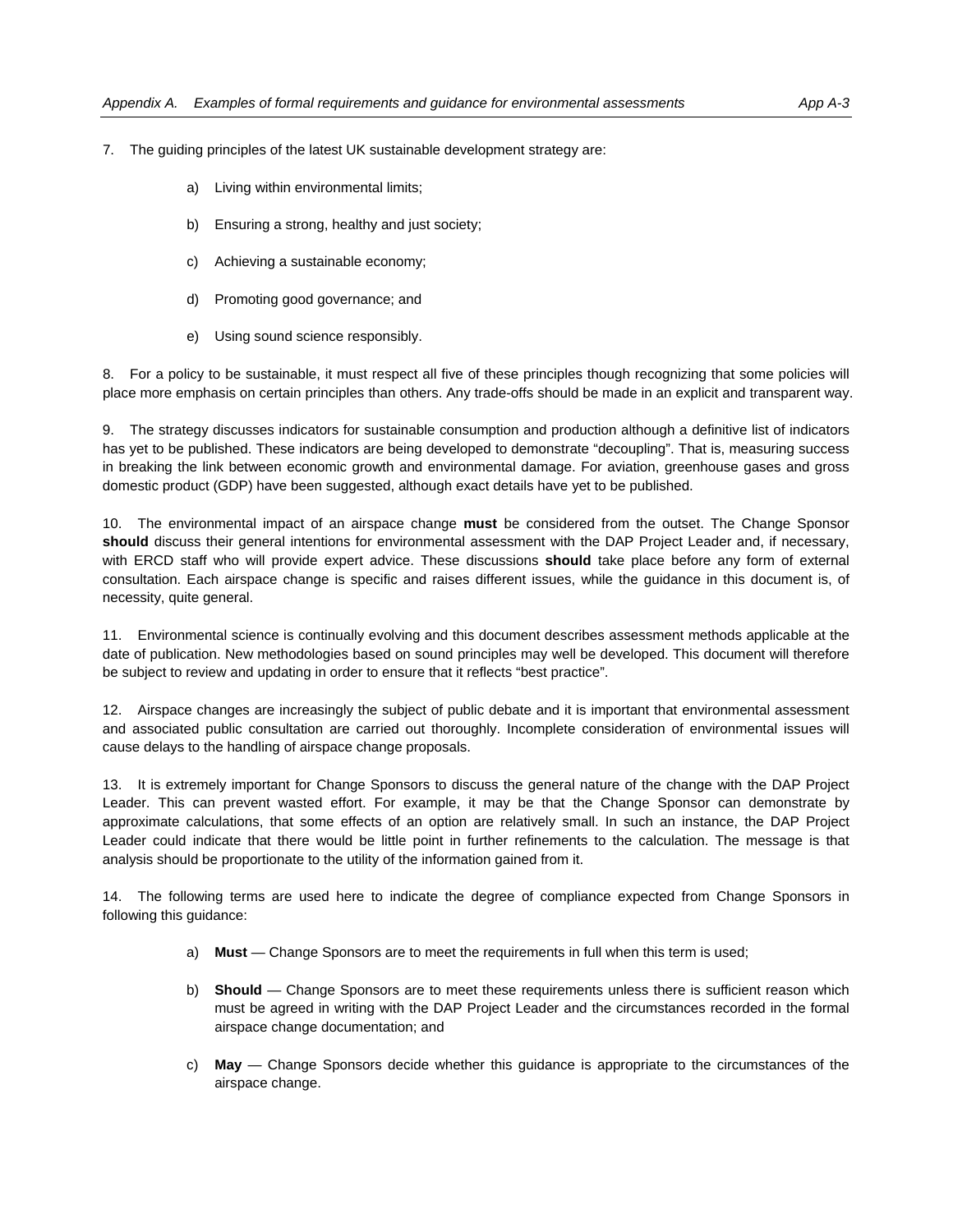15. Where these three words are used in relation to actions by Change Sponsors, the words have been emboldened in the text.

- 16. The following text is divided into eight sections:
	- a) Section 2 Principles of Environmental Assessment;
	- b) Section 3 Inputs to the Environmental Assessment;
	- c) Section 4 Noise: Standard Techniques;
	- d) Section 5 Noise: Supplementary Methods;
	- e) Section 6 Climate Change;
	- f) Section 7 Local Air Quality;
	- g) Section 8 Tranquillity and Visual Intrusion; and
	- h) Section 9 Economic Valuation of Environmental Impact.

The full document text, along with all the references, can be found at: http://www.caa.co.uk/docs/33/CAP725.pdf

#### **c) Excerpt from:** *United States — Formal requirements and Guidance for Environmental Assessments*

The National Environmental Policy Act (NEPA) is a national-level policy that federal agencies follow to evaluate environmental impacts.<sup>1</sup> Environmental assessment conducted in the United States for proposed air traffic management operational changes follow requirements of U.S. Federal Aviation Administration (FAA) Order 1050.1E *Environmental Impacts: Policies and Procedures,* and Order JO 7400.2J *Procedures for Handling Airspace Matters (Chapter 32)*. 2,3 These FAA policies provide specific details on assessment for aviation actions, while also meeting the requirements set forth in NEPA.

FAA Order 1050.1E provides FAA with three levels of environmental review documentation based on those required by NEPA – Categorical Exclusion (CATEX), Environmental Assessment (EA) and Environmental Impact Statement (EIS). A CATEX is the least intensive assessment option, while an EIS is the most intensive assessment option. The FAA has developed a list of actions that it has determined do not normally result in significant environmental effects (see FAA Order 1050.1E paragraphs 307-312). Those actions are eligible for a CATEX, which means they are excluded from additional environmental review provided no extraordinary circumstances apply to the proposed action.<sup>4</sup> For proposed actions that do not qualify for a CATEX, an EA or EIS is required. The purpose of an EA is to determine whether a proposed action or its alternatives has the potential to significantly affect the environment. If an EA indicates that the proposed action's impacts may be significant, FAA will prepare an EIS that analyses all project alternatives and potential impacts, as well as options for mitigating impacts.

-

<sup>1. 40</sup> Code of Federal Regulations ((CFR) parts 1500-1508), available at: http://www.gpo.gov/fdsys/search/pagedetails.action?collectionCode=CFR&searchPath=Title+40%2FChapter+V&granuleId=CFR-2011-title40-vol33-part-id1102&packageId=CFR-2011-title40 vol33&oldPath=Title+40%2FChapter+I&fromPageDetails=true&collapse=true&ycord=156

<sup>2.</sup> http://www.faa.gov/documentLibrary/media/order/energy\_orders/1050-1E.pdf .

<sup>3.</sup> http://www.faa.gov/documentLibrary/media/Order/AIR.pdf.

<sup>4.</sup> see FAA Order 1050.1E paragraph 304 for possible extraordinary circumstances.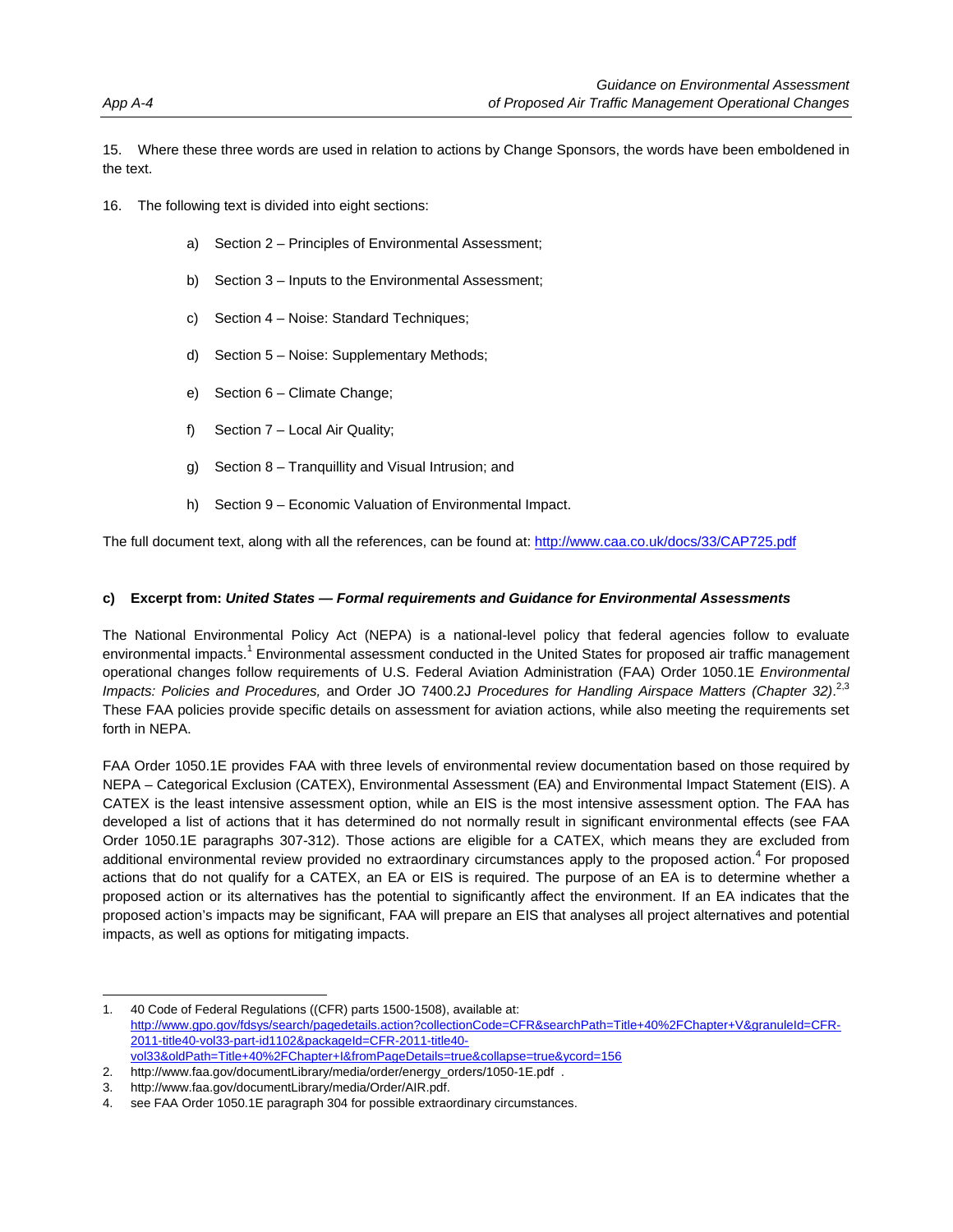FAA Order 1050.1E provides a summary of the requirements and procedures to be used during an environmental impact analysis for each resource category. NEPA requires that the extent of consideration and analysis be proportional to the extent of potential environmental impact, and therefore not every category of impact is applicable to every proposed aviation action. For air traffic operational procedures the impacts most often studied in detail are noise and, where applicable, fuel burn and  $CO<sub>2</sub>$  emissions. Chapter 32 of FAA Order JO 7400.2J provides detailed procedures conducting environmental reviews of proposed airspace procedures and management actions. In particular, this policy establishes the specific altitudes at which certain analyses must be conducted, thresholds for assessing when an impact such as noise is significant, and some of the extraordinary circumstances that should be considered in air traffic environmental assessment (see FAA Order JO 7400.2J Chapter 32, Section 2). Examples of FAA assessments for air traffic operational changes are provided in Appendix 5.

Within Order 1050.1E are eighteen environmental impact categories that must be addressed within an environmental assessment. The list of environmental impact categories is presented below and additional information regarding the requirements and procedures for analysis of each category can be found in Appendix A of FAA Order 1050.1E:

Environmental Impact Categories:

- Air Quality
- Coastal Resources
- Compatible Land Use
- Construction Impacts
- Department of Transportation Act: Section 4(f)
- Farmlands
- Fish, Wildlife, and Plants
- Floodplains
- Hazardous Materials, Pollution Prevention, and Solid Waste
- Historical, Architectural, Archaeological, and Cultural Resources
- Light Emissions and Visual Impacts
- Natural Resources, Energy Supply, and Sustainable Design
- Noise
- Secondary (Induced) Impacts
- Socioeconomic Impacts, Environmental Justice, and Children's Environmental Health and Safety Risks

- Water Quality
- Wetlands
- Wild and Scenic Rivers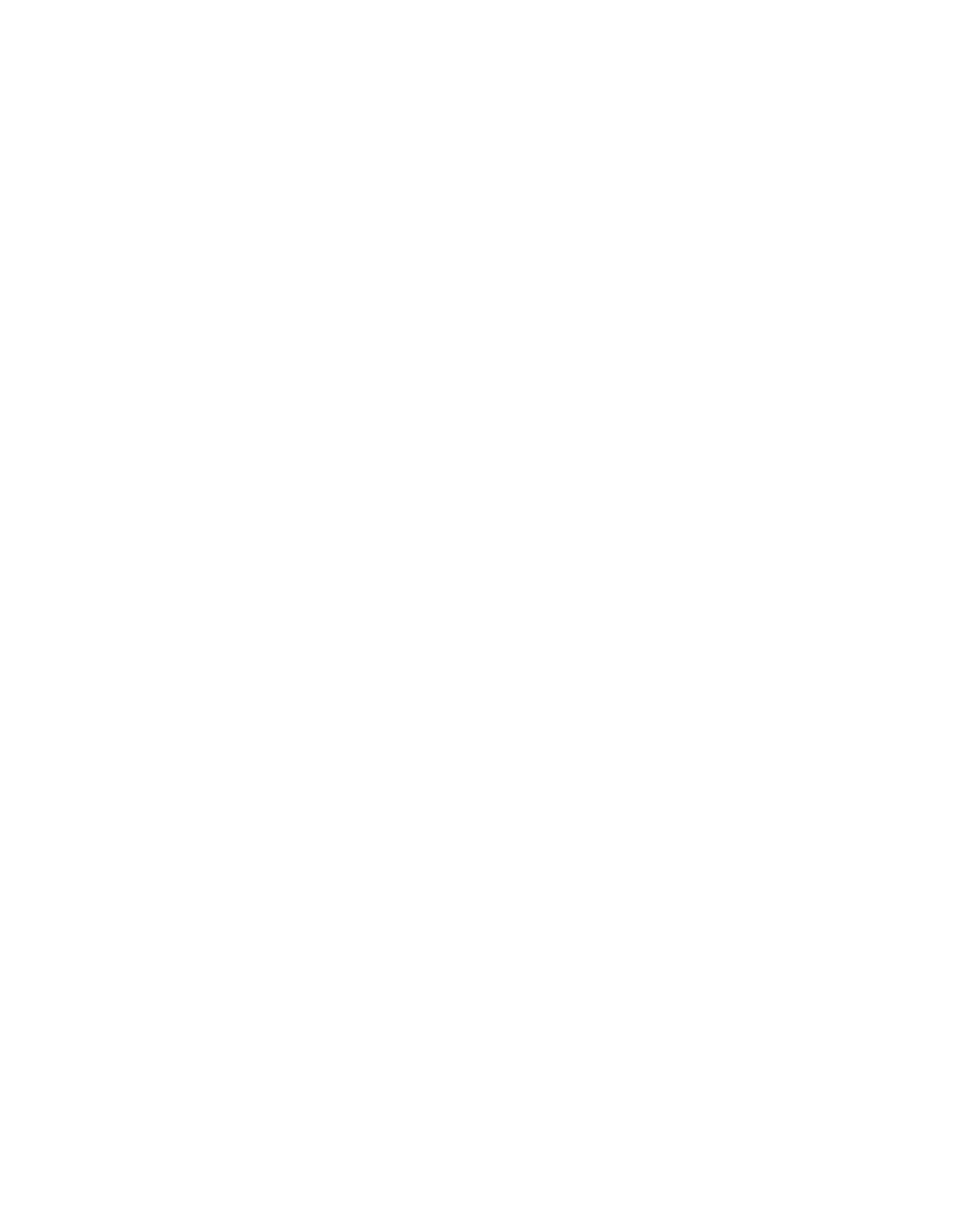### **Appendix B**

### **ASSESSMENT METHODOLOGIES AND KEY ENVIRONMENTAL PARAMETERS**

### **1. INTRODUCTION**

This appendix expands on Chapter 2, 2.4 and Chapter 3, 3.4 to provide specific details regarding assessment methods and metrics. Methodologies are described for evaluating noise exposure, air quality and fuel burn/greenhouse gases, along with examples of the various metrics that may be applied to these processes. As emphasized in this document, effective environmental assessment data must adequately support all modelling carried out and satisfy all applicable regulations. Careful consideration should be given to choices about baseline data, the extent and type of all assessments and the metrics chosen, as well as how the results may be used. ICAO resources can provide further information on aircraft noise and engine emissions as well as a number of other documents and are cited below, where appropriate.

### **2. NOISE**

### **a)** *Assessment*

The assessment of aircraft noise can be conducted through a variety of techniques, ranging from the direct measurement of noise through the placement of calibrated microphones, to time-based simulation, or at a screening level through the use of tools developed for that purpose. From time to time, CAEP determines noise models that are suitable for computing global trends. For example, at the eighth CAEP meeting (CAEP/8), held in 2010, the following models were identified: AEDT, ANCON2, and STAPES.<sup>1</sup>

Specific noise level data can be obtained from a number of authoritative sources such as the *Aircraft Noise and Performance (ANP) database*, which is an international online data resource for aircraft noise modellers, for use with ICAO Doc 9911, *Recommended Method for Computing Noise Contours Around Airports*. This database is maintained by Eurocontrol and is publicly available following registration at http://www.aircraftnoisemodel.org/. Care should be taken to ensure that the aircraft procedures that are modelled agree with those in use operationally, otherwise the modelling may produce results that are different from those found in practice.

ICAO Doc 9911contains additional information on computing noise contours around airports.

### **b)** *Metrics*

 $\overline{a}$ 

There are many metrics that are commonly used to evaluate aircraft noise. The suitability of any particular metric depends on the intended use of the result. As the metrics in Table B-1 illustrate, some provide a direct indication of the sound pressure from a single event, while others provide average values.

<sup>1.</sup> *Report of the Eighth Meeting of the ICAO Committee on Aviation Environmental Protection* (ICAO Doc 9938).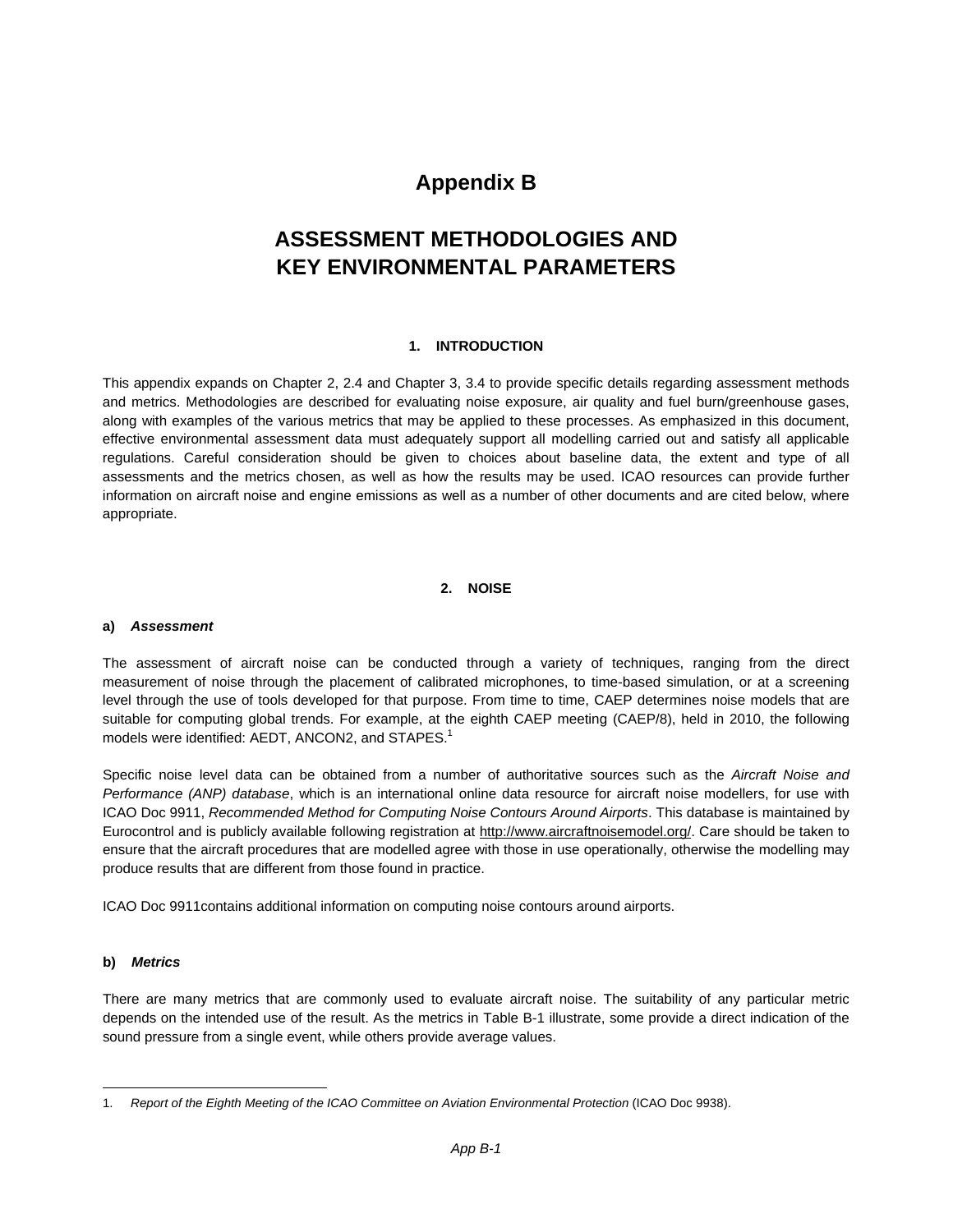| Abbreviation                                              | Full Name                                                        | Definition                                                                                                                                                                                                                 |  |  |
|-----------------------------------------------------------|------------------------------------------------------------------|----------------------------------------------------------------------------------------------------------------------------------------------------------------------------------------------------------------------------|--|--|
| <b>Single Event Metrics</b>                               |                                                                  |                                                                                                                                                                                                                            |  |  |
| $L_{\text{max}}(L_{\text{Amax}})(L_{\text{Cmax}})$        | Maximum Sound<br>Pressure Level<br>(A or C-Weighted)             | Highest sound level recorded during a noise event. Normally a<br>frequency weighting (e.g. 'A', 'B', 'C' or 'D' weighting) is also<br>applied.                                                                             |  |  |
| <b>SEL or LAF</b><br>(SELC or L <sub>CE</sub> )           | A-Weighted Single Event<br><b>Exposure Level</b><br>(C-Weighted) | The sound level that contains the same total noise energy<br>produced during a single event but compressed into 1 second,<br>usually with the 'A' or 'C' weighting applied.                                                |  |  |
| <b>EPNL</b>                                               | <b>Effective Perceived Noise</b><br>Level                        | Measure of the effective perceived noise level (EPNL) as<br>computed during certification. EPNLs are computed from PNLT<br>values in a similar way that SEL is from dBA values, but use a<br>reference time of 10 seconds. |  |  |
| <b>Cumulative Metrics</b>                                 |                                                                  |                                                                                                                                                                                                                            |  |  |
| $L_{eq}$ ( $L_{Aeq}$ )                                    | <b>Equivalent Sound</b><br>Pressure Level<br>(A-Weighted)        | The hypothetical steady sound that contains the same sound<br>energy as the actual time varying sound. The 'A' frequency<br>weighting is also normally applied.                                                            |  |  |
| DNL or $L_{dn}$                                           | Day-Night Average<br>Sound Level                                 | 24-hour average sound level based on $L_{eq}$ , where a decibel<br>penalty (e.g. 10 dB) is assigned to noise generated during the<br>night-time period.                                                                    |  |  |
| DENL or L <sub>den</sub>                                  | Day, Evening, Night<br>Average Sound Level                       | 24-hour average sound level where a decibel penalty is added to<br>noise generated between a defined evening period, and a higher<br>decibel penalty is assigned to noise generated during the<br>night-time.              |  |  |
| <b>NEF</b>                                                | Noise Exposure Forecast                                          | Prediction of future noise based on the EPNL generated by a set<br>of operations, with an additional weighting for night-time<br>operations.                                                                               |  |  |
| <b>Time-Based Metrics</b>                                 |                                                                  |                                                                                                                                                                                                                            |  |  |
| ТA                                                        | <b>Time Above</b>                                                | The total time or percentage of the time that the noise exceeds a<br>defined level.                                                                                                                                        |  |  |
| <b>TALA</b>                                               | <b>Time Above Ambient</b><br>Level                               | The total time or percentage of time that the noise exceeds the<br>ambient level.                                                                                                                                          |  |  |
| <b>TAUD</b>                                               | <b>Time Audible</b>                                              | The total time or percentage of time that aircraft noise is audible.                                                                                                                                                       |  |  |
|                                                           | Noise threshold-based Metrics                                    |                                                                                                                                                                                                                            |  |  |
| $Nxx - where xx$ is the<br>noise level threshold<br>in dB | Number Above                                                     | The total number of events where the noise exceeds a defined<br>threshold level, e.g. N70, the number of events exceeding a<br>70 dB(A) threshold is a commonly used version of this metric.                               |  |  |

### **Table B-1. Commonly-used aircraft noise metrics**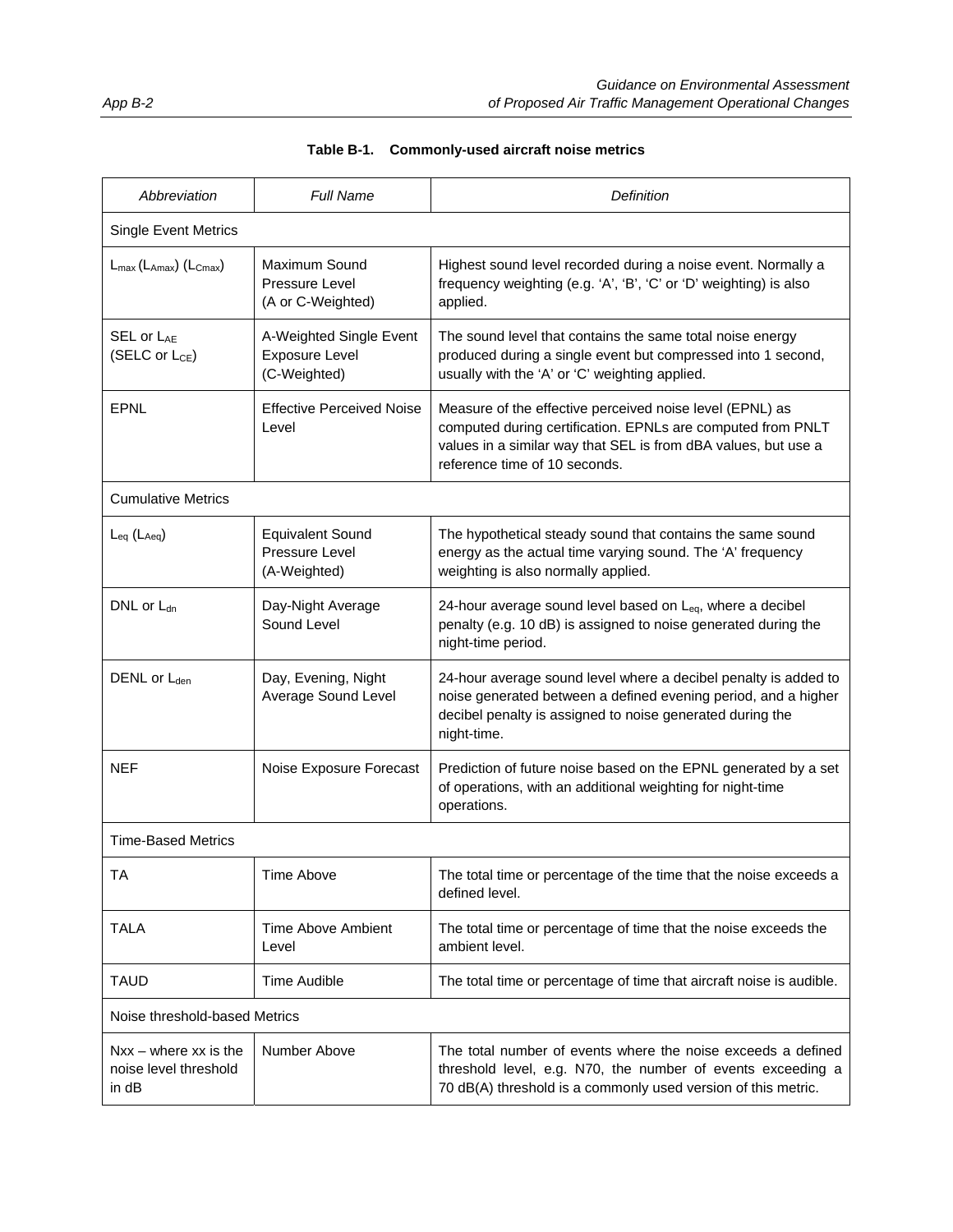There are also a number of derived metrics based on those in Table B-1 that are in use in different countries. Further information on these and their characteristics and uses may be found in a number of sources, for example, ERCD Report 0904 $2$ .

In addition to simply computing the metrics, the area of the noise contours (often measured in square kilometres or square miles) and the number of inhabitants within a noise contour are frequently used in an aircraft noise analysis to describe noise impacts.

#### **3. AIR QUALITY**

#### **a)** *Assessment*

 $\overline{a}$ 

The two main areas of an air quality assessment are:

- a) emissions inventories; and
- b) dispersion modelling of pollutant concentrations.

An emissions inventory gives the total mass of different species of emissions released into the environment and provides a basis for reporting, compliance and mitigation planning. An inventory can then be used as an input to pollution dispersion modelling.

Dispersion modelling enables emissions to be linked to pollutant concentrations by modelling the atmospheric transport of the emitted pollutants and their resulting spatial and temporal concentration and distribution. Depending on the pollutants being considered, the use of a model that can account for the chemical reactions of the pollutants in the atmosphere and/or the deposition of particles could be considered.

This combined approach of using emission inventories and dispersion modelling enables the assessment of historical, existing and/or future pollutant concentrations in the vicinity of airports or from individual emission sources. A dispersion model could be used, for example, to compute the impact of the modified emissions on air quality local to the airport.

Information on emissions indices (EI) for NOx, CO and HC for the majority of the world's current large jet engines have been collected into an ICAO Aircraft Engine Emissions Databank. The emissions indices were measured in accordance with the requirements of ICAO Annex 16, Volume II, for the purposes of engine emissions certification. This databank contains information on exhaust emissions of only those aircraft engines that have entered production. The information was provided by engine manufacturers, who are solely responsible for its accuracy. It was collected in the course of the work carried out by CAEP but has not been independently verified unless indicated. This databank is hosted by the European Aviation Safety Agency (EASA) on behalf of ICAO, and it is accessible on the Internet at http://easa.europa.eu/environment/edb/aircraft-engine-emissions.php . However, care should be taken in the application of the information in this database, as the levels given will normally not represent those produced in actual operations without additional analysis. Additional information on the use of information from the databank is available in the ICAO *Airport Air Quality Manual* (Doc 9889), including a first order approximation method for estimating Particulate Matter (PM) emissions.

<sup>2.</sup> ERCD Report 0904 *Metrics for Aircraft Noise* http://www.caa.co.uk/application.aspx?catid=33&pagetype=65&appid=11&mode=detail&id=3384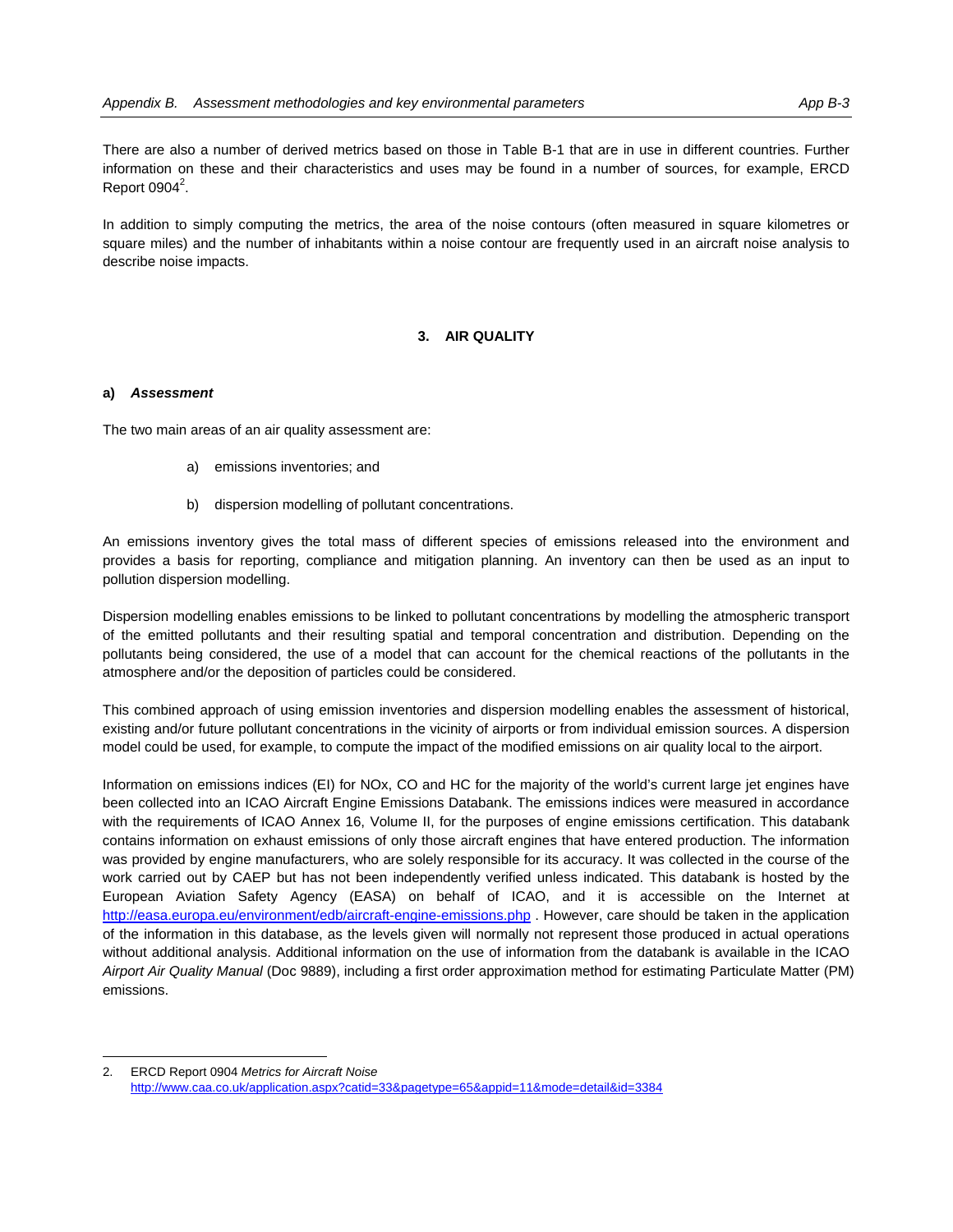### **b)** *Metrics*

When an emissions inventory is being conducted, the typical metric is the total mass of emissions for the period of time being evaluated (often measured in kilograms or tonnes). For a dispersion analysis, the concentration (pollutant mass per volume or air) is measured in units such as  $\mu g/m^3$ , ppb or ppm. The evaluation is based on statistical quantities of the concentration, for example: annual, daily, and hourly means, percentiles and excess frequencies.

### **4. FUEL CONSUMPTION AND GREENHOUSE GASES**

### **a)** *Assessment*

In general, the amount of  $CO<sub>2</sub>$  that is emitted from the combustion of fuels can be calculated by multiplying the amount of fuel burned by an appropriate emission factor. Therefore, the assessment of  $CO<sub>2</sub>$  emissions follows the same process as that of fuel consumption. For the case of  $CO<sub>2</sub>$  emissions from the combustion of conventional aviation fuel, States are encouraged to use the emission factor of the ICAO Carbon Emissions Calculator methodology (3.157 kgCO<sub>2</sub>/kg for jet fuel<sup>3</sup> or 3.05 kgCO<sub>2</sub>/kg for AvGas). If the amount of fuel is available in volume units (for example, in litres) the density factor of the fuel should be used to convert it into mass units. If data are not available to determine a country-specific density factor value, in the absence of such a density factor, the global default of 0.8 kg/litre could be used.

Information on the calculation of emissions from aircraft operations may be found in the Society of Automotive Engineers (SAE)'s "Procedures for the Calculation of Aircraft Emissions", AIR5715, (http://standards.sae.org/air5715/) which brings together the different procedures that exist for estimating aircraft emissions during normal operations.

In addition, the 2006 IPCC Guidelines for National Greenhouse Gas Inventories<sup>4</sup> provide three methodological tiers for estimating CO<sub>2</sub> emissions from international aviation. All tiers, listed below, distinguish between domestic and international flights, which are defined using criteria that apply irrespective of the nationality of the carrier.

The choice of methodology depends on the type of fuel, the data available and the relative importance of aircraft emissions. All tiers can be used for operations using jet fuel, as relevant emission factors are available for this fuel type. The data requirements for the different tiers are summarized below:

- Tier 1 is based on an aggregate quantity of fuel consumption data (no distinction is made between landing/take-off (LTO) cycles and cruise phase) multiplied by average emission factor;
- Tier 2 is based on the number of LTO cycles and fuel use. Distinction is made between emissions generated during the LTO and cruise phases of flight. Default or nationally-specific emission factors for CO<sub>2</sub> could be used;
- Tier 3 methods are based on actual flight movement data, either for Tier 3A origin and destination data or for Tier 3B full flight trajectory information.

The resource demand for the various tiers depends in part on the number of air traffic movements. Tier 1 should not be resource intensive. Tier 2, based on individual aircraft, and Tier 3A, based on origin and destination pairs, would use incrementally more resources. Tier 3B, which involves the use of sophisticated models, requires the most resources.

 $\overline{a}$ 

<sup>3.</sup> ICAO Carbon Emissions Calculator Methodology Version 3 (http://www2.icao.int/en/carbonoffset/ ).

<sup>4.</sup> http://www.ipcc-nggip.iges.or.jp/public/2006gl/index.html .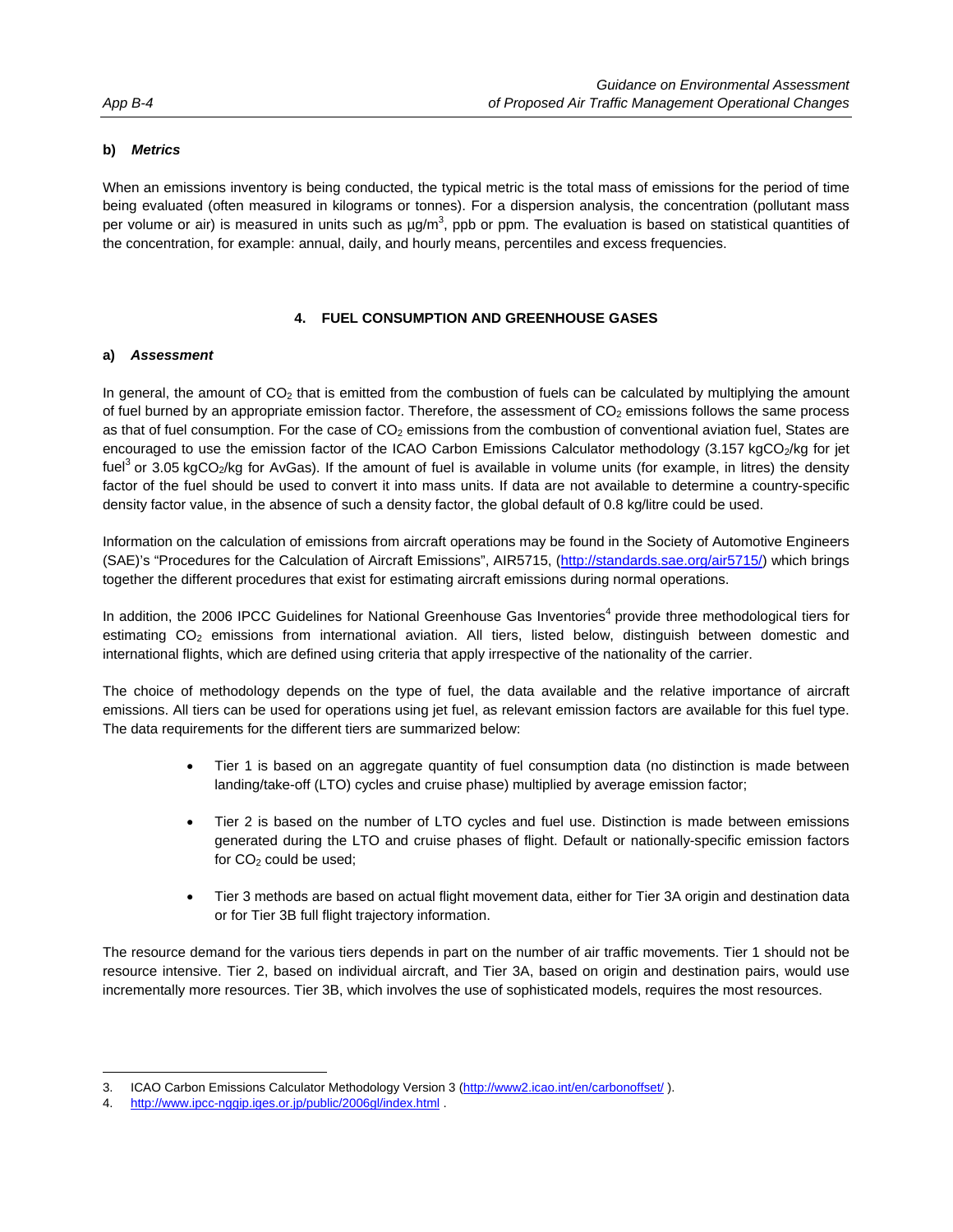Emissions estimates for the cruise phase become more accurate when using Tier 3A methodology (such as with the ICAO Carbon Emissions Calculator) or Tier 3B models (such as the CAEP-approved models AEDT, AEM III, AERO2k, and  $\mathsf{FAST}^5$  or other national models).

In the event that these models are not available for the particular project being assessed, as a fall-back position, it may be appropriate to use the ICAO Fuel Savings Estimation Tool (IFSET). This has been developed by the Secretariat with support from States and international organizations to assist in estimating the change in fuel consumption from the implementation of operational measures. It should be noted, however, that IFSET will not be as accurate as the CAEPapproved models and these should be used in preference to IFSET where they are available.

#### **b)** *Metrics*

 $\overline{a}$ 

Presently, the most common metric for assessing aviation  $CO<sub>2</sub>$  emissions is the total net mass of  $CO<sub>2</sub>$  emitted. Similarly, the total fuel consumed is an equivalent metric for fuel consumption.

<sup>5.</sup> *Report of the Eighth Meeting of the ICAO Committee on Aviation Environmental Protection*, Doc 9938.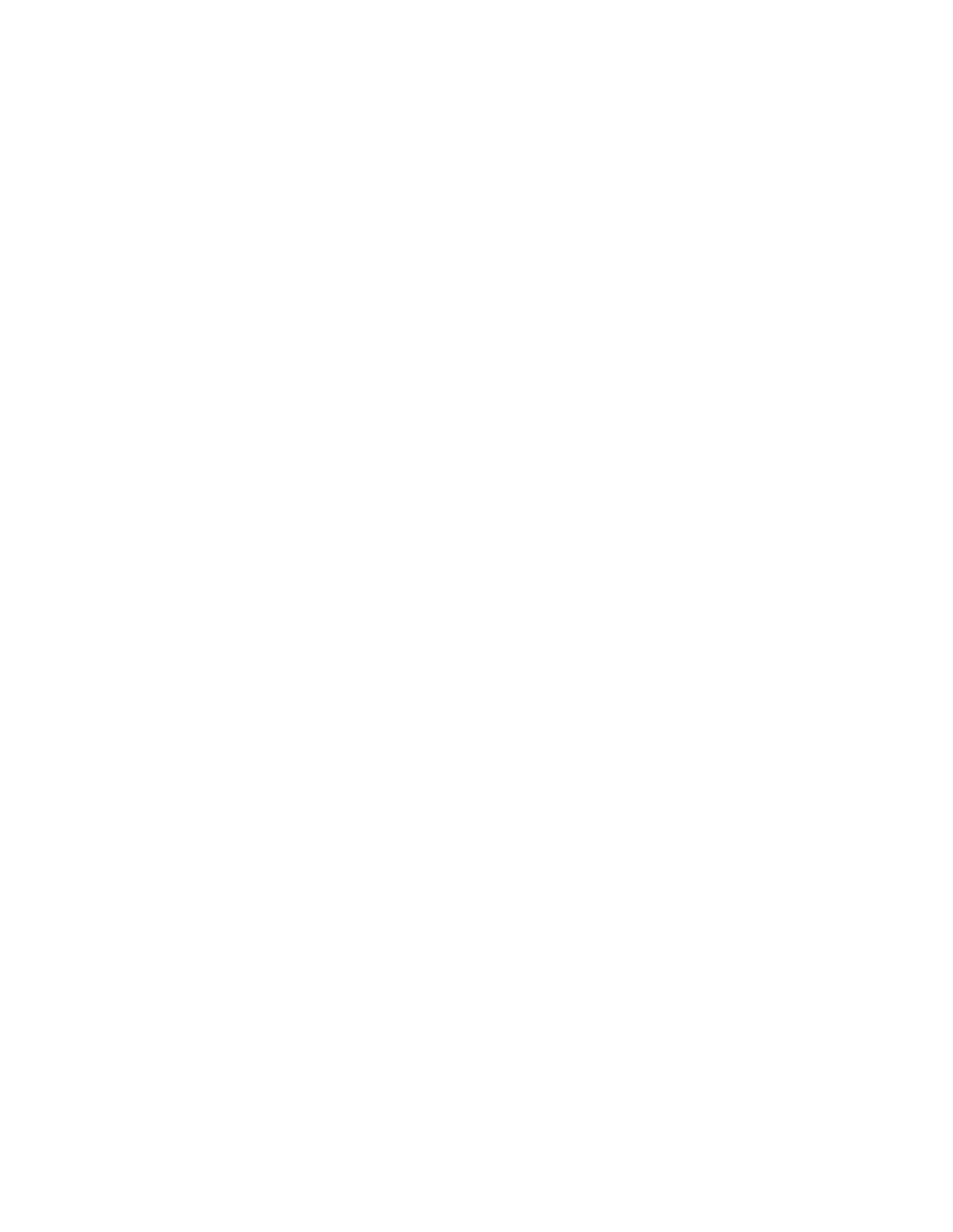# **Appendix C**

## **AVOIDING COMMON MISTAKES MADE IN ASSESSMENTS**

| Common mistakes                                                                                           | Potential consequences                                                                                                                                                                                                                                   | How to avoid                                                                                                                                                                                                                                                                                                                                                                                                                                                                                                                                                                                              | <b>Additional Information</b>                                                                                                                                                                                                                                                                                                                                                                                                                                                                                                                                                                                                                                                                                                                                                                                                                                                                                                                                                                                                                                                                                                                                                                                                                                                                                                                                                               |
|-----------------------------------------------------------------------------------------------------------|----------------------------------------------------------------------------------------------------------------------------------------------------------------------------------------------------------------------------------------------------------|-----------------------------------------------------------------------------------------------------------------------------------------------------------------------------------------------------------------------------------------------------------------------------------------------------------------------------------------------------------------------------------------------------------------------------------------------------------------------------------------------------------------------------------------------------------------------------------------------------------|---------------------------------------------------------------------------------------------------------------------------------------------------------------------------------------------------------------------------------------------------------------------------------------------------------------------------------------------------------------------------------------------------------------------------------------------------------------------------------------------------------------------------------------------------------------------------------------------------------------------------------------------------------------------------------------------------------------------------------------------------------------------------------------------------------------------------------------------------------------------------------------------------------------------------------------------------------------------------------------------------------------------------------------------------------------------------------------------------------------------------------------------------------------------------------------------------------------------------------------------------------------------------------------------------------------------------------------------------------------------------------------------|
| Failure to present a<br>cogent argument for the<br>need for the proposed<br>change.                       | Lack of support, or outright<br>opposition to the change,<br>from parties affected by the<br>proposals.                                                                                                                                                  | Ensure early and<br>detailed engagement<br>with the affected<br>parties, highlighting the<br>reasons for the<br>proposed changes.                                                                                                                                                                                                                                                                                                                                                                                                                                                                         | Decision makers are unlikely to approve a<br>change if there is no demonstrated need, so a<br>clear, well thought-out and rational case<br>should be presented at an early stage.<br>Early engagement with affected parties may<br>help with the understanding of the reasons for<br>the proposal. This in turn may help decision<br>makers to come to a more positive decision<br>about the changes. If the proposals face<br>strong opposition across a number of groups,<br>they may be rejected or at best significantly<br>modified.                                                                                                                                                                                                                                                                                                                                                                                                                                                                                                                                                                                                                                                                                                                                                                                                                                                   |
| Failure to correctly<br>describe the base case<br>against which the<br>proposed case will be<br>assessed. | Incorrect estimation of<br>environmental impact,<br>business case and/or<br>technical evaluation.<br>Refusal of authorization to<br>implement proposal.<br>Inconsistency with non-<br>environmental assessments<br>being undertaken for the<br>proposal. | Ensure clarity and<br>consistency of the base<br>case selection and<br>description.<br>Is the base case the<br>present case with<br>present throughput and<br>present operational<br>parameters?<br><b>or</b><br>Is the base case the<br>future case with<br>predicted levels of<br>growth, a future fleet<br>and present operational<br>parameters?<br>Ensure consistency of<br>assumptions and time<br>horizons with any other<br>non-environmental<br>assessments being<br>undertaken for the<br>proposal (e.g. cost<br>benefit, safety or<br>capacity).<br>Ensure adequate<br>consultation and buy-in | This is most commonly found in an<br>assessment-derived impact from a future<br>scenario against the present situation. In<br>reality, the present situation will often change<br>in the future, even without the proposal to be<br>assessed (for example, increase flights).<br>Typically the objective of an assessment is to<br>predict the impact of a proposed aviation<br>change which will exist for some time.<br>Because of growth in air transport demand, it<br>is common practice to measure the impact of<br>the change at specified future time horizons<br>(e.g. at 5-, 10- and 20-year milestones).<br>Because influences on the impacts (such as<br>movement numbers or fleet mix) will change<br>regardless of the decision to implement the<br>proposal, it is important to consider<br>assumptions for how these key influences will<br>change for the "base case" for the proposal<br>and any proposal alternatives being<br>assessed. The impact of a proposal will often<br>therefore be derived by assessing the<br>differential between the changing base case<br>and changing future cases at specified<br>milestone years.<br>It is important to consider what influences on<br>the base case and the proposal/option cases<br>may change before reaching the relevant<br>milestone years for the assessment (e.g. air<br>traffic throughout, fleet mix, ambient |

### **Table C-1. Common mistakes made in assessments**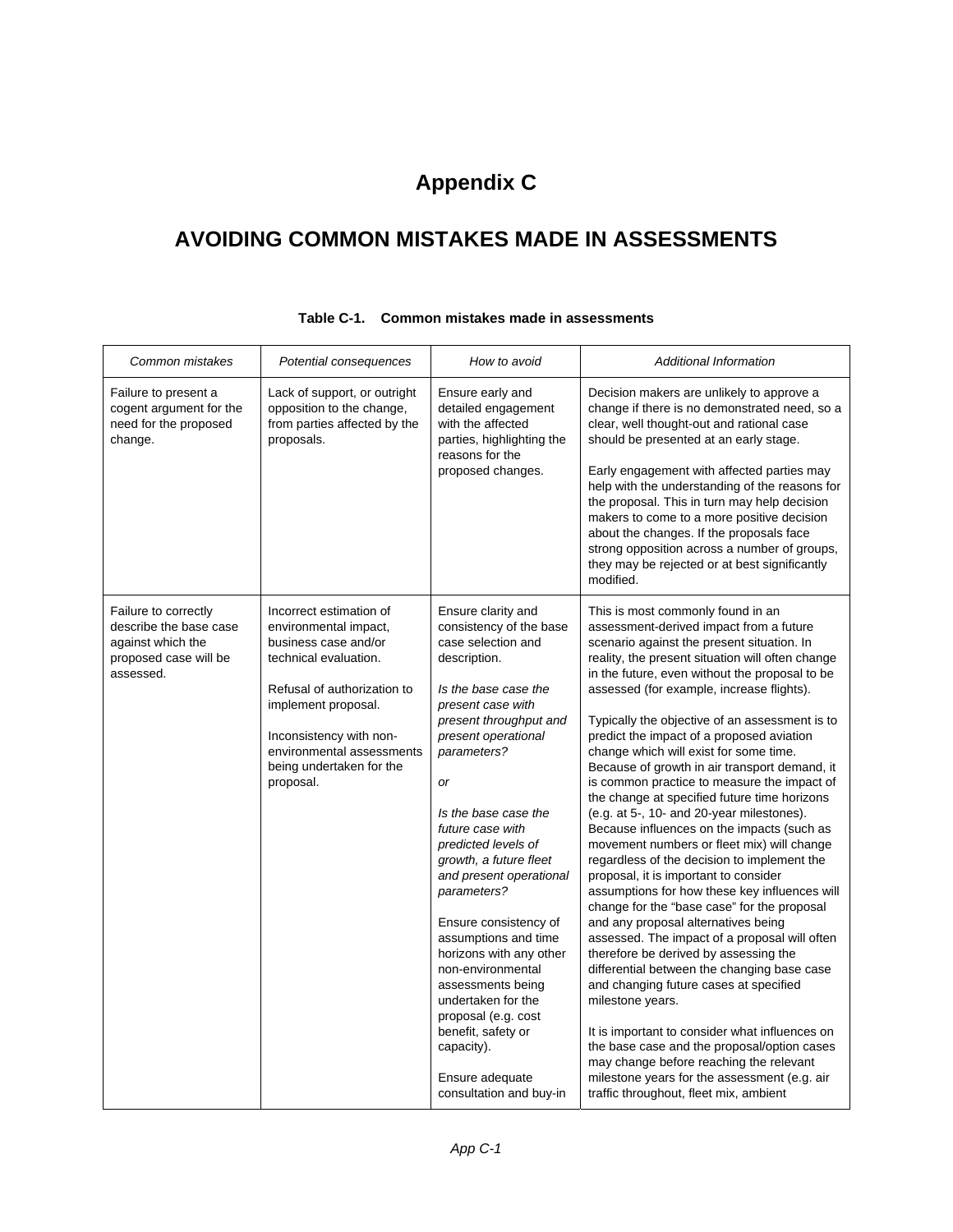| Common mistakes                                                                                                                                                                                                                          | Potential consequences                                                                                                                                                                                                                                                                                         | How to avoid                                                                                                                                                                                                                                                                                                                                                   | Additional Information                                                                                                                                                                                                                                                                                                                                                                                                                                                                                                                                                                                                                                                                                                           |  |
|------------------------------------------------------------------------------------------------------------------------------------------------------------------------------------------------------------------------------------------|----------------------------------------------------------------------------------------------------------------------------------------------------------------------------------------------------------------------------------------------------------------------------------------------------------------|----------------------------------------------------------------------------------------------------------------------------------------------------------------------------------------------------------------------------------------------------------------------------------------------------------------------------------------------------------------|----------------------------------------------------------------------------------------------------------------------------------------------------------------------------------------------------------------------------------------------------------------------------------------------------------------------------------------------------------------------------------------------------------------------------------------------------------------------------------------------------------------------------------------------------------------------------------------------------------------------------------------------------------------------------------------------------------------------------------|--|
|                                                                                                                                                                                                                                          |                                                                                                                                                                                                                                                                                                                | on the definition,<br>description and<br>assumptions for the<br>base case and proposal<br>cases.                                                                                                                                                                                                                                                               | conditions, planned changes that will happen<br>regardless of the proposal).<br>Very often the present is used to describe<br>current conditions as a reference.                                                                                                                                                                                                                                                                                                                                                                                                                                                                                                                                                                 |  |
| Failure to consider<br>potentially viable options.                                                                                                                                                                                       | Late emergence of viable<br>options requiring<br>assessment and leading to<br>delay.<br>Refusal of authorization to<br>implement on the grounds<br>of a technicality.                                                                                                                                          | Ensure that all options<br>are considered and the<br>decision whether to<br>progress to an<br>assessment is<br>documented for audit<br>purposes.<br>The list of viable options<br>can be reduced to a<br>shortlist by simple<br>evaluation or expert<br>judgement.<br>Ensure adequate<br>consultation and buy-in<br>on the options to be<br>assessed.          | The requirement to consider alternatives may<br>be a legal requirement.<br>The "do nothing" case can usually be<br>assumed to be one option that almost always<br>needs to be assessed.                                                                                                                                                                                                                                                                                                                                                                                                                                                                                                                                          |  |
| Failure to agree to and<br>maintain common<br>assumptions for all<br>related assessments of a<br>proposed initiative.<br>(e.g. forecast demand,<br>throughput, capacity,<br>fleet mix, business,<br>safety and other key<br>influences). | Conflict and inconsistency<br>between assessment<br>outcomes.<br>Results could be perceived<br>as being unreliable or<br>inadequate.<br>Authorization to implement<br>may be refused or a<br>technical legal challenge<br>may be triggered.<br>Delay to implementation<br>caused by revisiting<br>assessments. | Produce and continue<br>maintenance of a single<br>suite of core<br>assumptions with<br>appropriate<br>communication and<br>document control.<br>Topics can include, inter<br>alia, movement trends,<br>assessment year, fleet<br>mix. This should be<br>updated and circulated<br>to all assessment teams<br>when a change to these<br>assumptions is agreed. | Failure to manage this risk is surprisingly<br>common. Often it is only part way through a<br>proposal's development that differences in<br>basic assumptions come to light.<br>It is possible (and may be a requirement) to<br>use differing assumptions for different<br>assessment topics, but these need to be<br>agreed and documented to aid evaluation of<br>each assessment.<br>This risk can be triggered by the need to<br>make a most challenging assessment for<br>safety or capacity assessment purposes,<br>whilst average conditions may be required for<br>environmental assessment.<br>The nature of the input parameters (e.g. busy<br>day for noise) for environmental assessment<br>may be specified in law. |  |
| Failure to be aware of<br>relevant international<br>guidance/best practice.                                                                                                                                                              | In certain circumstances,<br>decisions resulting from<br>analyses may face legal<br>challenges and may lose<br>credibility as a result.<br>Refusal of authorization to<br>implement.                                                                                                                           | Check with recognized<br>sources whether<br>international guidance<br>or best practice exists.<br>Seek independent<br>expert advice of the<br>assessment approach.<br>In particular, understand<br>the reasons for any<br>differences between<br>national and<br>international guidance.                                                                       | There may be cases where both international<br>and national guidance exist, but are<br>incompatible. Documenting the fact that this<br>incompatibility exists together with the<br>justification for a decision (usually to follow<br>national guidance/requirements) will reduce<br>the risk of later challenges to the validity of<br>the assessment.<br>Any international guidance used for the<br>assessment must be applicable to the local<br>situation otherwise there may be potential for<br>a challenge to the assessment or resulting<br>decisions.                                                                                                                                                                   |  |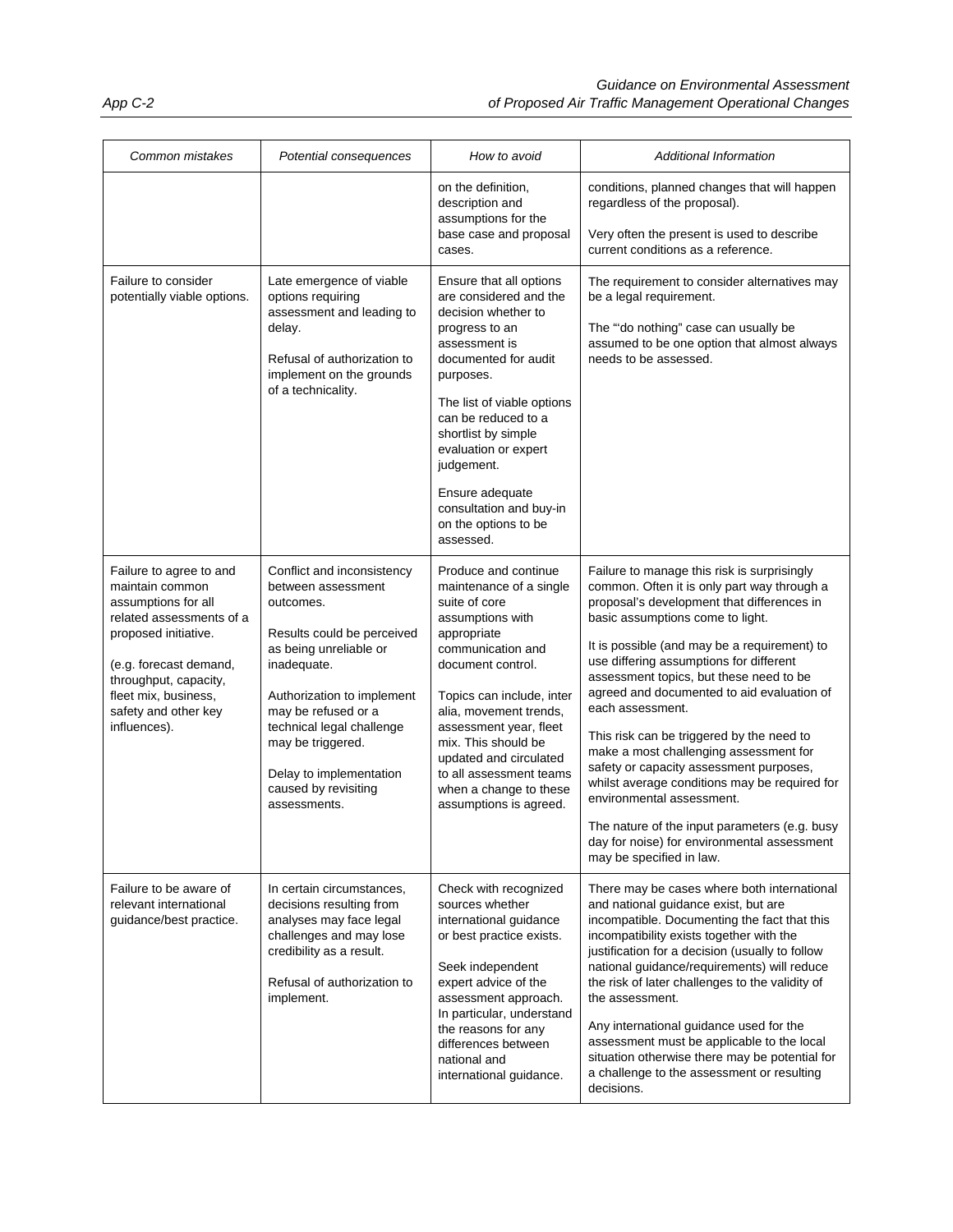| Common mistakes                                                                                                                       | Potential consequences                                                                                                                                                                      | How to avoid                                                                                                                                                                                                                                                                                                                                                                         | <b>Additional Information</b>                                                                                                                                                                                                                                                                                                                                                                                     |
|---------------------------------------------------------------------------------------------------------------------------------------|---------------------------------------------------------------------------------------------------------------------------------------------------------------------------------------------|--------------------------------------------------------------------------------------------------------------------------------------------------------------------------------------------------------------------------------------------------------------------------------------------------------------------------------------------------------------------------------------|-------------------------------------------------------------------------------------------------------------------------------------------------------------------------------------------------------------------------------------------------------------------------------------------------------------------------------------------------------------------------------------------------------------------|
| Using unharmonized (or<br>unendorsed) assessment<br>methodologies,<br>databases or models<br>where these exist and<br>are applicable. | Rejection of the<br>assessment report.<br>Poor decision making.<br>Refusal of authorization to<br>implement.<br>More robust assessments<br>being used by alternative<br>proposals.          | Check legal<br>requirements and good<br>practice guidance to<br>identify widely used,<br>legally compliant or<br>commonly endorsed<br>methodologies and<br>models (that are<br>applicable).<br>Use the most robust<br>methodologies and<br>models.<br>Seek independent<br>verification of the<br>assessment approach<br>and outputs where<br>commonly agreed<br>models are not used. | It is not always appropriate or possible to use<br>commonly agreed models. However<br>documenting the fact that this was considered<br>and the justification for such a decision will<br>reduce the risk of later challenge to an<br>assessment's validity.<br>Sometimes the specific model or<br>methodologies (including version number)<br>may be specified by regulations (local, State<br>or international). |
| Failure to consult on the<br>assumptions' scope or<br>method being used for an<br>assessment.                                         | Rejection of the<br>assessment and associated<br>proposed change.<br>Lack of buy-in support for a<br>proposal.<br>Errors in assumptions.<br>Omission of key impacts<br>from the assessment. | Identify and comply with<br>any legally mandated<br>scoping or screening<br>consultation processes.<br>Identify interested<br>parties and consult as<br>appropriate.<br>Research similar<br>assessments elsewhere<br>for intelligence.                                                                                                                                               | This is also a basic error that is surprisingly<br>common in assessments.<br>It is not unheard of for detailed assessment to<br>be undertaken on impacts that are of no<br>relevance to decision making about a<br>proposal.                                                                                                                                                                                      |
| For repetitive<br>assessments:<br>Changing to an upgraded<br>model, database or<br>method.                                            | Sudden change of<br>assessment results.<br>Public concern about<br>validity of models or<br>honesty of impact reports.<br>Doubt in decision making.                                         | Employ expertise of a<br>level to understand the<br>technicalities of such<br>changes to the extent<br>that they can robustly<br>explain differences in<br>assessment.<br>Run the old and new<br>models, datasets or<br>methods in parallel for a<br>small number of<br>assessments to offer<br>transparency for the<br>change.                                                      | The use of a new model, method or dataset<br>may be mandated by law and may therefore<br>be unavoidable.                                                                                                                                                                                                                                                                                                          |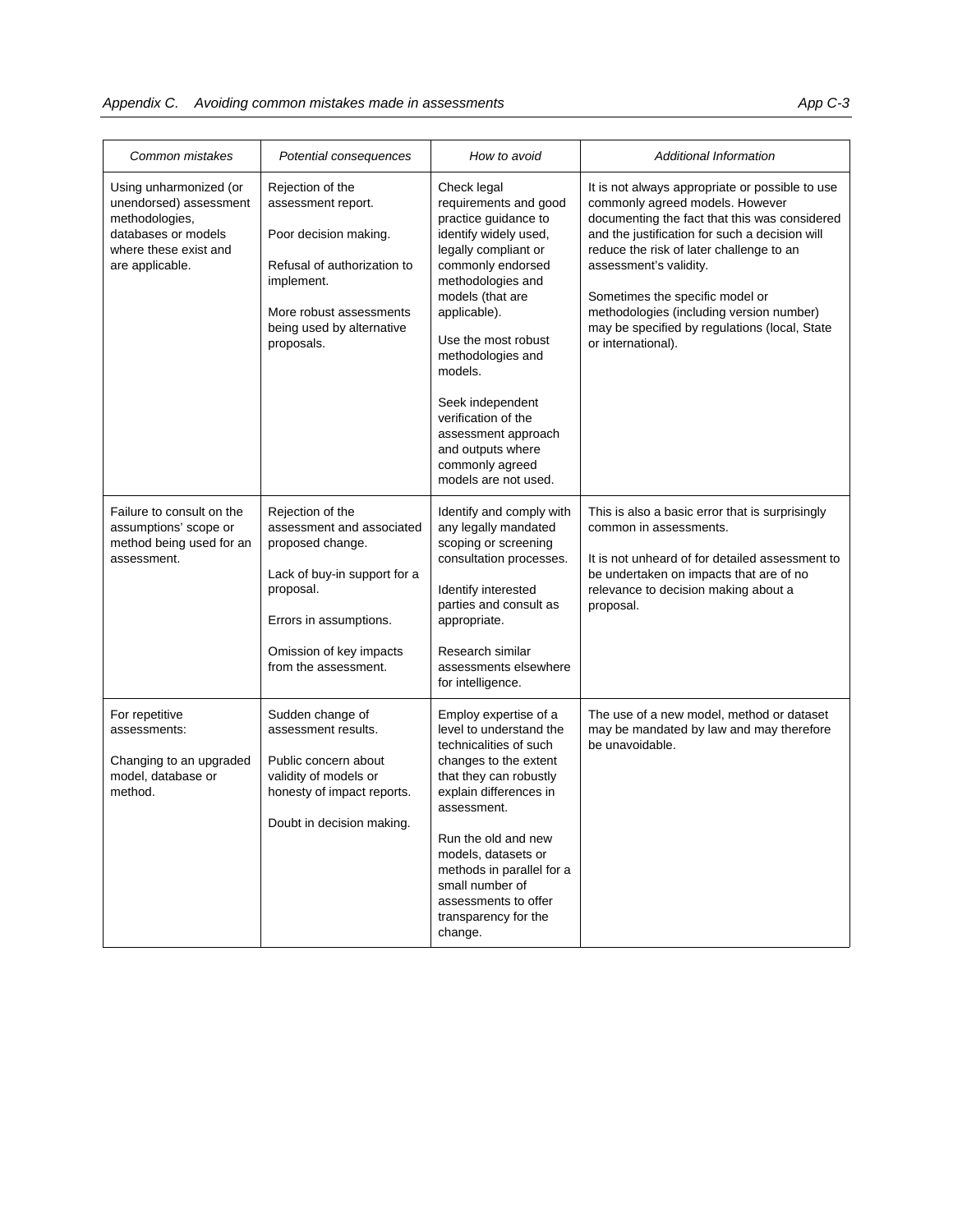| Common mistakes                                                         | Potential consequences                                                                                                                                                                                                                                                                           | How to avoid                                                                                                                                                                                                               | Additional Information                                                                                                                                                                                                                                                                                                                                         |
|-------------------------------------------------------------------------|--------------------------------------------------------------------------------------------------------------------------------------------------------------------------------------------------------------------------------------------------------------------------------------------------|----------------------------------------------------------------------------------------------------------------------------------------------------------------------------------------------------------------------------|----------------------------------------------------------------------------------------------------------------------------------------------------------------------------------------------------------------------------------------------------------------------------------------------------------------------------------------------------------------|
| Failure to adequately<br>consider<br>interdependencies<br>(trade-offs). | Unintended consequences<br>resulting in adverse impacts<br>- both environmental<br>and/or non-environmental.<br>Public and/or stakeholder<br>concern about validity of<br>exercise and focusing on<br>detrimental rather than<br>improved impacts.<br>Non-compliance with legal<br>requirements. | Ensure all impacts are<br>evaluated and methods<br>chosen for trading-off<br>any adverse impacts<br>are open, transparent<br>and if possible, agreed<br>in principle before<br>evaluation of the<br>proposal is initiated. | Combining environmental metrics is complex<br>and there are a number of methods available<br>$-$ see Chapter 4.<br>Monetization as a rationale for comparing<br>impacts, although simple and relatively<br>straightforward to conduct, may not be<br>acceptable to all stakeholders.<br>It is difficult to monetize subjective impacts,<br>e.g. as with noise. |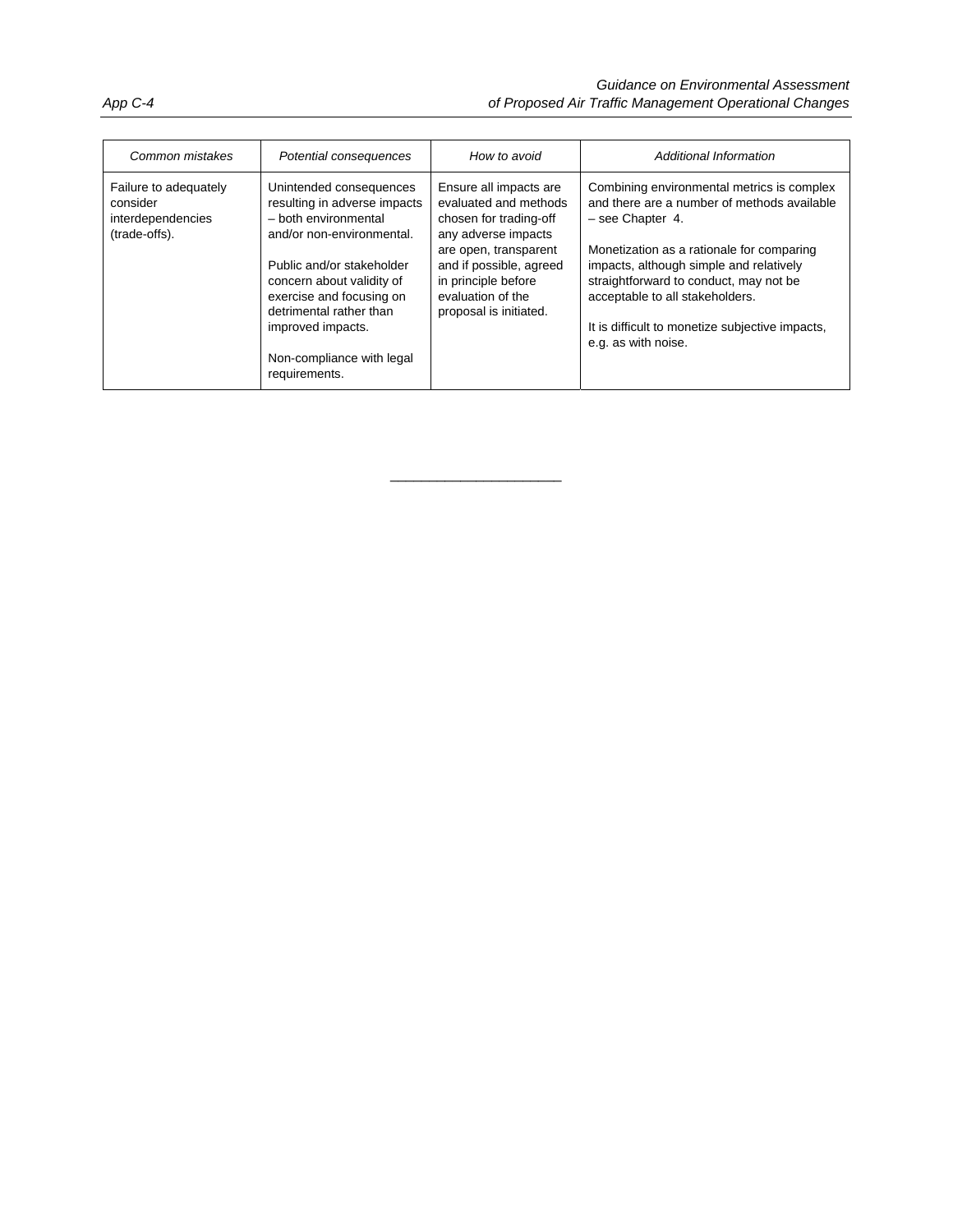### **Appendix D**

### **ASSESSMENT EXAMPLES**

### **1. INTRODUCTION**

This appendix gives example overviews of existing assessments from States that have already carried them out. The examples have been taken from documents existing in early 2012. It should be noted that these examples are not exhaustive and may not be relevant to the type of assessment under consideration. They are provided in this appendix in order to give some initial help with conducting new environmental assessments for States and bodies that are attempting to do this for the first time.

### **2. EXAMPLES AT LOCAL LEVEL**

### **a)** *Argentina — Environment Care: new trends in Argentinean airspace design*

The National Administration of Civil Aviation of Argentina (ANAC) is making its best efforts to get all aviation-related areas involved in environmental care. All stakeholders including aviation authorities, service providers and the industry are undertaking different actions to reduce emissions and improve air quality.

As a part of this plan, the ANAC has intensified its participation in the ICAO CAEP and in other forums related to environmental protection. The next step will be working on ATM in domestic airspace to improve efficiency in fuel consumption.

Taking into account new airspace design concepts, the ANAC has developed an aggressive five-year plan that aims at optimizing the use of maximum aircraft performance in order to reduce distances, flight times, fuel consumption and thereby emissions of greenhouse gases.

The development of this plan particularly took into account the impact of civil aviation activity on the environment, focusing mainly in three areas:

- $CO<sub>2</sub>$  and NOx emissions;
- Local air quality in the terminal areas; and
- Aircraft Noise.

The ANAC (through its Air Traffic Direction), is designing new flight patterns incorporating the concept of "mutual interference free" in the context of airspace, where conventional and area navigation (RNAV) coexist. Such new patterns are: Standard Arrivals (STAR), Standard Departures (SID) and approach procedures with minimum restrictions. These new procedures are designed to improve aircraft performance in the segments where greater fuel consumption occurs.

Implementation of this plan will substantially reduce engine emissions and aircraft noise in the terminal area, thereby improving the air quality of the airports located therein.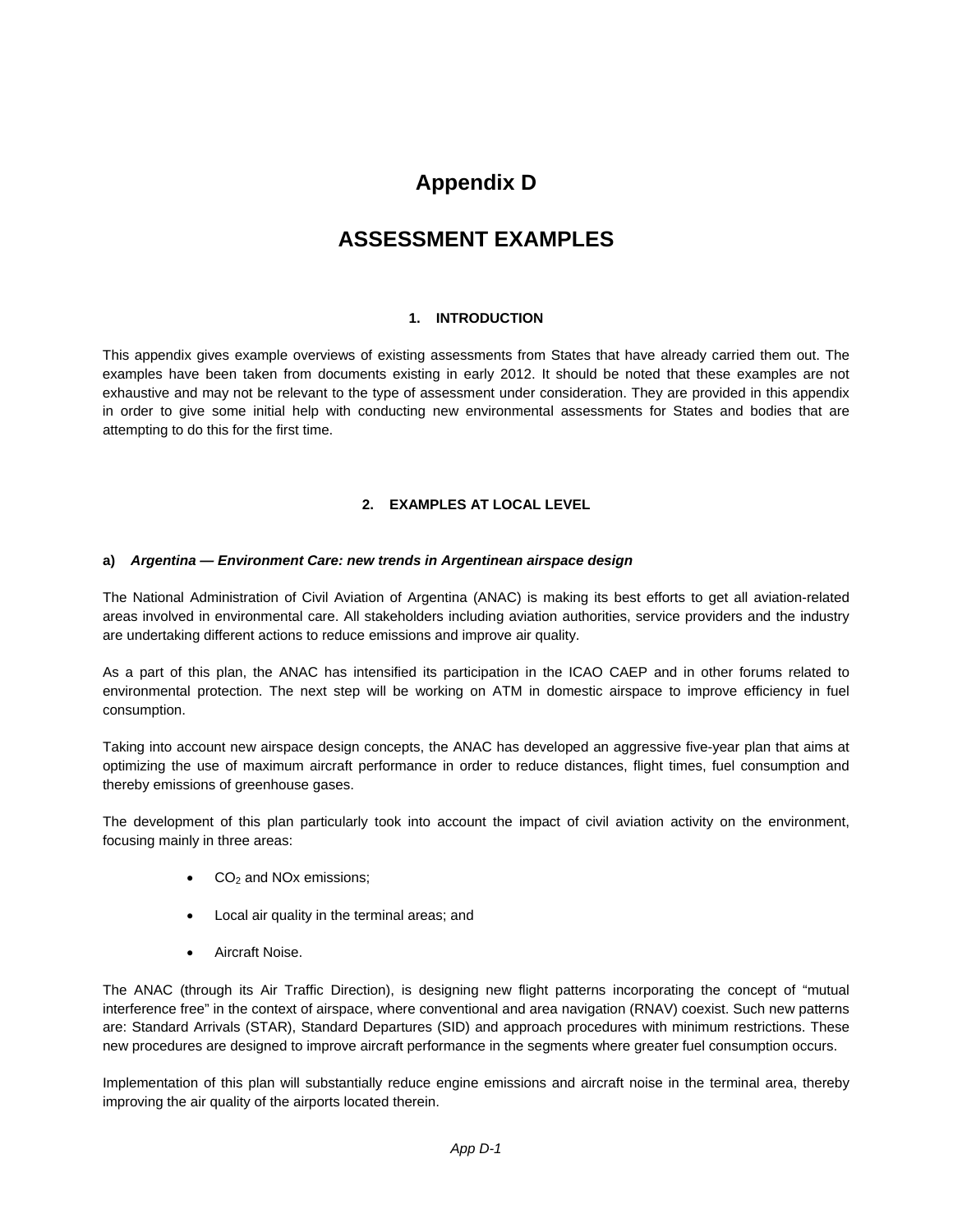These new patterns will replace, in the short and medium term, the current instrument procedures, which had been developed isolated from each other and included some paths which, in many cases, limited aircraft operations.

This new design to be implemented by the ANAC includes requirements to the Air Traffic Control Service provider (Argentinean Air Force), relating the implementation of operational measures that optimize flight profiles (such as continuous ascent and descent procedures), improve the management of take-off slots and traffic coordination between different airspace control areas, etc.

Several simulations of these new procedures have been performed by the air navigation services provider, which was necessary to allow airspace designers to identify the adjustments required by the original conceptual model.

### **b)** *France*

For any modification or creation of an air navigation procedure, the French Direction Générale de l'Aviation Civile (DGAC) performs studies of impact on people exposed to noise above a threshold to be determined locally. Two examples of approach procedure modification, along with their environmental assessments, are described below.

### **Beauvais Tillé airport**

An ILS-based approach was implemented to replace a former L/VOR approach. The new procedure improves the aircraft vertical and lateral guidance and prevents multiple landing attempts possibly followed by missed approaches in case of adverse weather conditions. The increase of the track altitude also ensures an improvement in the trajectory's noise impact.

The LAmax 72dB contours were obtained using the INM (Integrated Noise Model) tool. The analysis was conducted with the B737-800 aircraft type, representing around 80 per cent of the airport total traffic.

The results of this study showed that, compared to the former procedure, the ILS-based procedure decreases the noise impact on people by 2-4dB between 8 and 15 km from the runway threshold and by 4-5dB beyond 15 km.

### **Caen Carpiquet airport**

In its effort to implement modern and more accurate technologies, while constantly enhancing flight safety, the DGAC has been developing satellite technology-based instrument approach procedures for many years.

Within this context, it was decided to implement an RNAV procedure at the Caen airport, in addition to the existing VOR/DME procedure, to increase the possibilities of using Runway 13 more efficiently while avoiding the high cost of an ILS.

The noise analysis was performed using the INM model with LAmax 65dB contours. The CRJ aircraft type was selected to reflect the air traffic at the airport.

From an environmental perspective, the study highlighted a significant decrease of around 23 per cent of the total number of people affected by the Runway 13 configuration approach, within an area covering a dozen small towns.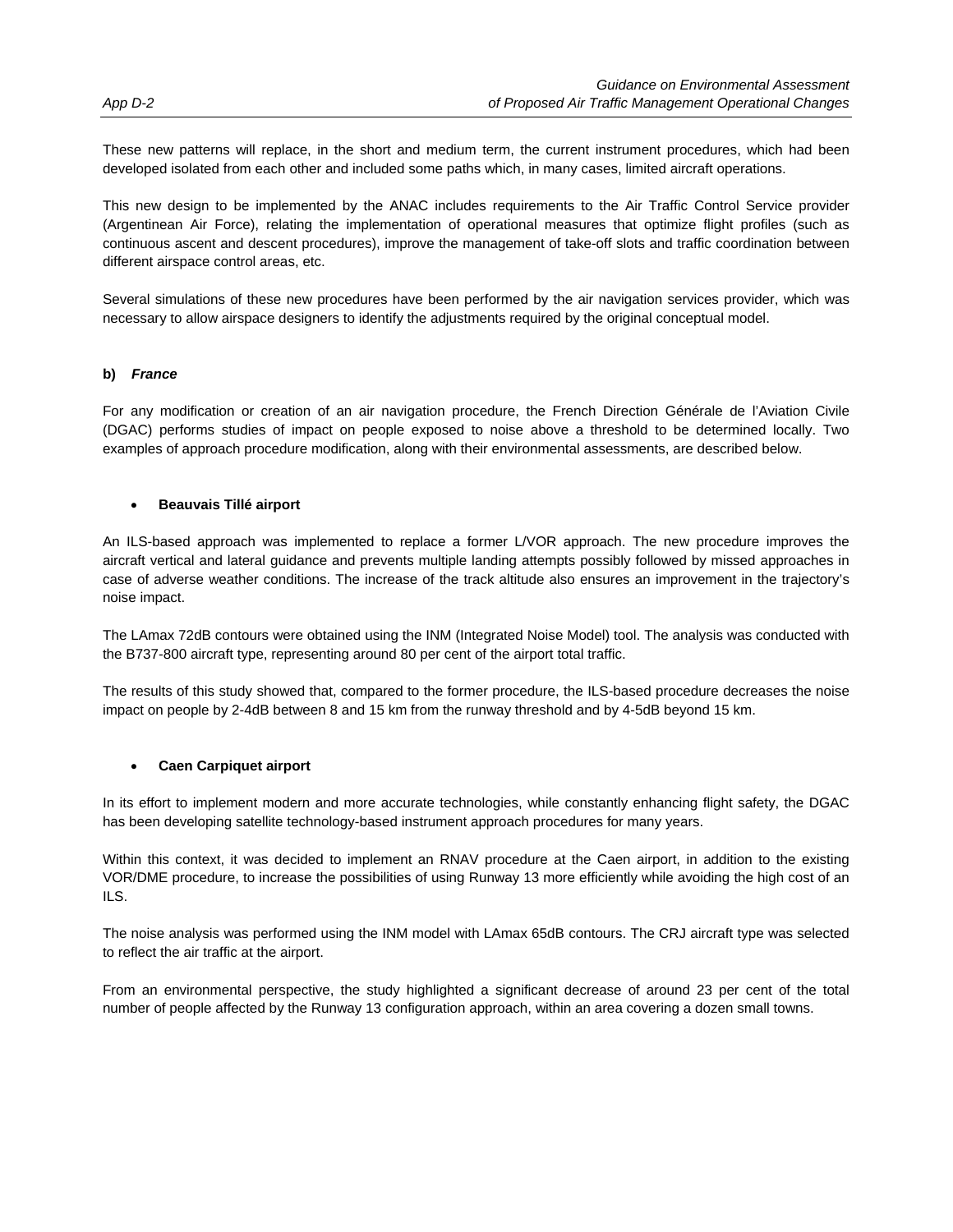#### **c)** *United States*

The FAA completes an environmental assessment of all federal actions that require review under NEPA. Below are two examples of airspace-related assessments.

#### **Midwest Airspace Enhancement (MASE) Project**

The Midwest Airspace Enhancement (MASE) project was developed to implement new en route and terminal airspace procedures that would increase efficiency and enhance safety of aircraft movements in the airspace overlying and beyond the Cleveland and Detroit Metropolitan Areas. The project consisted of changes to ingress and egress routes and fixes, altitude use, and holding patterns, as well as development of new procedures in both the high-altitude multicentre en route and low-altitude terminal airspace environments. Analysis of Noise (see Sections 3.2.1, 4.1, Appendix H and I) for this study used the Noise Integrated Routing System (NIRS) model, and analysed the yearly Day-Night Average Sound Level (DNL) for the average annual daily operations. The use of DNL allows for the 10 dB penalty at night per flight to account for the greater annoyance caused by noise events at night. Noise modelling was conducted for 2004 and forecast conditions in 2006 and 2011. The noise analysis was conducted for the entire Environmental Study Area up to an altitude of 10 000 AGL. The Environmental Assessment also included detailed analysis of Land Use (see Sections 3.2.2, 4.2); Department of Transportation Act: Section 4(f) (see Sections 3.2.3, 4.7); Historical, Architectural, Archaeological, and Cultural Resources (see Sections 3.2.4, 4.8); Air Quality (see Sections 3.2.5, 4.11); and Wildlife (see Section 3.2.6, 4.9) environmental impact categories, which were analysed following the methodologies discussed in FAA Orders 1050.1E Appendix A, and 7400.2H, Chapter 32, Section 2. A range of reasonable alternatives were reviewed during the analysis (see Chapters 2 and 4) and coordination with the public and other agencies was accomplished (see Chapter 5, Appendix J). The environmental assessment resulted in a determination that there were no significant impacts to the quality of the human environment for any of the categories. A Finding of No Significant Impact (FONSI) was issued, followed by a Record of Decision (ROD) for the implementation of the MASE Project.

http://www.faa.gov/air\_traffic/nas\_redesign/mase/

#### **New York/New Jersey/Philadelphia Airspace Redesign**

In its effort to continually maintain safety and increase efficiency of the airspace, the FAA proposed to redesign the airspace in the NY/NJ/PHL Metropolitan Area to more efficiently direct aircraft operating under Instrument Flight Rules (IFR). The FAA conducted a detailed noise analysis (see Sections 3.5, 4.1) that used the Day-Night Average Sound Level (DNL). The project calculated the numbers of people exposed to various noise levels by using census block data and centroid measurement, estimating total populations exposed to slight, moderate, or significant impacts. The NY/NJ/PHL study also included detailed analyses of Land Use (see Sections 3.3, 4.1); Population and Demographics (see Sections 3.4, 4.2); Weather and Climate (see Section 3.6); Department of Transportation Act Section 4(f), and Land and Water Conservation Fund Act Section 6(f) (see Sections 3.7, 4.5); Historical, Archaeological, Architectural, and Cultural Resources (see Section 3.8, 4.4); Air Quality (see Sections 3.9, 4.9); Energy Supply and Natural Resources (see Sections 3.10, 4.10); Light Emissions and Visual Impacts (see Section 3.11, 4.8); Coastal Resources (see Sections 3.12, 4.13); Wild and Scenic Rivers (see Section 3.13, 4.6); and Wildlife (see Sections 3.14, 4.7) environmental impact categories following the methodologies discussed in FAA Orders 1050.1E Appendix A, and 7400.2H, Chapter 32, Section 2. A range of five distinct alternatives, including a no action alternative, were quantitatively and qualitatively analysed and evaluated to determine their potential impacts. After extensive analysis and over 30 public hearings that spanned five states — New York, New Jersey, Pennsylvania, Delaware, and Connecticut — the Integrated Airspace Alternative Variation with Integrated Control Complex (ICC) was identified as the preferred alternative because it best met the purpose and need of the project, which was to improve the efficiency and reliability of the airspace structure and air traffic control system from southern Connecticut to eastern Delaware. Although it was determined that there were potentially significant impacts for Noise/Compatible Land Use, and Socioeconomic Impacts/ Environmental Justice, FAA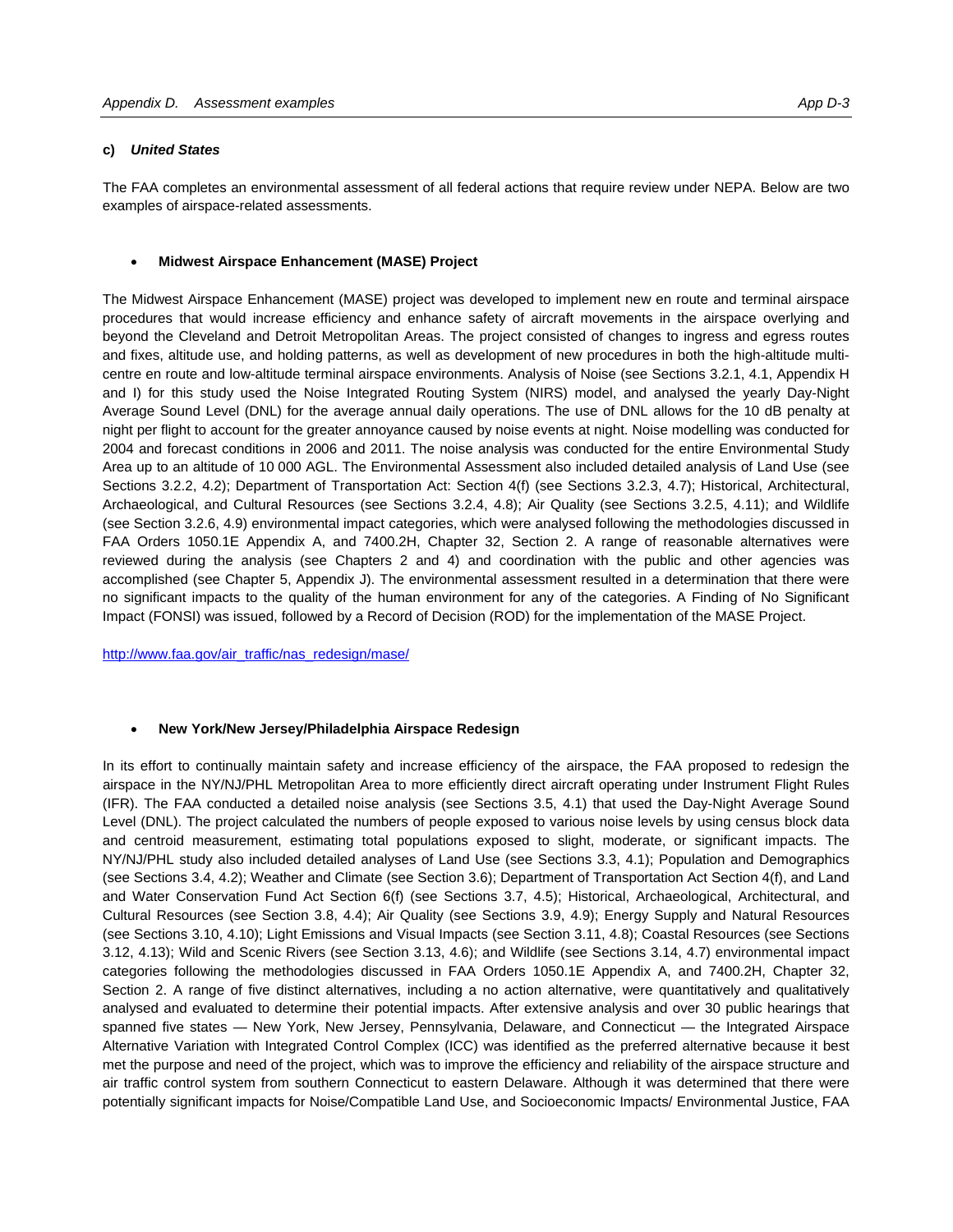moved forward because the preferred alternative best met the purpose and need of the project and the mitigation measures proposed minimized the potentially significant noise impacts without substantially diminishing its benefits. The Environmental Impact Statement was completed in July 2007 and a Record of Decision was published in September of that year.

http://www.faa.gov/air\_traffic/nas\_redesign/regional\_guidance/eastern\_reg/nynjphl\_redesign/documentation/feis/

http://www.faa.gov/air\_traffic/nas\_redesign/regional\_guidance/eastern\_reg/nynjphl\_redesign/documentation/media/Corr ected\_ROD\_071005.pdf

### **3. EXAMPLES AT NON-LOCAL LEVEL**

### **a)** *Argentina — Five-year plan for airspace outside the BAIRES TMA*

The five-year plan designed by the ANAC for airspace outside the BAIRES TMA involves a number of different areas within the Argentinean airspace. All the actions to be carried out take into account the preservation of environmental conditions, the reduction of aeroplane greenhouse gas and other emissions, and the optimization of fuel consumption.

In this context, the ANAC has a wide range of projects including, but not limited to:

- development and implementation of Air Traffic Flow Management (ATFM), in the Argentinean airspace;
- installation of 23 secondary radar sensors, to address the need for full coverage across all the Argentinean airspace;
- flexible use of airspace;
- Area Control Centre (ACC)'s upgrade, utilizing INDRA technology, service radar implementation, etc.;
- AMHS MTA's interconnection with Peru, Brazil, Chile, Spain and Paraguay;
- reduction in the amount of restricted airspace devoted to military purposes; and
- incorporation of performance-based navigation (PBN) procedures in terminal areas.

In this development, an amendment to the Argentinean Aeronautical Information Publication (AIP) with a date of validity of August 2012 has been devised. This amendment includes, among other points, the incorporation of five domestic air traffic service (ATS) Routes RNAV5 (GNSS-INERCIAL), the incorporation of one conventional ATS Route, and a realigned one, which will allow flight distance reductions and direct trajectories.

In addition, the realignment of three ATS Routes and the design of a new route from El Calafate VOR to Ushuaia VOR are being evaluated at a Regional level.

It is estimated that Continuous Descent Operations could begin to be adequately applied by 2016/17 at specifically determined airports, selected according to their requirements.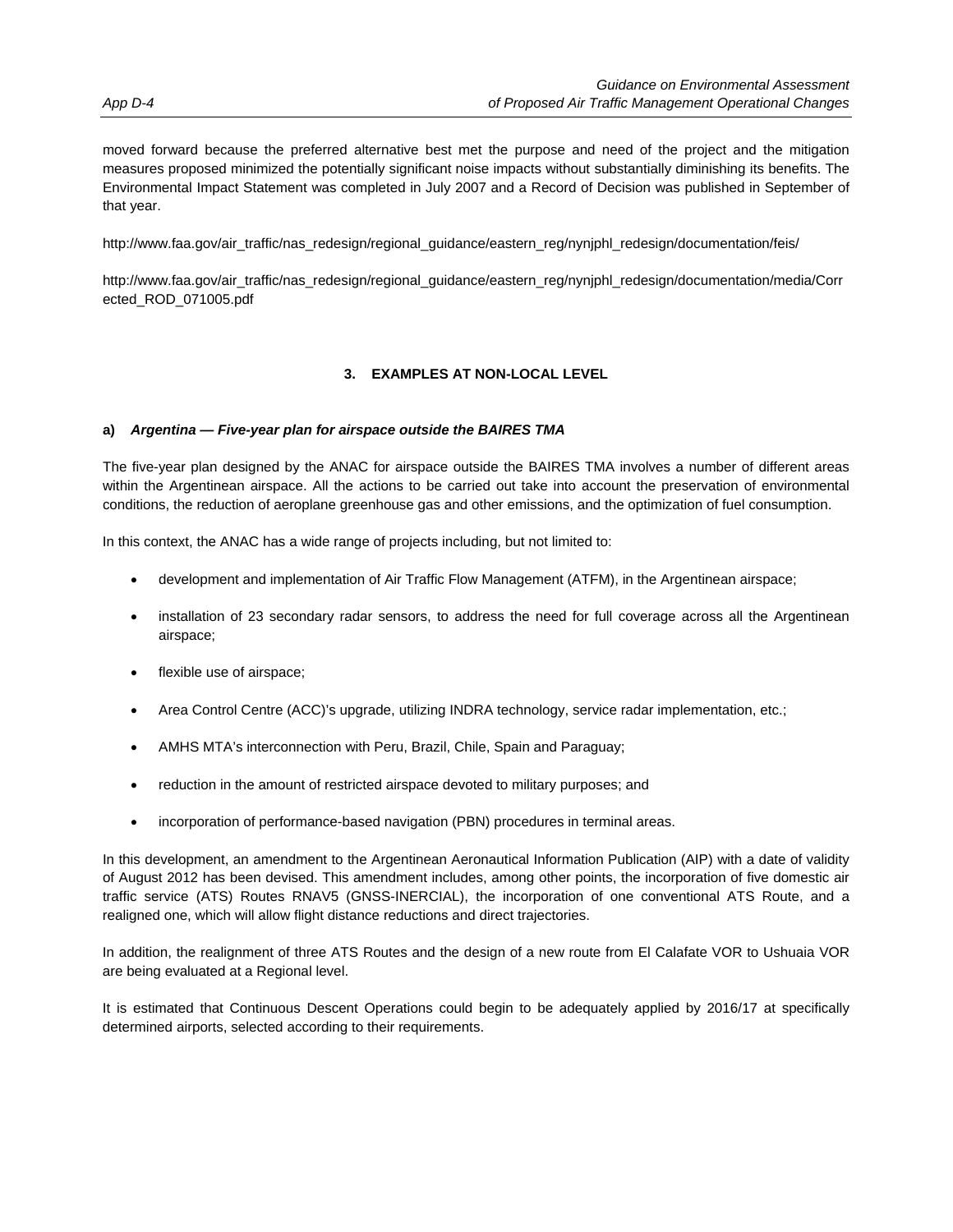### **b)** *Europe — Environmental Assessment of a proposed European Functional Airspace Block*

### **Introduction**

This example was carried out by EUROCONTROL on a Functional Airspace Block (FAB)<sup>1,2</sup> by applying the draft<sup>3</sup> ICAO Environmental Assessment Guidance methodology. The assessment was carried out in 2011 and comprises the airspace of two EUROCONTROL member states whose land and sea territory covers approximately 350 000 km<sup>2</sup>.

Within any FAB, ATM interaction with the environment is subject to Single European Sky (SES) legislation, other relevant international and EU law and national or local legislation that may also cover trans-boundary effects.

The European Commission (EC) FAB implementation guidance material<sup>4</sup> requires that environmental implications are taken into account and that opportunities to improve environmental performance are taken. In particular, a cost benefit analysis must be undertaken, to demonstrate that "the FAB contributes to a reduction of the aviation environmental impact".

### **Preparatory Work**

The FAB environmental assessment was part of the overall FAB project which consisted of seven work packages: Concept of Operations (CONOPS), Real-Time Simulation (RTS), system architecture, safety case, datalink, legal and institutional, and environment. As such, a cross work-package Project Management Plan (PMP) was created to ensure a coordination, reporting and performance framework between the different work packages.

For the environmental work package, two objectives were agreed prior to the study:

- OBJ-1: determine the real environmental benefits of FAB establishment
- OBJ-2: development of a FAB environmental study.

The FAB was proposed to be phased in by following a top-down approach, i.e. with the FAB implemented in the upper airspace first, followed by lower airspace/terminal areas and then airports.

### **Describe proposed change, purpose and alternative**

The first requirement was to define the operational changes proposed by the study. One of the principal objectives of the FAB was to reduce emissions especially  $CO<sub>2</sub>$  in the upper airspace through reduction of distance, flight time and fuel burn by adoption of a new route system design. This would assist the FAB in achieving national, Europe-wide and international targets relating to flight efficiency<sup>5</sup> and CO<sub>2</sub> reduction<sup>6,7</sup>.

 $\overline{a}$ 

<sup>1.</sup> http://ec.europa.eu/transport/modes/air/single\_european\_sky/fab/index\_en.htm

<sup>2.</sup> European Commission regulation 550/2004 requires all member states to ensure the implementation of functional airspace blocks to achieve the required capacity and efficiency of the air traffic management network within the single European sky.

<sup>3.</sup> Environmental Assessment Guidance for Proposed Air Traffic Management Operational Changes, draft SG2 v1.5, ICAO, 14 December 2011.

<sup>4.</sup> http://www.skybrary.aero/index.php/Category:FAB\_Guidance\_Material

<sup>5.</sup> The EUROCONTROL 2010 performance review estimated that approximately 0.5 to 1.5 per cent of the extra distance flown compared to great circle was within the FAB States concerned.

<sup>6.</sup> The EUROCONTROL 2010 performance review reported that the share of ANS actionable CO<sub>2</sub> emission reductions relating to the horizontal flight path due to route inefficiency was 3.7 per cent.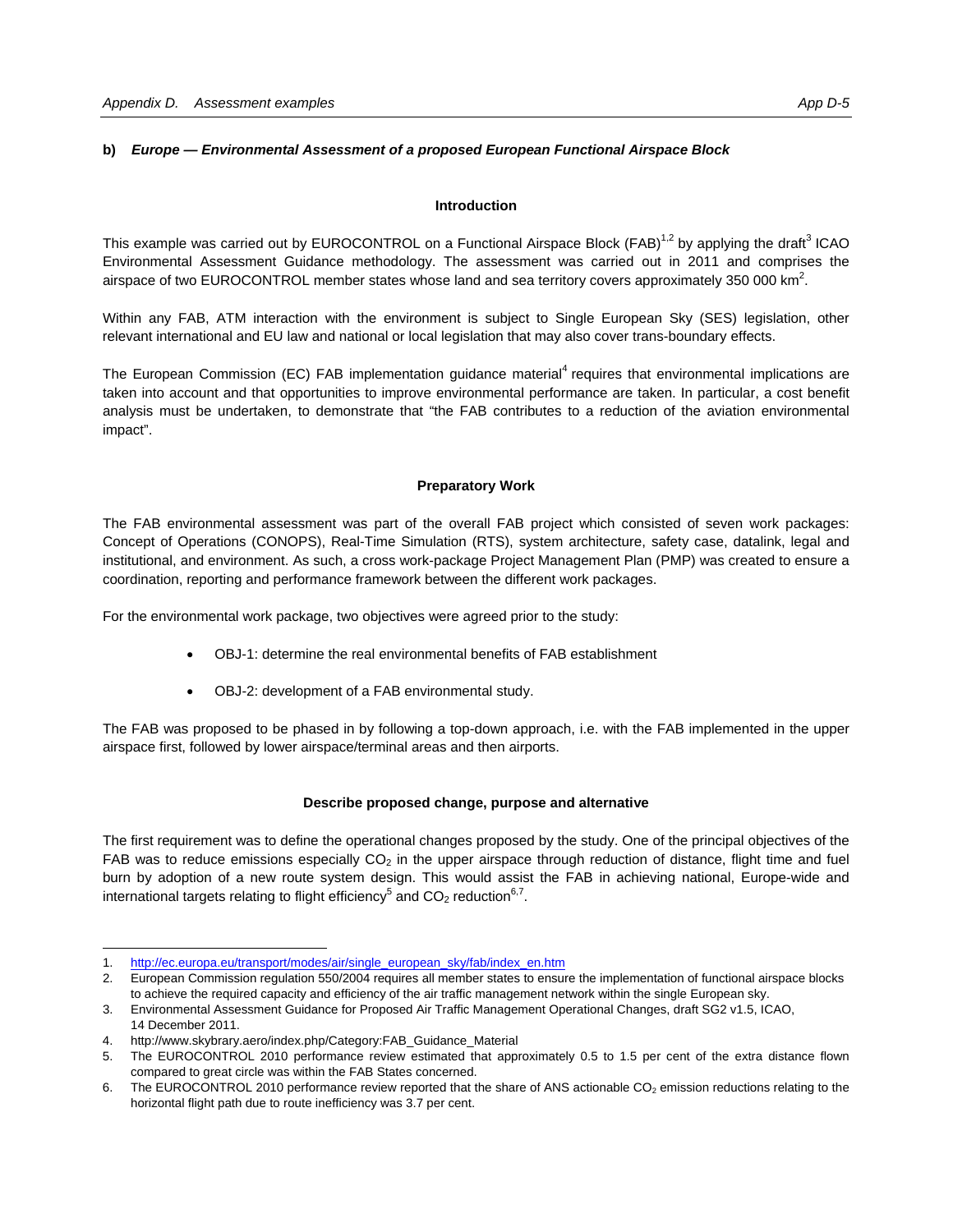Guidance material developed for FAB creation recommended that "*the assessment of alternative solutions*" was obligatory and that "*it is important to agree the operational and performance base case and proposed case (i.e. with the FAB) at an early stage*", a comparison between the two gave the environmental impact. The two cases agreed were "*the future case without the proposal*" (increased traffic, no FAB) and the "*future case with the proposal*" (increased traffic, with FAB). In the case of an ATM system, it is only by analysing the future "do-nothing" and "do-something" cases that the true future impact of a proposal can be correctly assessed. This step accords closely with the preliminary step of the ICAO guidance methodology.

### **Determine the scope and extent of assessment**

The first task was to identify if there were any pertinent assessment methodologies that could be followed to undertake the ATM environmental assessment. It was agreed with the FAB representatives that the principles and general approach recommended in the emerging ICAO Environmental Assessment Guidance methodology would be used as the basis of the FAB environmental assessment — the ICAO method also accords closely with European Directives and European good practice. After this the geographical and environmental scope of the assessment needed to be identified. Although the base legislation relating to FABs had already been identified, it was necessary to create a database covering all possible national and international regulations that could impact upon the study. The State representatives were requested to complete this exercise.

Additionally, the State representatives were requested to collect noise contour data for the principal airports of their State together with air quality monitoring and measurement data in order to define the maximum general vertical and horizontal noise scope and the extent which air quality limits around the airports were currently breached or could be in the future. This helped to identify potential impacts and what level of assessment would be required.

Based upon the regulatory database created, the geographical scope of the assessment was identified. The decision to exclude airport operations at this stage of the FAB assessment was influenced by the timeframe of the assessment task which would be limited to the FAB implementation in the upper airspace. EC Regulation 551/2004 states that it would be *"desirable to reflect upon the extension of upper airspace concepts to the lower airspace, in accordance with a timetable and appropriate studies*". It was thus agreed that the study would need to provide guidance for the later assessment in the lower airspace, TMA and airports.

The State representatives compiled a database of regulations that could impact the study based on the assumption that the environmental impacts would be limited to:

- climate change  $(CO<sub>2</sub>$  and NOx);
- aircraft noise;

l

- local air quality (principally NOx); and
- visual intrusion/tranquillity.

Due to the lack of specific European regulations on visual intrusion or tranquillity, a request was made to the States to identify any such pertinent local material.

A final task was to identify robust methods and tools that could be used to carry out the environmental assessment. EUROCONTROL provided a list of methodologies for assessing changes to each of the four impact areas (where

<sup>7.</sup> At its 37th Assembly in October 2010, ICAO adopted the first global governmental agreement committing the aviation sector to reducing its greenhouse emissions (-2 per cent p.a. until 2020).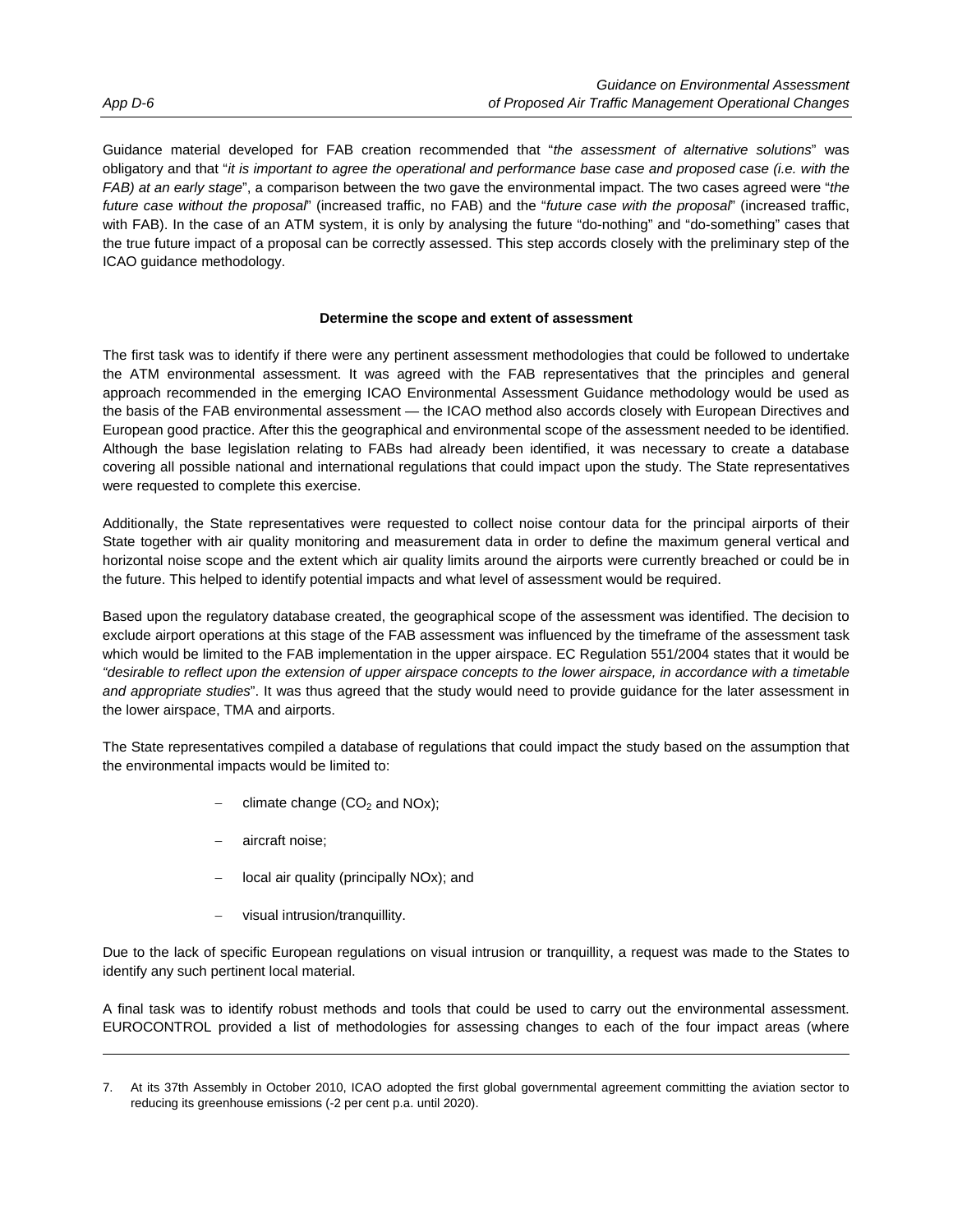nothing was available, this was documented) together with possible models, methods and tools that could be used for assessment.

Based upon the information gained, a documented collaborative screening of the regulations, best practices and expert judgement was undertaken to determine the full scope of the assessment. As a result, it was decided that this would be undertaken for the upper airspace and assess climate change  $(CO_2)^8$  only. Due to the lack of regulatory material and guidance available relating to visual intrusion or tranquillity, this was discounted from the assessment.

The tool proposed for the environmental assessment was the System for traffic Assignment and Analysis at a Macroscopic level (SAAM). This is a widely used and accepted European airspace design evaluation tool used to model, analyse and visualize route network and airspace developments at local, regional and European-wide levels. SAAM is composed of a fast-time computer simulator coupled to a fuel-use algorithm and aircraft dataset. Embedded in SAAM is the EUROCONTROL Advanced Emissions Model (AEM) used for calculating the emissions of aircraft in the en-route phase, and endorsed by ICAO.

Throughout the scoping process it was necessary to take a collaborative and transparent approach to the assessment, including the systematic documentation of decisions and their effective communication with all involved. Once this had been decided, a cross work-package workshop covering environmental impacts was organized to test the proposed approach and to identify how different work-packages could interface with the assessment process and its results. Representatives of operational stakeholders (e.g. airports, airlines, ANSP) and regulators together with representatives from other working groups (such as operational, legal, safety and business) were invited to the workshop with the aim to agree on common assumptions for the environmental assessment based upon shared needs.

A further objective was to identify any operational improvements that could be implemented in the FAB airspace to ensure that the full benefit of the FAB could be measured against what would have happened if the FAB was not progressed with. The exact date of implementation of any other operational improvement was not necessary to define as long as any improvements that were planned, accounted for, and the process for assessing them, could be documented. If there were no plans then that was also documented.

As part of the workshop, the list of key facts below was agreed by all working groups to ensure consistency across all work-packages.

- dates for the future scenarios (in common with the business case);
- the route networks for both cases;

 $\overline{a}$ 

- operational improvements and their timeframes; and
- traffic increase forecast methodology and scenario.

#### **Environmental assessment and conclusive analysis**

The environmental assessment was carried out as agreed with the various work-packages and work areas. The scenarios were analysed according to the tools proposed and agreed between the environmental working group members.

<sup>8.</sup> CO<sub>2</sub> is the principle focus of aviation-related climate change policy. Contrails and cirrus formation were not assessed as there was no scientific consensus on their significance. Oxides of nitrogen during en-route operations are assumed to be reduced by improvements in route efficiency, though their effects are not directly proportional to fuel use.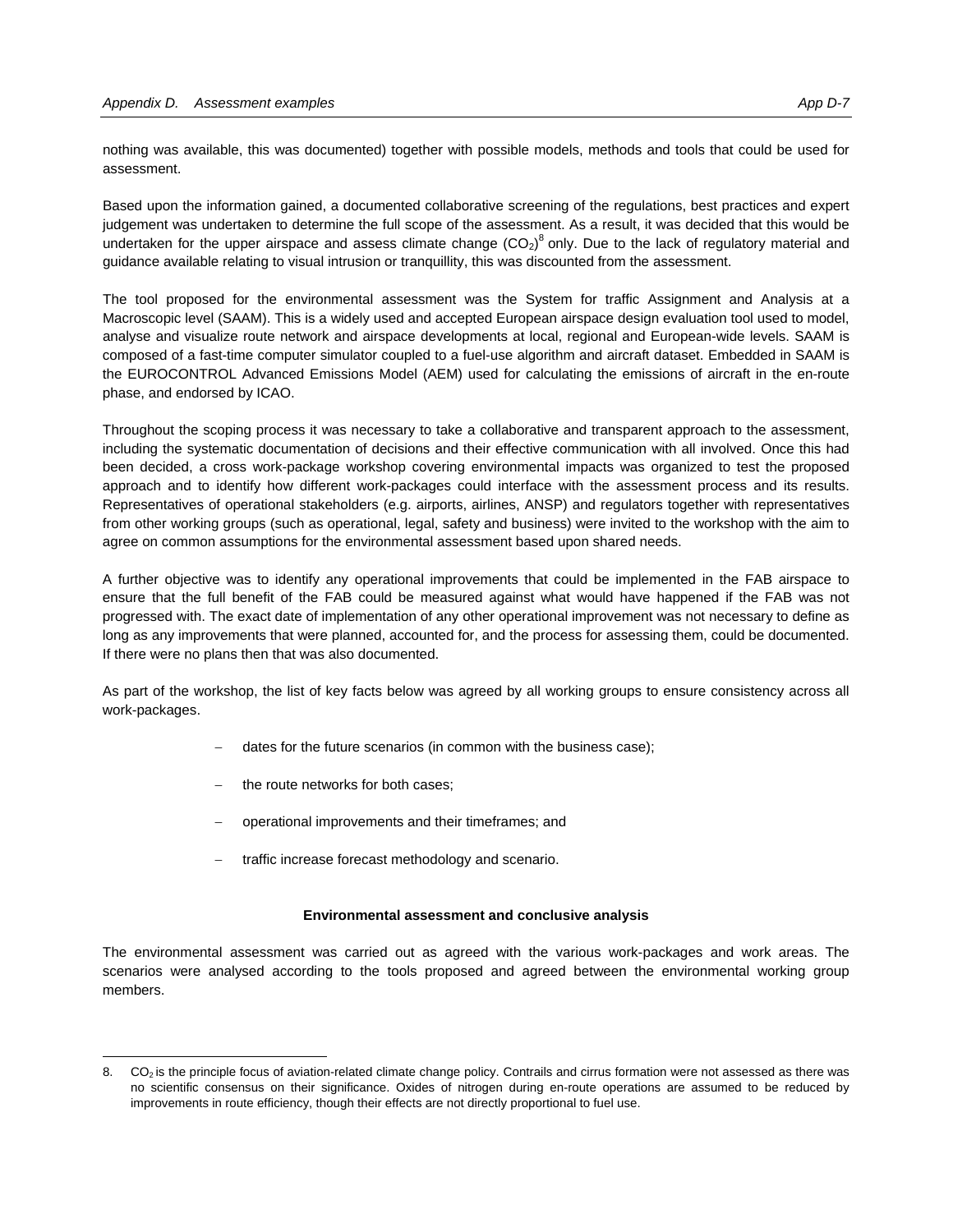### **Final document and communication**

Based upon the above, the following deliverables were agreed at the start of the study:

- applicable environmental legislation (draft and final);
- agreement on proposed cases to be assessed;
- review of existing assessment methodologies and tools;
- environmental statement;
- workshop agenda and lines of action;
- final environmental assessment report.

Communication was always maintained with all work-packages and areas in a transparent and collaborative manner.

### **Post-completion review**

The assessment was only part completed for the first phase of the FAB (i.e. en-route). However it set the approach for the subsequent assessment plan for the other operational phases, and also the basis for a post-implementation review of the FAB once completed.

### **Analysis of the ICAO method**

The approach to the FAB environmental assessment followed the principles of the draft ICAO Environment Assessment Guidance methodology. This proved to be useful in convincing other work-packages to support the environmental workpackage and provided a useful checklist of stages against which to plan the overall approach. The draft ICAO Environment Assessment Guidance methodology offers a generic approach that is coherent and consistent with the assessment regulations that apply in the participating States and adds weight to the final outcome of the assessment.

### **4. EXAMPLES AT INTERCONTINENTAL LEVEL**

Many international initiatives have been developed to address environmental issues that occur at the global level. Parties on both sides of the Atlantic, Pacific and Indian Oceans have created partnerships to evaluate and implement better trans-oceanic environmental practices.

### *a) AIRE*

The Atlantic Interoperability Initiative to Reduce Emissions, or AIRE, is an international partnership established in 2007 by the FAA and the European Commission. Through this partnership FAA and the European Commission seek enhanced ATM interoperability, improved energy efficiency, reduced engine emissions, and lower aircraft noise through accelerated development and implementation of environmentally friendly procedures for all phases of flight, from gate to gate. An assessment of the 2009 AIRE Oceanic and AIRE Integrated Demonstration is available on the Internet http://www.sesarju.eu/environment/aire.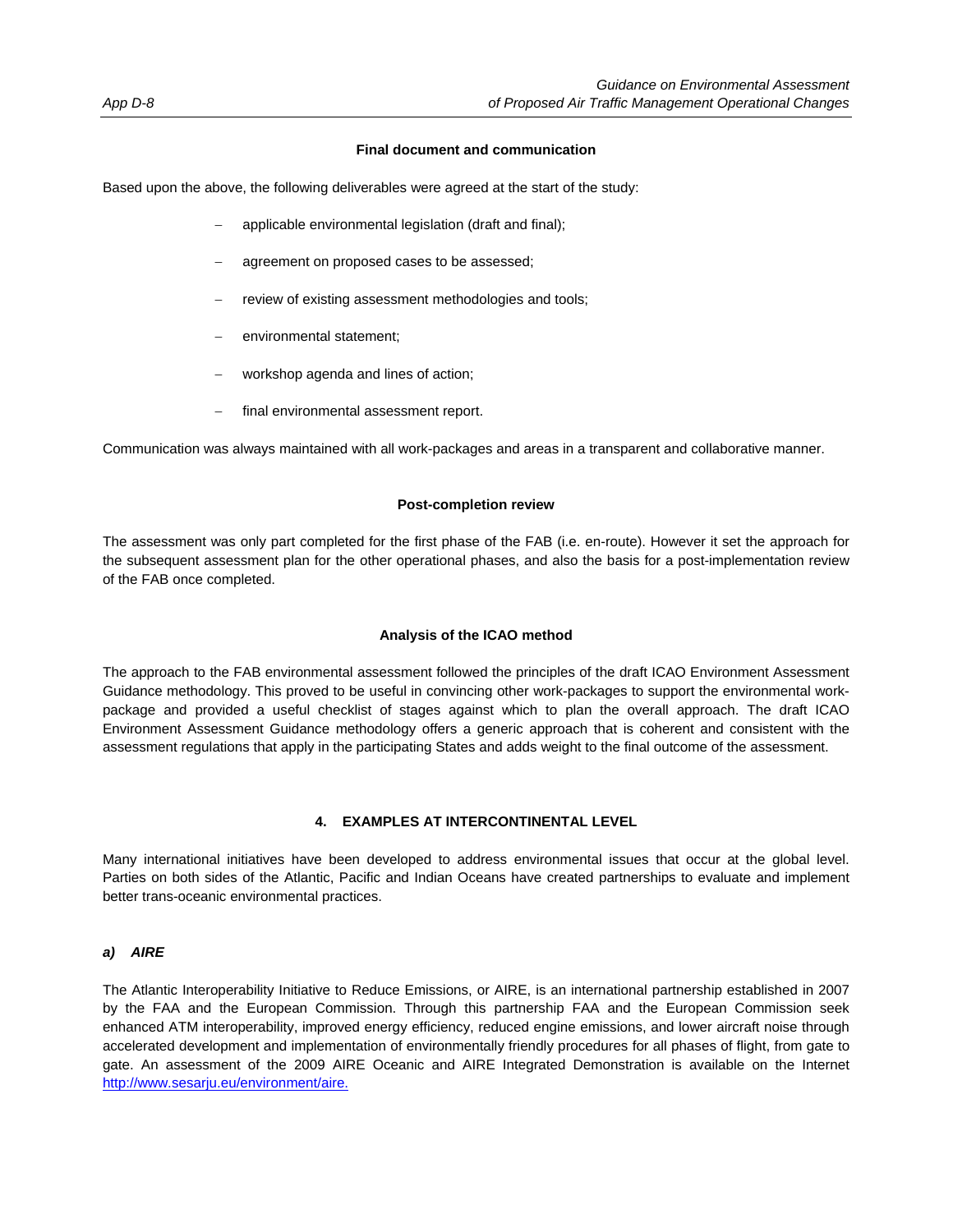It illustrates procedures, methodology, and final assessment of over 100 actual flights by partner airlines demonstrating environmentally friendly procedures in transatlantic flights. The proposed procedures were supported by measured fuel savings as well as anecdotal evidence.

### **b)** *ASPIRE*

In the Pacific, the Asia and Pacific Initiative to Reduce Emissions (ASPIRE) is a partnership of air navigation service providers (ANSPs) dedicated to reducing emissions and increasing efficiency by identifying underutilized deploymentready procedures and shepherding them into industry-wide adoption. ASPIRE was formed in 2008 and consists of FAA, Airservices Australia, Airways New Zealand, the Japan Civil Aviation Bureau (JCAB), the Civil Aviation Authority of Singapore (CAAS), and AeroThai. The 2011 Aspire Annual Report Performance Metrics Appendix is available on the Internet (http://www.aspire-green.com/mediapub/docs/metricsappendix.pdf). It includes an analysis of procedural changes made under ASPIRE (including trajectory-based air traffic management changes and reductions in aircraft separation) and quantifies their cumulative benefits in terms of fuel savings.

### **c)** *INSPIRE*

Building on the success of the ASPIRE partnership, the Indian Oceanic Strategic Partnership to Reduce Emissions (INSPIRE) was established in March 2011 between Airservices Australia, Air Traffic Navigation Services (ATNS) of South Africa, and Airports Authority of India. INSPIRE is a collaborative network of partners and peer organizations across the Arabian Sea and Indian Ocean region dedicated to improving fuel efficiency and sustainability of aviation. Airline partners include Emirates Airline, Etihad Airways, Virgin Australia, and South African Airways. The Inspire-green Strategic Plan can be found on the Internet.

 $\overline{\phantom{a}}$  , and the set of the set of the set of the set of the set of the set of the set of the set of the set of the set of the set of the set of the set of the set of the set of the set of the set of the set of the s

(http://inspire-green.com/workProgram/docs/Inspire\_Strategic\_Plan\_2011.pdf).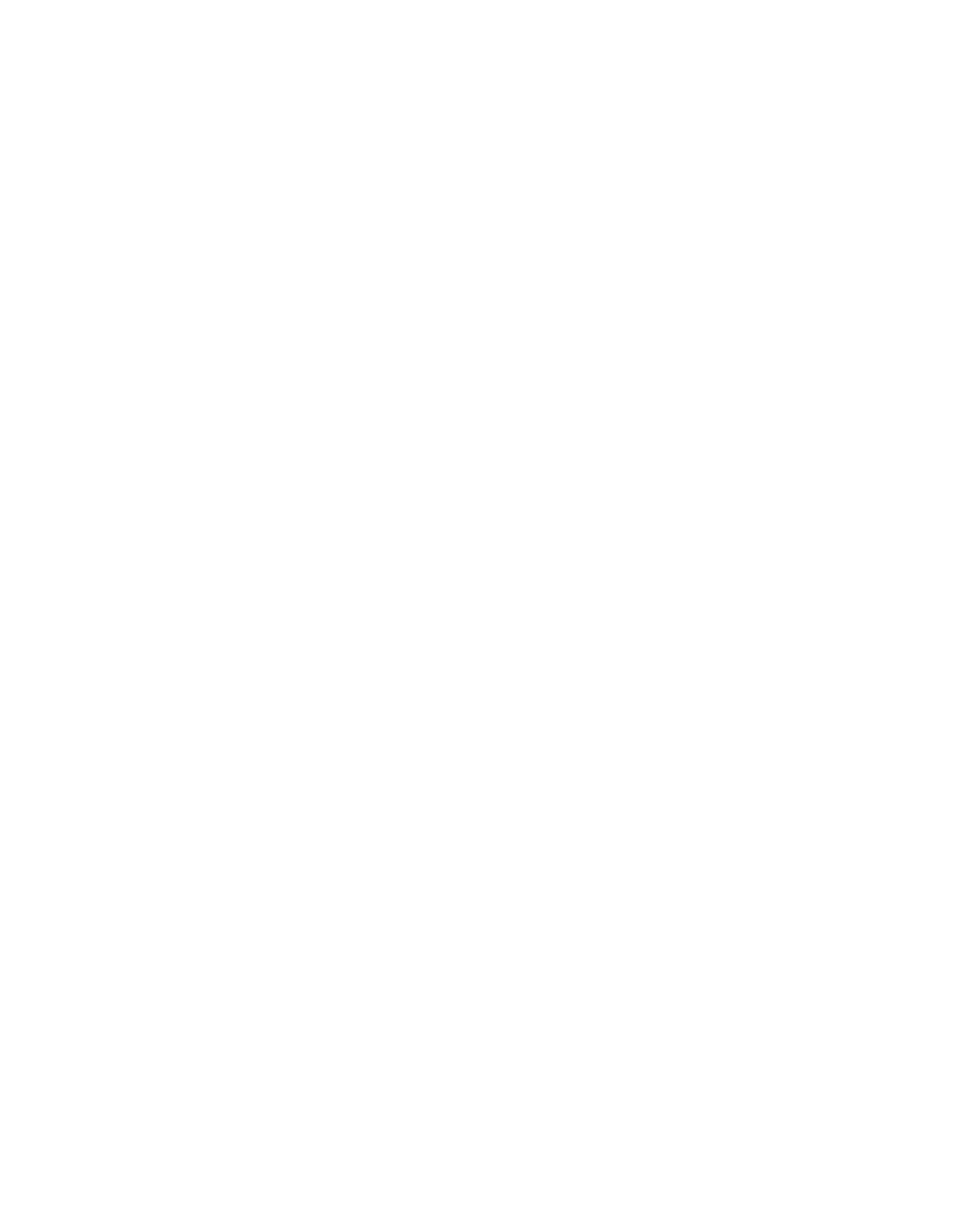### **Appendix E**

## **TEMPLATE FOR GOOD PRACTICE EXAMPLES OF ENVIRONMENTAL ASSESSMENT**

| <b>ICAO</b>                                                                                                                                                                                                                                                    |                                                                              |                                    |  |  |
|----------------------------------------------------------------------------------------------------------------------------------------------------------------------------------------------------------------------------------------------------------------|------------------------------------------------------------------------------|------------------------------------|--|--|
|                                                                                                                                                                                                                                                                | Template for good practice examples of environmental assessment (Draft V1.0) |                                    |  |  |
| Note.— The italicized text is for guidance only and merely indicates the kind of information that is likely to be of value<br>for users of the ICAO assessment guidance. You do not need to cover all points if some are not applicable to your<br>case study. |                                                                              |                                    |  |  |
| Organization/Company: (The name of the body that undertook or sponsored this assessment)                                                                                                                                                                       |                                                                              |                                    |  |  |
| Project Title: (The title of the project being assessed)                                                                                                                                                                                                       |                                                                              | Date of Assessment:                |  |  |
| ASBU Module Code(s) <sup>1</sup> :                                                                                                                                                                                                                             |                                                                              | State's Action Plan <sup>2</sup> : |  |  |
| Project Description: (Briefly describe the project or proposed operational change to be assessed for its environmental<br><i>implications. Please, when possible, use schematics for illustration.)</i>                                                        |                                                                              |                                    |  |  |
| Reason for the environmental assessment: (Explain why the environmental assessment was undertaken and, if<br>applicable, include any specific regulation, policy or rule that requires the assessment to be undertaken)                                        |                                                                              |                                    |  |  |

l

<sup>1</sup> **APTA**–Approach procedures including vertical guidance; **WAKE**–Wake vortex; **RSEQ**–AMAN/DMAN; **SURF–**A-SMGCS, ASDE-X; **ACDM**–Airport CDM; **FICE**–Increased efficiency through ground–ground integration; **DAIM**–Digital AIM; **AMET**–Meteorological information supporting enhanced operational efficiency; **FRTO**–En-route Flexible Use of Airspace and Flexible Routes; **NOPS**–Air Traffic Flow Management; **ASUR**–ADS-B satellite-based and ground-based surveillance; **ASEP**–Air Traffic Situational Awareness; **OPFL**–In-Trail procedures (ADS-B); **ACAS**–ACAS improvements; **SNET**–Ground-based safety nets; **CDO**–Continuous Descent Operations, PBN STARs; **TBO**–Data link en-route; **CCO**–Continuous Climb Operations.

<sup>2</sup> http://www.icao.int/environmental-protection/Pages/action-plan.aspx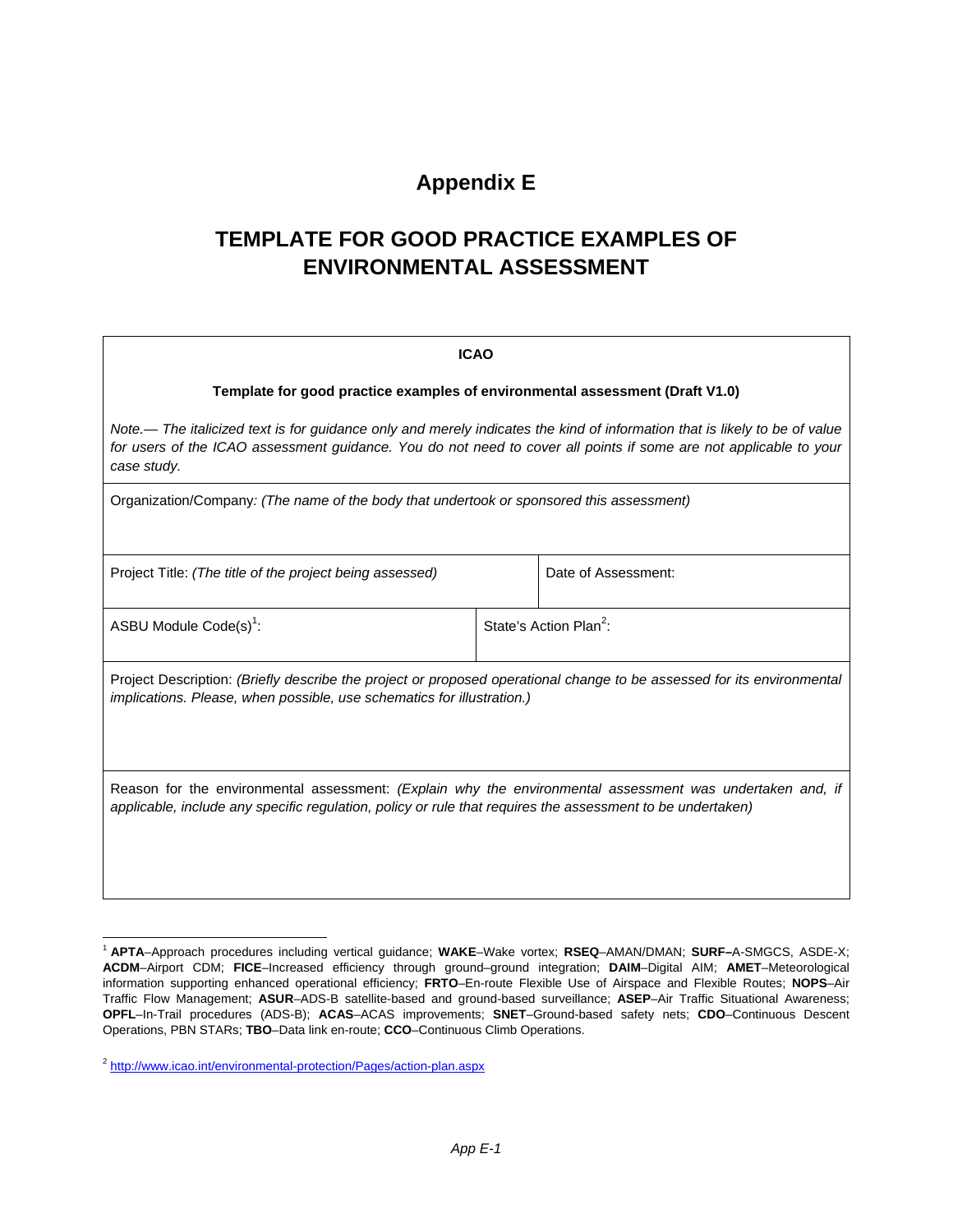Client or competent Authority: *(Explain which body the assessment will be submitted to for their approval or decision making. Was the assessment internal or public? What audiences is it intended to inform?)* 

Assessment Approach: *(This section asks for a brief description of your application of the ICAO guidance for each main assessment step. If a step was not undertaken, give a brief explanation of why the step was omitted or is not applicable to this assessment example. Please complete each section individually. In this box you can explain why the ICAO approach to assessment was chosen. If you did not apply the ICAO methodology, please explain how your methodology differed from the ICAO approach.)* 

Preparatory Work: *(Briefly explain the relevant background activities that have been undertaken to prepare for the assessment. This may include decisions or processes such as, deciding that an environmental assessment is*  required, identifying the assessment client, gathering base data, deciding on years to be assessed, deciding on *assessment methods or standards to be applied. There is no need to cover all possible information, simply provide a sufficient explanation of the reasons why the assessment steps and approach were selected. How did you establish which rules, regulations or standards applied to the assessment?)* 

Describe the proposed [operational] change, its purpose and alternatives: *(Explain what will change as a result of the proposal to be assessed – this may repeat the information in the earlier project description. Explain why this project is required and what purpose it serves, and what alternatives have been considered. Information on why these alternatives were rejected is useful but not essential.)* 

Describe the scope and extent of the assessment: *(How was it decided that this assessment was needed –*  "screening". Describe the impacts to be assessed, for example, aircraft noise, CO<sub>2</sub> or NOx emissions, climate impacts *or air quality impacts. Explain the decision-making process that determined this scope and the level of detail to be used in the assessment – "scoping". Also describe any formal processes to consult upon or agree on the scope, for*  example, via a nominated competent authority if applicable. Explain, for example, if the scope was set using expert *judgement or a pre-assessment check or information gathering. Also describe how the decision to undertake a more*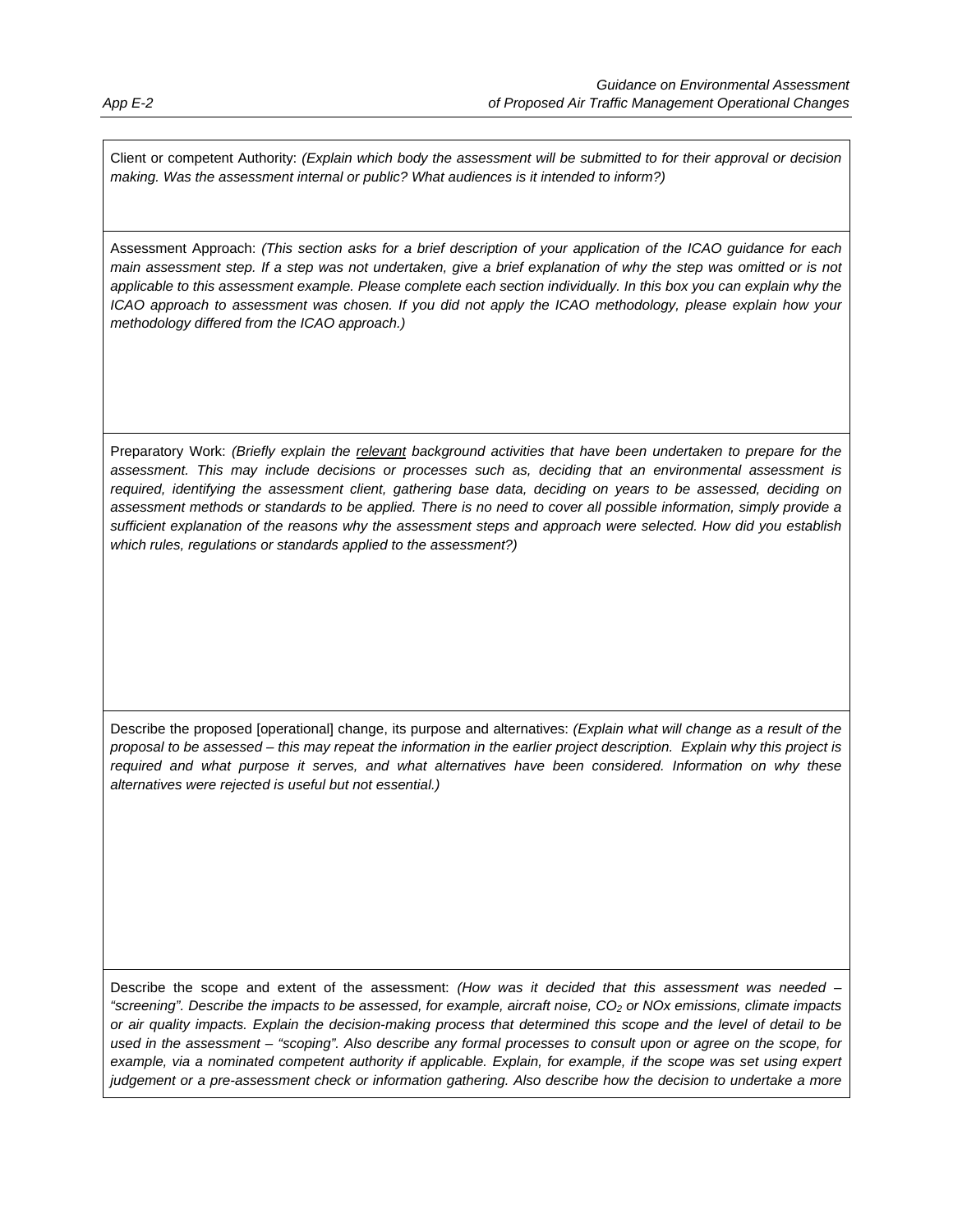detailed assessment, or not, was taken. How were the base case and proposed case(s) determined, why were *particular years chosen?)* 

Describe the assessment itself: *(Describe any standards or mandatory requirements for the assessment to be*  undertaken together with the methodology, monitoring or model used to determine the extent of the environmental *impacts for the proposal. Give an indication of the extent or time-horizons that were chosen (if not already described*  earlier). Was quality management applied? For example, was there a process to ensure that the input data for the *environmental assessment was consistent with other parallel assessments? Were interdependencies encountered and how did you address any trade-off issues<sup>3</sup> ? Was the expertise for this assessment available from internal resources or procured externally?)*

Describe the results and how they were communicated: *(Explain in general terms what the results of the assessment*  were, how this was used, for example, to what extent it informed decision making or approval for the project. Was it *produced as a draft for consultation or simply as a final report? Were the results validated or verified in any way – for example, were the assessment processes or quality management processes independently audited? Did the results feed into a wider process, for example, a business case assessment?* 

Lessons learned: *(Explain here what worked well, what could be improved, what you would do differently next time. If applicable, please explain if you think the ICAO assessment guidance could be improved and in what way. If you did*  not use the ICAO methodology, can you identify aspects of your methodology that could provide benefits to future *iterations of the ICAO guidance? What aspects of the ICAO guidance would you apply to your own methodology for future assessments?)* 

 $\overline{a}$ 

<sup>3</sup> For definitions and examples of interdependencies and trade-offs, please refer to Chapter 4 of ICAO Document 10031, *Guidance on Environmental Assessment of Proposed Air Traffic Management Operational Changes*.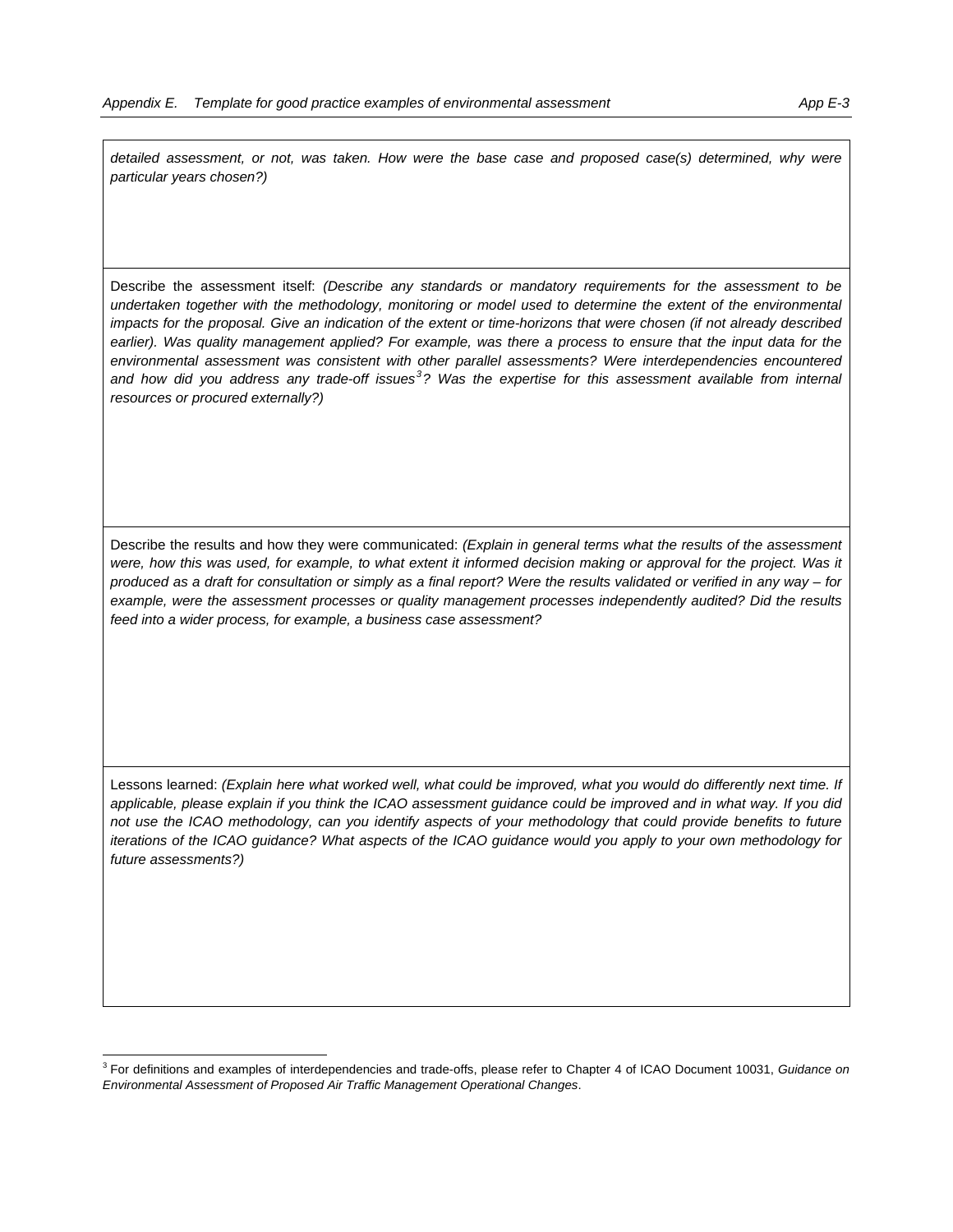Comments*: (Optional — Offer here any other advice or hints that may be of value to others using ICAO environmental assessment guidance.*)

## **Please send completed copies of this form to:**

 The Secretary General International Civil Aviation Organization 999 University Street Montréal, Quebec Canada H3C 5H7

Or by e-mail at env@icao.int

**— END —**